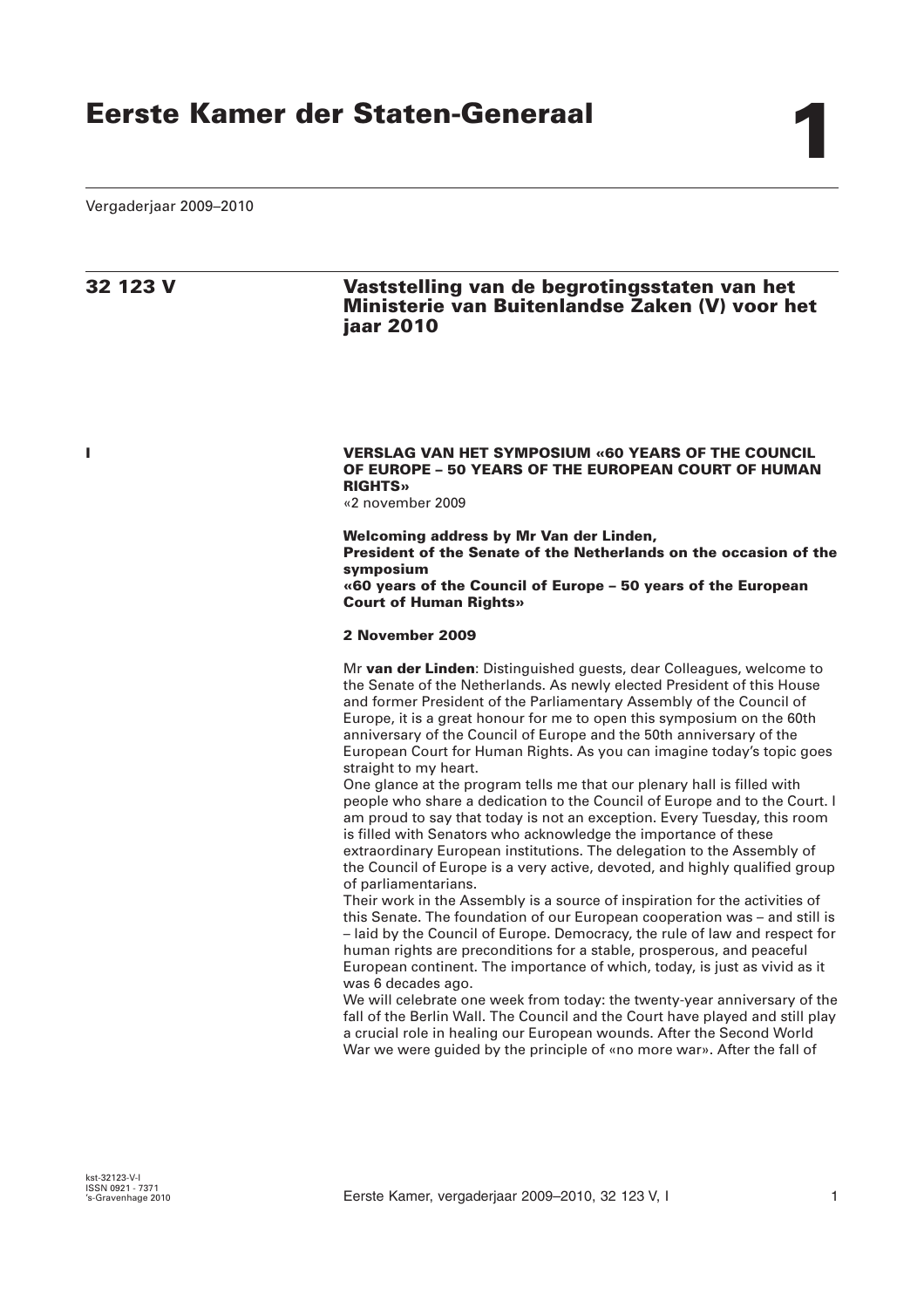the Berlin Wall we added the principle of «no new dividing lines» in Europe.

Europe has truly come a long way. Safeguarding and promoting our core values, however, will never be a process completed. It requires our continuous attention and efforts. Celebrating the past results in obligations to the future. Times do change and these days we are faced with challenges different from those of decades ago. There is an increasing risk of renewed nationalism and even more worrisome, we are confronted with rising xenophobia and religious intolerance. We need to counteract any signs of these phenomena as well as an unacceptable renewed adoration of Stalin.

It is our common responsibility to close the gap instead of letting it widen before our eyes. The Council of Europe, the Court, but also the structures such as ECRI, the CPT, the Venice Committee and the Commissioner for Human Rights, are of indispensable value in this fight.

To be able to use them to the fullest of their ability, we must also safeguard and strengthen the organisations themselves instead of merely focusing on their instruments and values. In this context I see a special role for national parliaments. In the Senate of the Netherlands we practice and preach that Europe extends beyond the borders of the EU.

We acknowledge that the work done in the international parliamentary assemblies and the instrument of parliamentary diplomacy bear continued relevance for what we do in national parliaments. Hence taking seriously the views expressed by our colleagues and friends who find it difficult to be heard through the EU alone, enables us to help prevent new dividing lines from occurring in Europe once more.

The possibility of new dividing lines on the European continent is not just hypothetical. I am indeed concerned about certain developments. It is legitimate to raise the question whether today's geopolitical developments and relations underline the need for new, all encompassing wider European politics. Exporting our core values beyond the borders of the EU. Constructive relations with countries bordering the EU, such as Russia, are of crucial importance for a stable and peaceful European continent and are one of the most important international political questions.

An important lesson we have learned over the last decades, especially since the fall of the Berlin Wall, is that patience is a virtue. The common journey we embarked on after the fall of the Berlin Wall is still ongoing. It is – and will remain – our joint task to reconcile rather than to confront. Building bridges and solving conflicts instead of bickering out our differences.

Dear guests, before I give the floor to your excellent chairman today, Mr Erik Jurgens, former vice-president of the Senate and a highly respected member of the Assembly of the Council of Europe, I would like to personally welcome Mr Hammarberg.

Dear Thomas, there is no better upholder of human rights than you. You have centred Europe around your unique institution. I personally hold you in high esteem; you are a man of great merit for the Council of Europe. I also would like to welcome state secretaries Frans Timmermans and Nebahat Albayrak. Two exemplary and highly regarded politicians who on a daily basis demonstrate their commitment to democracy, the rule of law and human rights. I've had the honour to work with Frans on many occasions. We share the European heart. And Nebahat always knows how to impress the audience when we speak of the Council of Europe. No doubt, she will do that again today.

I wish you all a very inspiring conference. Thank you. (Applause)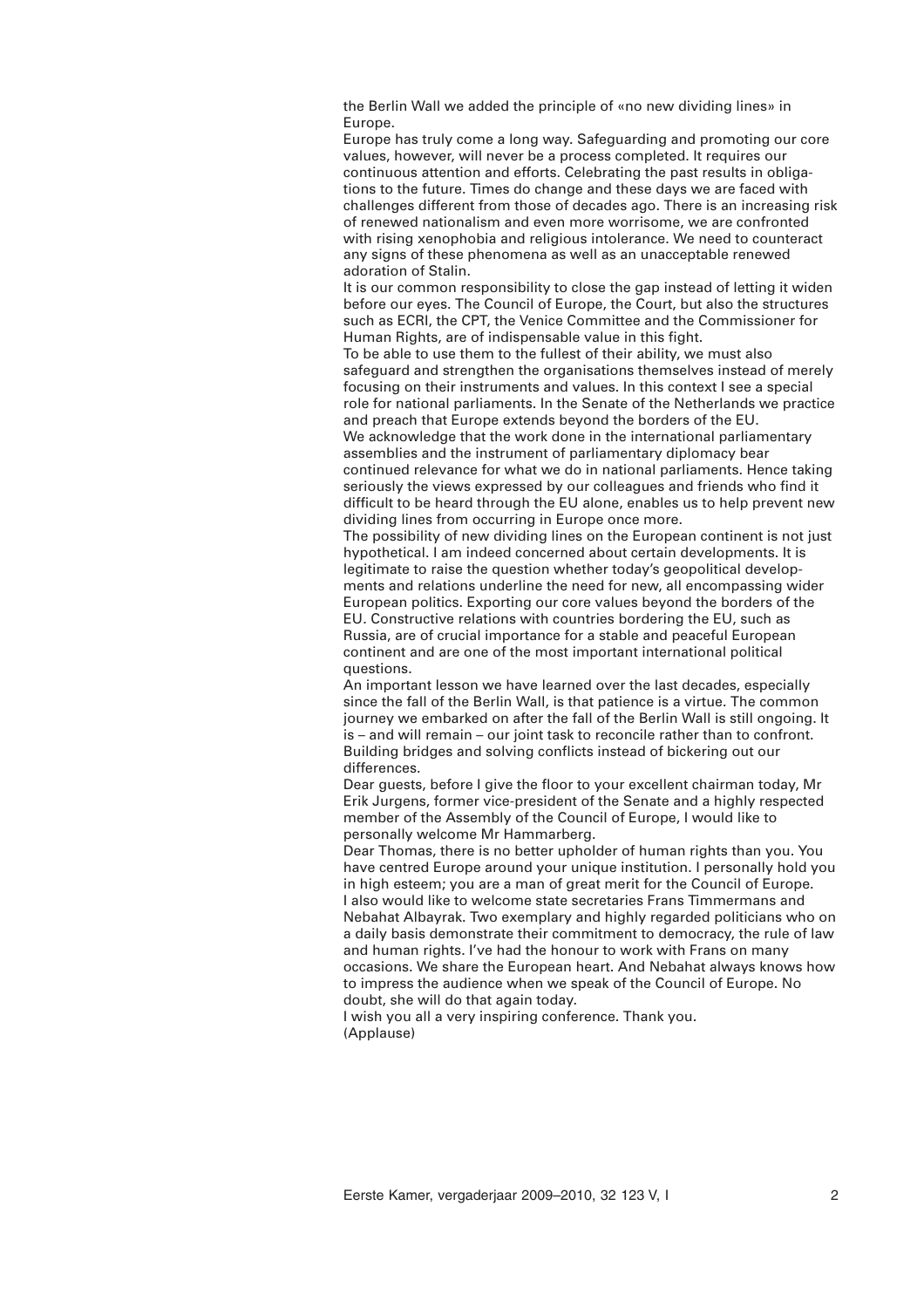# **Introduction by Prof. M.L. Bemelmans-Videc, Senator, and Chairwoman of the Dutch delegation to the Parliamentary Assembly of the Council of Europe**

Mrs **Bemelmans-Videc**: Dear guests, dear colleagues. May I also on behalf of the Parliamentary Delegation express my sincere gratitude to our honoured guest speakers today, who took the time to be with us amidst manifold obligations, which only underlines their dedicated service to the Council of Europe and all it stands for? Thank you very much, indeed!

Meeting as we do today in the context of a national parliament, I would like to share with you my views on the dual role of national parliamentarians as members of their national parliament and as members of the Parliamentary Assembly of the Council of Europe. What is their role and how can it be improved for the sake of furthering the stronger implementation of the European Convention on Human Rights at national level and, in particular, what should be the role of national parliaments in verifying state obligations to comply with the convention including Strasbourg Court judgments?

I think we all agree on the need to reinforce national implementation of the Convention, thereby putting back into focus the subsidiary nature of the Strasbourg mechanism. The principle of subsidiarity indeed, is one of the cornerstones of the system of protecting human rights in Europe. The object and purpose underlying the Convention as set out in Article 1 is that the rights and freedoms should be secured by the contracting state within its jurisdiction. It is fundamental to the machinery of protection established by the Convention that the national systems themselves provide redress for breaches of its provisions. The Court exerting on its supervisory role subject to the principle of subsidiarity. This is the Court's own view as repeated in various judgments.

Both the Parliamentary Assembly and national parliaments therefore have a stake in securing the future of the Convention system, a future that widely depends on the re-affirmation of the subsidiarity principle emanating from Articles 1, 13 and 35 of the Convention. As far as the implementation of the Strasbourg Court judgments is concerned, the principal task of supervising the execution of such judgments, by virtue of Article 46 of the Convention, is first of all the responsibility of the Committee of Ministers. Nevertheless, the Parliamentary Assembly has played an increasingly important role in the process of implementation of the Court's judgments. Six reports and resolutions and five recommendations have been adopted by the Assembly since 2000, to help member states overcome structural deficiencies and to accelerate the process of fully complying with the Court's judgments. A number of complex implementation issues have been solved with the assistance of the Assembly and of the national parliaments and their delegations to the Assembly.

In its Resolution 1516 based on Mr Jurgens' sixth report on the implementation of the Strasbourg Court's Judgments, the Parliamentary Assembly emphasised that «Member states' methods and procedures should be changed to ensure immediate transmission of information and involvement of all domestic decision makers concerned in the implementation process is necessary with the assistance of the Council of Europe.» The Resolution further invites all national parliaments to introduce specific mechanisms and procedures for effective parliamentary oversight of the implementation of the Court's judgments on the basis of regular reports by the responsible ministries. So, states are responsible for the effective implementation of human rights and it is incumbent on all state organs, be they executive, the courts, or the legislature, to prevent or remedy alleged human rights violations at the national level.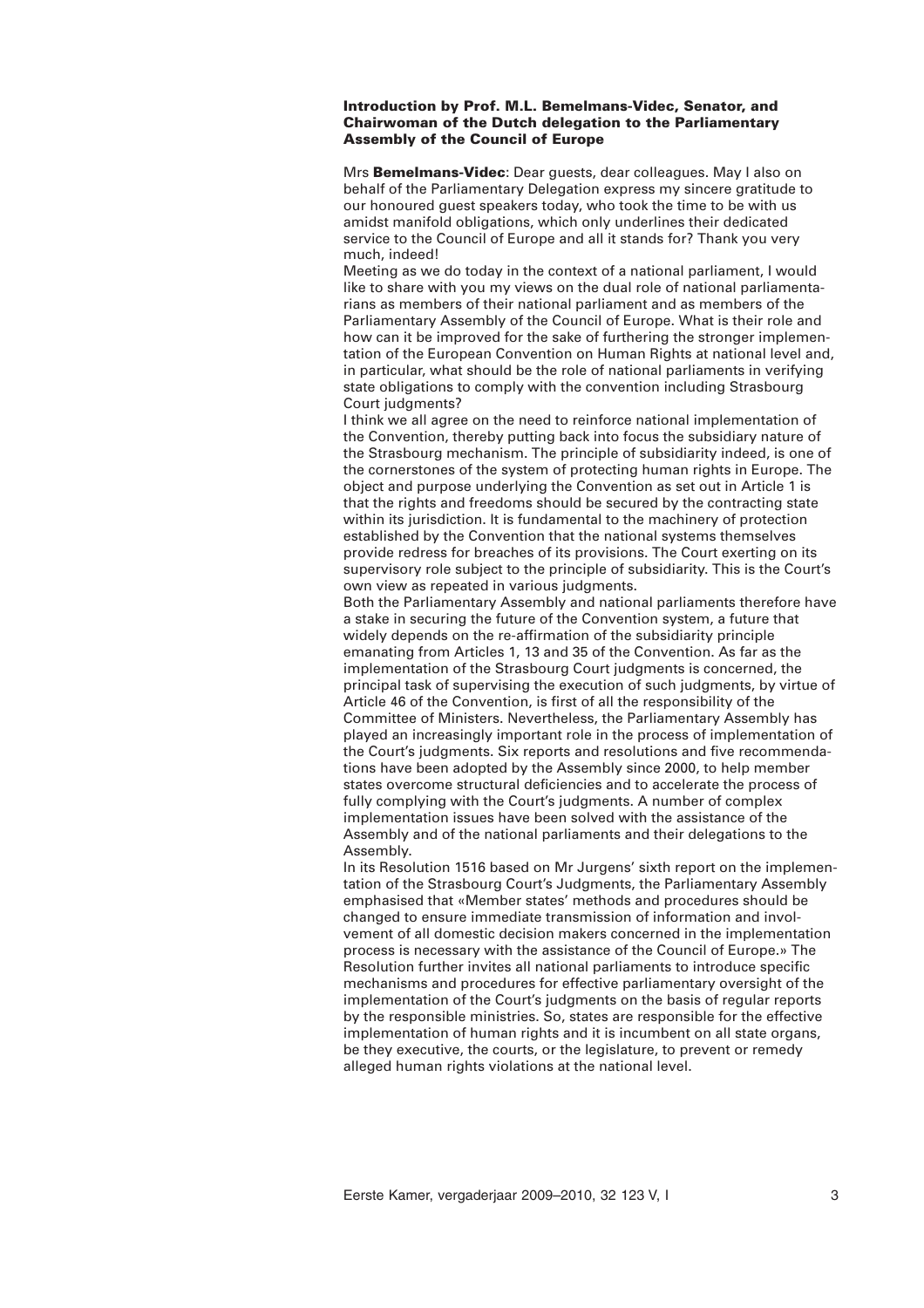In so far as the legislature is concerned, this may include for instance rigorous Strasbourg vetting of draft legislation. Only when the domestic system fails should the Strasbourg Court step in. Subsequently, if and when there is an adverse finding by the Strasbourg Court emphasis shifts back to the domestic arena when the state is required to execute the judgment under the supervision of the Committee of Ministers (Article 46). At this stage two, parliamentary involvement may be necessary and the rapid adoption of legislative measures may be required to ensure compliance with the Court's judgments.

As a result, it is also obvious that a double mandate of national parliamentarians, as members of the Assembly and of their respective national parliaments, can be of fundamental importance in ensuring that human rights guaranteed by the Convention and the Strasbourg Court are effectively protected and implemented at home without, in the vast majority of cases, the need to seek justice in Strasbourg. Very few parliamentary mechanisms exist with a specific mandate to verify compliance with conventionary requirements. The United Kingdom's joint committee on human rights, which is appointed by the House of Lords and the House of Commons and mandated to consider matters relating to human rights appears to be a rare example of a special parliamentary body with a specific mandate to verify and monitor the compatibility of in this case United Kingdom law and practice with the Convention. This example has inspired other countries to set up similar procedures. However, from recent surveys it becomes clear that only six parliaments indicated that they possess such a special body. Most other replies made reference to more traditional needs such as work undertaken by parliamentary standing committees, whose mandate includes verification of national law with international obligations including the Convention, or by the traditional means of written or oral questions. In the Netherlands the government agent before the court makes a yearly report on cases and judgments brought against the Netherlands, which is sent by the government to both Houses of Parliament. The Parliamentary Justice Committees examine this report, ask questions, and make suggestions if they are not satisfied by the government's actions. In 2006, the Senate requested that an overview of the implementation of Strasbourg Court judgments be added to this report. As a result, this broadened report contains not only judgments against the Netherlands but any judgment, which could have a direct or indirect effect on the Dutch legal system. I think that it is of importance that member states do not only consider the Courts» judgments delivered against themselves but also adverse judgments against other member states, which may have an effect on their legal system.

Independent from an adverse judgment by the Court national parliaments should systematically verify compliance of draft laws, existing laws, and administrative practice with Convention standards as such. They should further guarantee the existence of so-called domestic remedies, an obligation emanating from Article 13 of the Convention, especially in cases of excessive length of judicial procedure. Special consideration should also be given to the execution of pilot judgment. These three demands are qualified to solve systematic problems and prevent repetitive cases, two points highly responsible for the Court's problematic status.

Summing up, the Parliamentary Assembly and national parliaments can and should contribute to bring back the protection of the Convention to the member states by setting up systems in order to monitor progress, thereby reducing the flow to Strasbourg and ensuring the Court can fulfil its role. This is the more pressing since according to the Group of Wise Persons «no other international court is confronted with a workload of such magnitude while having at the same time such a demanding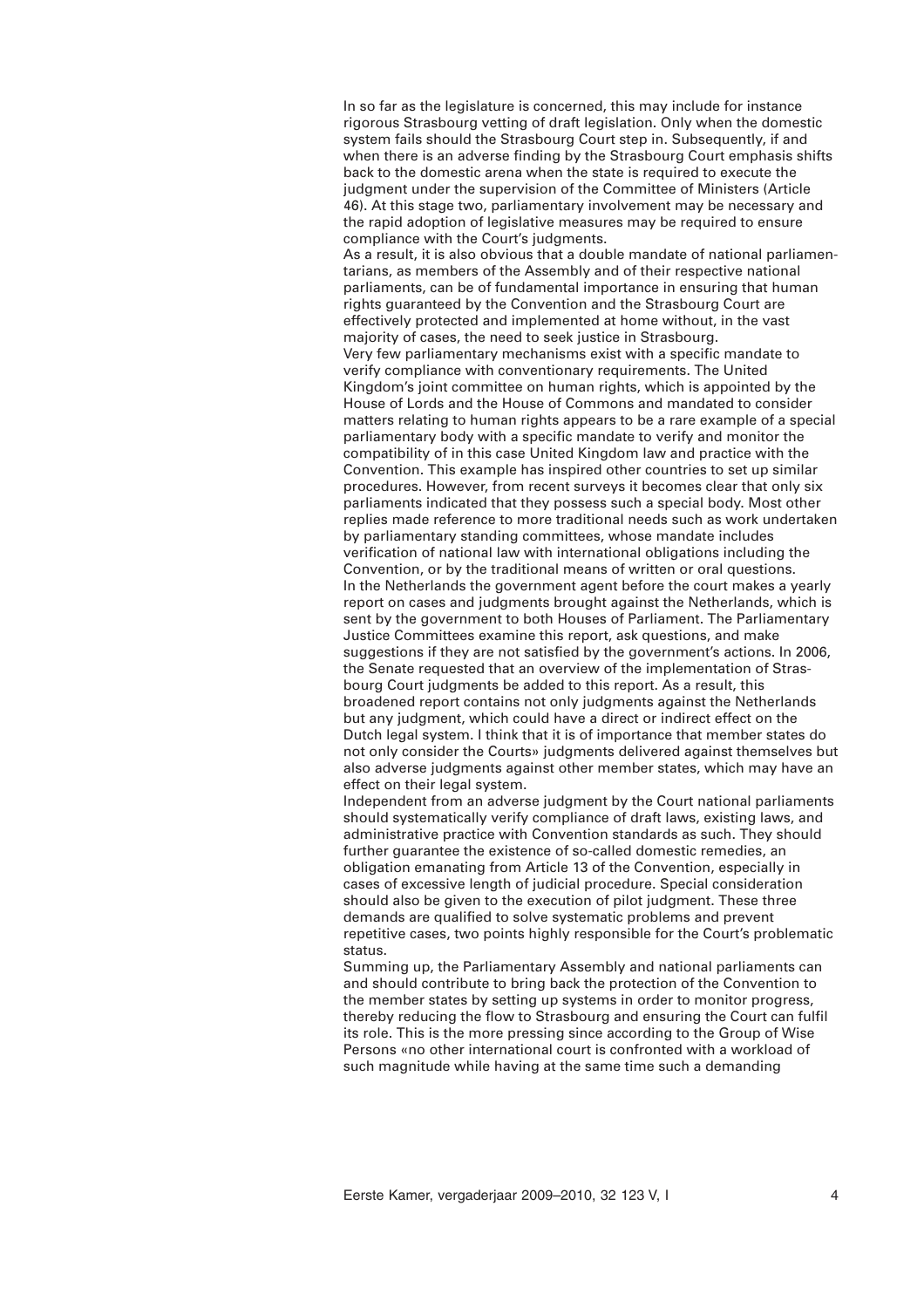responsibility for setting the standards of conduct required to comply with the Convention.»

A recent comparative report disclosed that state parties with strong implementational records of judgments are also characterised by active involvement of parliamentary actors in the execution process. I feel – the Netherlands parliamentary delegation shares the feeling – that the Assembly itself should also facilitate national parliaments' supervisory role concerning the implementation of Convention standards. It could do so via a notification process to the national parliaments, informing them with respect to adverse judgments of the Court against a member state, adverse judgments of the Court against other member states which could have a direct or indirect effect on the legal system of a member state and thirdly, measures implemented by the national government in the execution of adverse judgments of the Court.

Dear guests, dear colleagues. We all cherish our own personal values but we probably do not have enough common values that we truly share. The Council of Europe represents a political community of shared values, based on the premise of the recognition of the inherent dignity of all members of the human family, which makes it possible to work together on issues where traditional political divided lines are less relevant. It is what my students on an excursion to the Council of Europe indicated as being – to them – the most distinctive mark of the Council of Europe namely the fact that the Council of Europe is «an idealistic organisation». Let me, as a final note, share with you my pride of heading a parliamentary delegation that is very active indeed on the national, and the European front, in the past and in the present. All political fractions have sent their best people to Strasbourg, whose contributions are highly valued. To name but a few: Mr Kox, heading one of the political groups in the Assembly, Mr Jurgens, as an authority speaking on legal affairs for so many years, including the issue of the implementation of the Court's judgments, Mr van der Linden, former president of our Assembly, Mrs Jonker, chair of the committee on migration, refugees and population, a committee coping with issues like the humanitarian consequences of the war between Russia and Georgia, the fate of refugees, the detention of illegal migrants and asylum seekers, issues we shall discuss today and indeed, so many other delegation members, again from all political groups in the past and in the present. They leave a distinctive Dutch mark on our work in Strasbourg.

Thank you for your attention. (Applause)

Mr **Chairman**: Thank you, Mrs Bemelmans, for telling us how important parliaments can be, especially in the implementation of decisions of the Court. Back in the 50s, when I was studying, the Convention of Human Rights was accepted in Holland. We all said it would not have any consequences for this country because we were spotless and nothing was wrong in Holland. Very quickly, it turned out that we were not as spotless as we thought. As Rudyard Kipling said, we thought it was meant for the lesser breeds beyond the law. It turned out to be important for our own legal constitution.

It is a good thing to have this commemoration of 60 years of the Council of Europe in a parliamentary building and one of the oldest in Europe – built in 1652 – older than the Houses of Parliament, as I always assure my British friends.

Before we start with part I, let me say I am very happy to welcome our secretary of state, our minister for European Affairs, whose personal investment in European Affairs has been very strong indeed throughout his life. I am very glad he will speak to us from the rostrum of the Eerste Kamer!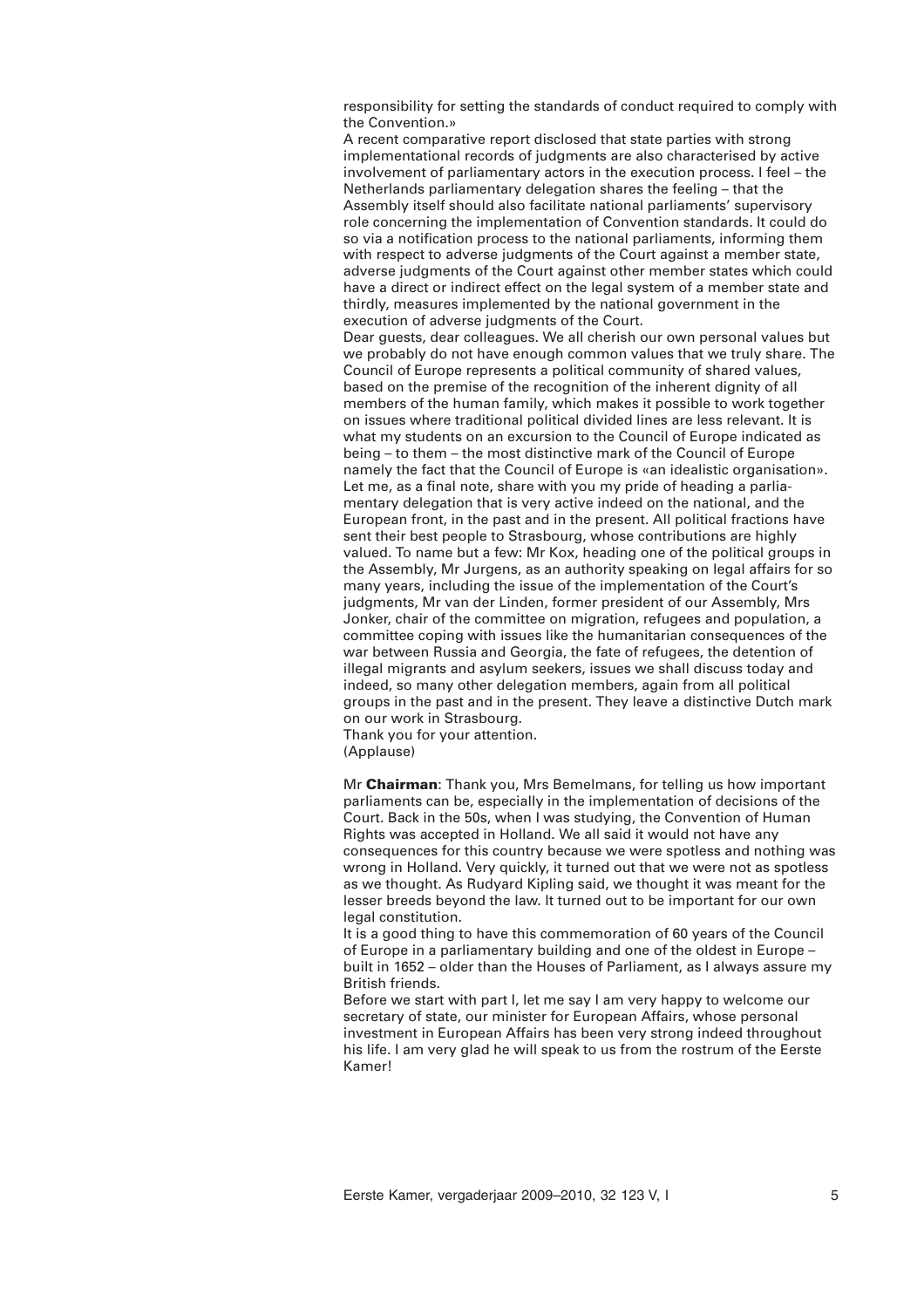### **Part I: the Council of Europe in the 21st century**

# **The role of the Council of Europe in the promotion and enforcement of human rights**

# **Address by Mr F.C.G.M. Timmermans Minister for European Affairs of the Kingdom of the Netherlands**

Mr **Timmermans**: Thank you very much, Mr Chairman and thank you for inviting me to speak here. When you see me walking I am not trying to impersonate the Ministry of Silly Walks but I fell off my bike the other day, so I am trying to cope with a bit of a back ache.

This morning I was asked to open the European Week at the Haagse Hogeschool, which is an institution for higher education. I asked the audience, about 350 students from all over Europe, who was born in 1989. About ten hands went into the air. Then I asked who was born after 1989 and all the rest put up their hands. That puts it into perspective. These people do not even have their own memories of the end of the European divide, so their Europe is quite a different Europe than the Europe I was brought up in and the Europe for which I trained to first be a soldier and later be a diplomat.

In this house you will probably not even find anyone anymore who has any personal memories of 1949, when the Council of Europe came into being and also those memories sometimes have faded. But why are these memories so important? If you look at the founding fathers of the Council of Europe in 1949, their idea behind organising ten states in Europe where democracy and the rule of law was the principle, something that was not seen as a given in four years after the end of the Second World War but something that had to be cultivated, that citizens would have unalienable rights vis-à-vis the state, was something that these ten countries held very dear and something that had been disputed since 1932 in great parts of Europe and had lead to the bloodshed in the Second World War. Then you had the other parts of Europe, the other side of Europe and the other side of the Wall, the then still not existing wall because it was built in 1961. Anyway, the Iron Curtain was there and on the other side of the Iron Curtain rights were not given to individuals. Individual rights were also subject to the interest of the state or the party. Rights could be taken away by the party or the state on a whim or whenever anyone in the party thought it would be necessary. This is how the Council of Europe and its foundations came into being in this ideological confrontation between capitalism, freedom, and democracy on the one hand and oppression and communism on the other.

Since 1989 we have done away with that contradiction, that dichotomy in world affairs, because this dichotomy ruled the world, one could say. We have done away with that dichotomy but it by no means lead to the end of history, as Fukuyama would have wanted us to believe in those years after 1989. If one looks back now we can say that another confrontation has replaced the ideological confrontation and that is the confrontation on the basis of identity. In the 90s I was fortunate enough to work with Max van der Stoel as High Commissioner on national minorities and there we understood – and this was clear especially after the infamous speech by Milosevic in Kosovo – and discovered the incredible power of confrontation between identities as a political tool. He used this to hold on to power. Hundreds of thousands of people suffered and died because of this confrontation. If you look at European society today you will see that confrontation between identities is an element in all societies. Since 1989 we have put a lot of energy in looking into the confrontations in the East, because we understood that, if unchallenged, these confrontations would lead to bloodshed. And sometimes they did. But we had never thought that the same processes would happen on this side of the former Iron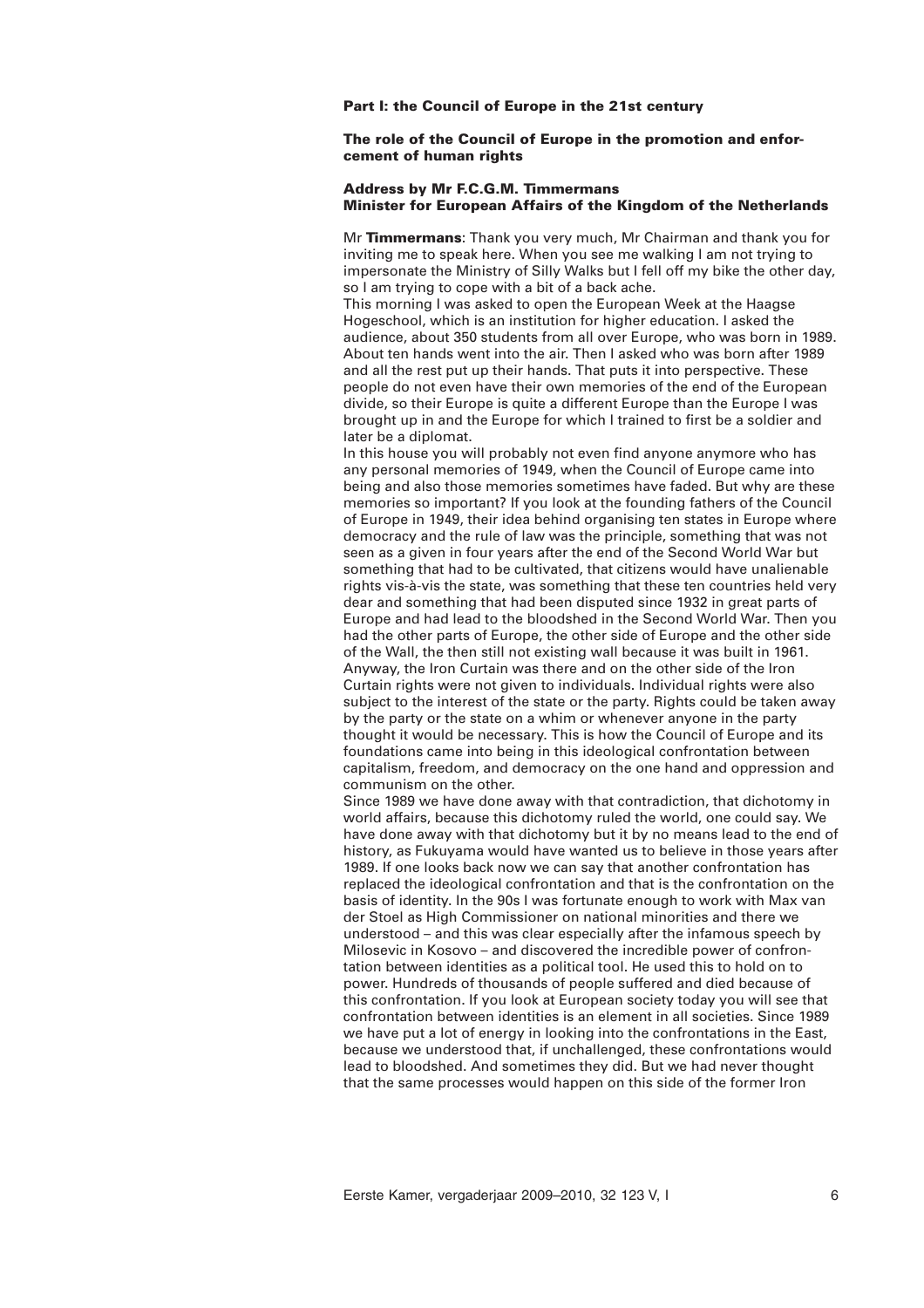Curtain. And I am afraid to say that they have produced themselves also in our societies. The idea that confrontations between religions, identities, ethnicities, cultures are part of the fight for survival and for dominance in any society is a very, very destructive idea, which is part and parcel of European history, which I had hoped had been put into the past. But because it is part of human nature to forget one's history if it is long ago, we are in a recurrence of something that we should be able to tackle with the instruments we have put into place.

I put so much emphasis on this because I want to state very clearly that the Council of Europe as an instrument is not an instrument of the West educating the East. It is an instrument of the international community, of Europe as a whole, to allow individual citizens to claim their individual unalienable rights vis-à-vis the authorities that have some power over them. That is the basis of things. If I look at 60 years of the Council of Europe and 50 years of the Court, the most important lesson in all of this is, that if you want to tackle these elements, these dark sides of human nature – because it is all part of human nature – you need legal instruments, you need legal enforcement. You need rules that can be applied and enforced, at a national level, a local level, and the international level. It is often very tedious work. It is difficult work. It is often also invisible work because it is so much easier to make sweeping statements about human rights and about the rights of minorities than it is to actually go into the nitty-gritty of legal systems and laws that do discriminate, sometimes very carefully drafted so that nobody would understand it unless it is truly analysed. It is important that today we can say that every individual citizen in this European area – 800 million Europeans – have the possibility to take their authorities to court in Strasbourg if they think that something was done against their personal rights. Where does this take us with the Council of Europe? We have seen many

initiatives to re-invigorate the position of the Council. It is only fair to say – let's be honest about this – that the Council of Europe is far more popular and far better acknowledged in the newly freed European countries than it is in the countries that originally created the Council of Europe, because very often we have seen the EU as a sort of the «better» organisation, the more modern organisation taking over all these elements. But I honestly believe that given the challenges we see in all European societies, including my own, with this confrontation based on identity that pops up in all European societies now and then, the role of the Council of Europe as setting norms and also enforcing agreements and norms, is still of the utmost importance. What we need to do is to be far more clear about this in the political arena. In the legal arena things are working quite well although the overburdening of the Court is a serious problem and we still need to do more to help the Court solve that. In various areas we could have some improvement, even of the position of judges in the Court. We will try and work on that. But the most important thing is that at national levels we commit clearly to the Council of Europe's mission and to the importance of the Council of Europe in the national domain, as far as the rights of individuals vis-à-vis the authorities are concerned. This also means that sometimes you have to accept that even though you think you have things in order in the Netherlands the Court or other authorities will tell you that you have things to improve. Instead of going into a defensive mode at such a moment we should try and use that offensively to acknowledge that, yes, in our country things could be improved in this or that areas, due process, the treatment of prisoners, etc. I do accept the criticism and we will act upon that criticism. Finally, Mr Chairman, let me just reiterate that if we want human rights, the rights of individuals to be strong and stronger, not just in the whole Council of Europe area but also in the EU, we will have to implement some of the recommendations in the Juncker-report about the co-operation between the EU and the Council of Europe, each its own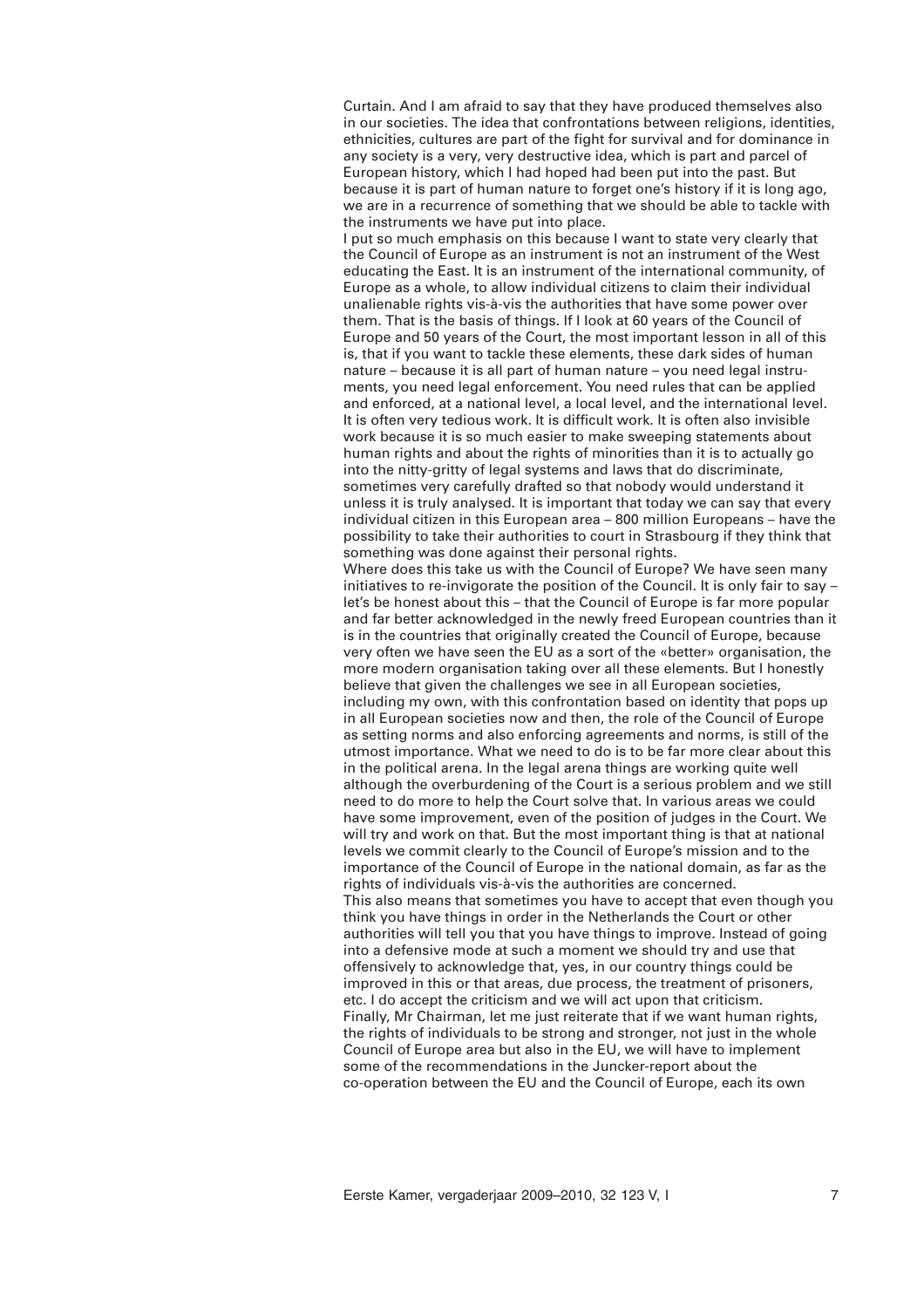speciality, each its own expertise, each its own legal basis but in close co-operation at the service of our citizens, at the service of many, many people in difficult situations all across the EU and the Council of Europe, notably people belonging to national minorities or other minorities, such as Roma and Sinti. Thank you very much! (Applause)

Mr **Chairman**: Thank you, Frans Timmermans, you are committed to the work, and the government is committed to the work of the Council of Europe. During the discussion further on it is possible to ask questions about how the Committee of Ministers is functioning, of which either you or minister Verhagen are a member. We have the ambassador of the Netherlands to the Council of Europe amongst us today. We also have the former ambassador present. They are the representatives of the government in that Committee of Ministers and our feeling always was how these ministers see themselves, though of course the ambassadors are excellent.

Now is the time for Mr Thomas Hammarberg, our principal guest, because he has come all the way from Strasbourg to give his address.

# **Address by Mr Th. Hammarberg Council of Europe Commissioner for Human Rights**

Mr **Hammarberg**: Mr Chairman, ladies and gentlemen, thank you very much. Professor Bemelmans-Videc said that there is a Dutch mark on the Council of Europe. I would very much agree that this is a positive mark. The period of René van der Linden as the president of the Parliamentary Assembly was an extraordinary performance. He managed to give another dynamics to the Parliamentary Assembly and represented the Council of Europe as a whole to the outside world in a way that put the Council of Europe stronger on the political map. Erik Jurgens also played a very important role when he was in the Parliamentary Assembly, not in the least in looking at the implementation of the decisions by the Court and the problems there when it comes to really showing respect to the Court decisions in the individual countries. Professor Myjer has been a very important judge in the Court and is of course appreciated also when he has informal discussions about problems with people like me and other more active members of the staff of the Council of Europe. I am also honoured to be at the same meeting as Frans Timmermans, who probably is one of the most articulate defenders of genuine European values we have now on this continent. I hope you will continue in your present role and in other roles to really convince the hesitant part of the population that we have in many European countries today when it comes to the value of the European co-ordination, co-operation and protection of the European values.

This is a period of anniversaries, as you have noticed. René van der Linden mentioned the fact that in this month we remember the 20th anniversary of the breakdown of the communist rule in Europe. Within the Council of Europe we have a number of anniversaries at the moment. One of course is the very existence of the Council of Europe since 60 years. Next year we celebrate another important anniversary and that is the European Convention on Human Rights. The Court on Human Rights celebrates its 50th anniversary this year. The Committee for the Prevention of Torture now celebrates its 20th anniversary and the creation of my own office, the Office of the Commissioner, will mark its 10th anniversary also this month. There are a number of possibilities to take stock of what really has been achieved through those various structures in the Council of Europe. The question of course is whether the Council of Europe has really contributed to positive change in Europe. Any analysis will demonstrate that it has. It has been quite important. The three pillars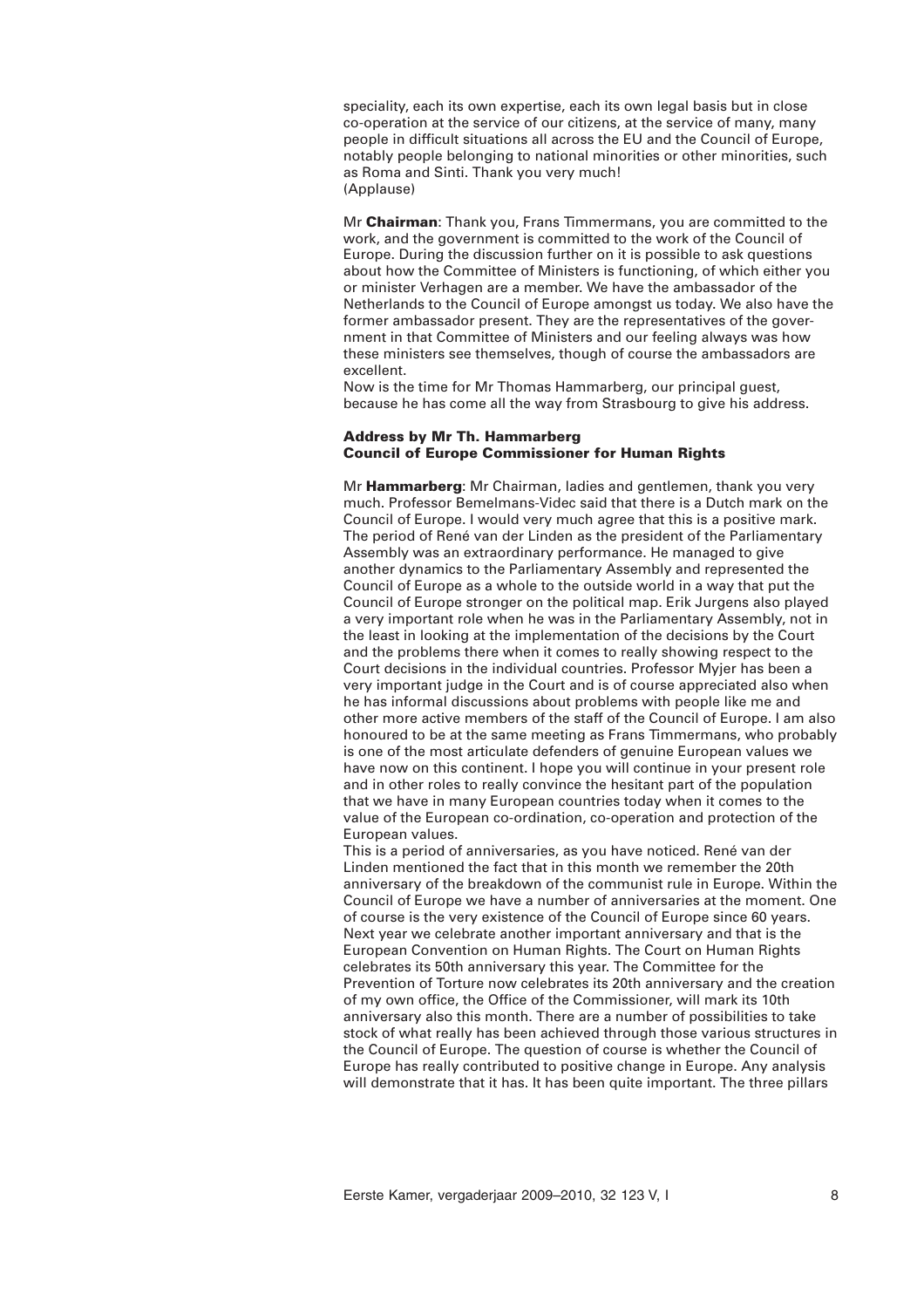we define in the Council of Europe, the three major purposes are the promotion of democracy, protection of human rights and protection of the rule of law. When it comes to democracy there is no doubt that the Council of Europe has had an enormous impact, not only from the very start to cement the democratic values in those countries that founded the Council of Europe but also for instance in the mid-seventies, when Greece, Spain and Portugal had to take the step from military or other forms of authoritarian dictatorship to democracy. By and large, that process went without major hiccups. That was partly because the rest of Europe in the Council of Europe at that time was responding and there was co-operation.

The next major change, when it comes to democracy, came in the mid-seventies when the Eastern part of Europe had changed and was prepared to join the community of democratic Europe. Also that went without major problems. One of the most important aspects to remember now, on the 20th anniversary of the breakdown of the communist systems, was that it by and large came without bloodshed, which was quite extraordinary if you think about it. It happened. There were problems, yes, but there was not an outburst of major violence. That I think also was to the credit of the democratic part of Europe we had during those days.

When it comes to human rights the importance of the European Convention cannot be underestimated. The Convention has been updated in the form of the protocols. Just to take one example: there are two protocols relating to the abolition of the death penalty. One of the prides of Europe today is that in Europe we have in fact a death penalty free zone. We do not have executions in Europe today with the sole exception of Belarus. That country is not a member of the Council of Europe. Of course, the existence of capital punishment in that country is one of the issues that we have to negotiate with them before they can enter the Council of Europe. In Russia, which still has the death penalty in the law book, there is a moratorium and no executions take place. This is unique in the world and something that gives Europe credibility when we discuss the abolition of the death penalty all over the globe.

Aside from the European Convention and the other treaties, we also have monitoring mechanisms in the Council of Europe, each of them in my opinion underestimated when it comes to their importance. One is the Committee for the Prevention of Torture, which I mentioned. We have one representative here, who will present the work of that committee. Whenever I travel around in Europe and have discussions with the governments I realise the quite extraordinary importance of that specialist body, going into all the different places of detention in order to see whether conditions are actually up to standard and coming with recommendations. I would testify that governments by and large take those recommendations very seriously. The situation has improved in many places of detention, though there are still remaining problems of course. Another body is the European Commission against racism and intolerance (ECRI), also doing visits in various countries, coming up with recommendations and having discussions with governments on how to improve in order to combat the phenomenon we still have in Europe about racism. That is also an important body.

In the Council of Europe we have the Social Rights Charter. There are two versions and a revised one as well. This also has a committee monitoring the implementation of the social rights, which is probably more important now than ever in face of the economic crisis that we have, which struck very hard and not in the least in the Eastern part of Europe. We also have a special emphasis on the importance to protect national minorities within the Council of Europe. We have an advisory committee to the Committee of Ministers, also investigating the situation of the

national minorities in various countries. We also have a convention when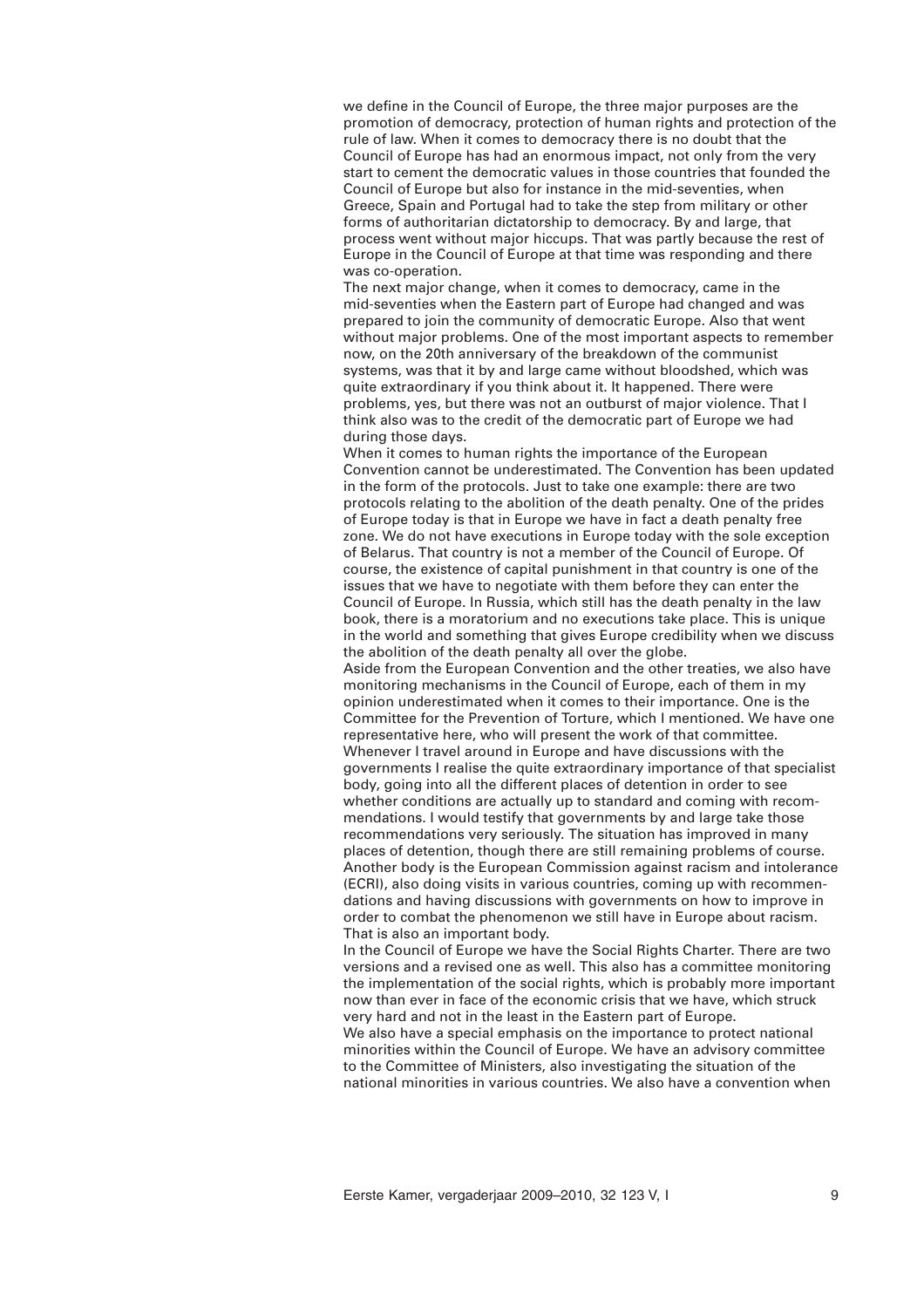it comes to minorities and regional languages, also with a follow-up mechanism.

All these various mechanisms play a certain role and the people involved, the committees, develop a dialogue with governments. This can be quite heavy – and perhaps Frans Timmermans would agree – for the governments to respond, to receive and have a dialogue with those bodies, but I think that most governments in Europe today recognise that there is a value of having people coming from other countries with expert knowledge, experience and also full of ideas and establishing a dialogue in order to do what is necessary in every country, including this one, namely to go on and improve and improve. We are never in an ideal situation when it comes to human rights. There is a need to recognise that this is a work that has to go on and on.

I represent the Office of the Commissioner. I am the second Commissioner now for ten years. Our experience is that there is a need of at least one independent body within the Council of Europe that could represent the various mechanisms and all recommendations, which have been adopted by the committees, the Parliamentary Assembly and by the Committee of Ministers but also by the Court in dialogue with the government and ask them why they still have not implemented a Court decision, why they have not studied more seriously ECRI- or CPT-recommendations. So, there is an ongoing pressure on governments.

We have learned that you have to do this work without stereotyping countries and see some countries as genuinely bad and others as good. One has to recognise there are problems in all countries and one should be focused on the real problems, avoid politicisation, be genuinely impartial and independent and come up with constructive recommendations. One thing we have learned is that in order to do a meaningful work there is a need to have some constructive proposals at the same time as you criticise. Criticism can come up in every country internally but good and constructive ideas on how problems are resolved in other countries may be a contribution that we from the outside can make.

We came here to the Netherlands one year ago or so and analysed the overall situation when it comes to human rights. We tried our best to find problems. We were really looking for problems and of course, to listen to the solutions that have been implemented here in order to get ideas for discussions with other governments. When it comes to problems here we wanted to bring in ideas that we have learned from the other countries. So, we hope that this kind of linkage between problems and problem solutions in the various countries could be of help. So far, we have the impression that most governments in Europe appreciate this approach. We are not politicising, we are independent, we take instructions from no one and of course, we hope that there will be good and positive results. The experience we have is that though probably the human rights' situation in Europe is better than in any other continent of the world, there is no ground for real complacency.

As far as the Eastern part of Europe is concerned we learned that it takes such a long time to change from a system of justice – not in the least the judiciary – from a situation where the party of a state saw the judiciary as an instrument of power to a democratic impartial judicial system. It takes a long, long time. One of the major problems in those countries in the judidicial system is sheer corruption. That has led to a situation where people at large do not trust the system of justice nor the police, nor the court system and certainly not the prison system. That, in itself, creates other problems. There is a major task for the Council of Europe to continue to watch. Prison conditions are, in my opinion, very bad and not only in the former communist countries but basically all over Europe. We have the phenomenon of overcrowding in the prisons, which leads to tension. There is a problem when it comes to healthcare; a great number of those who are in prison in Europe today have mental problems. In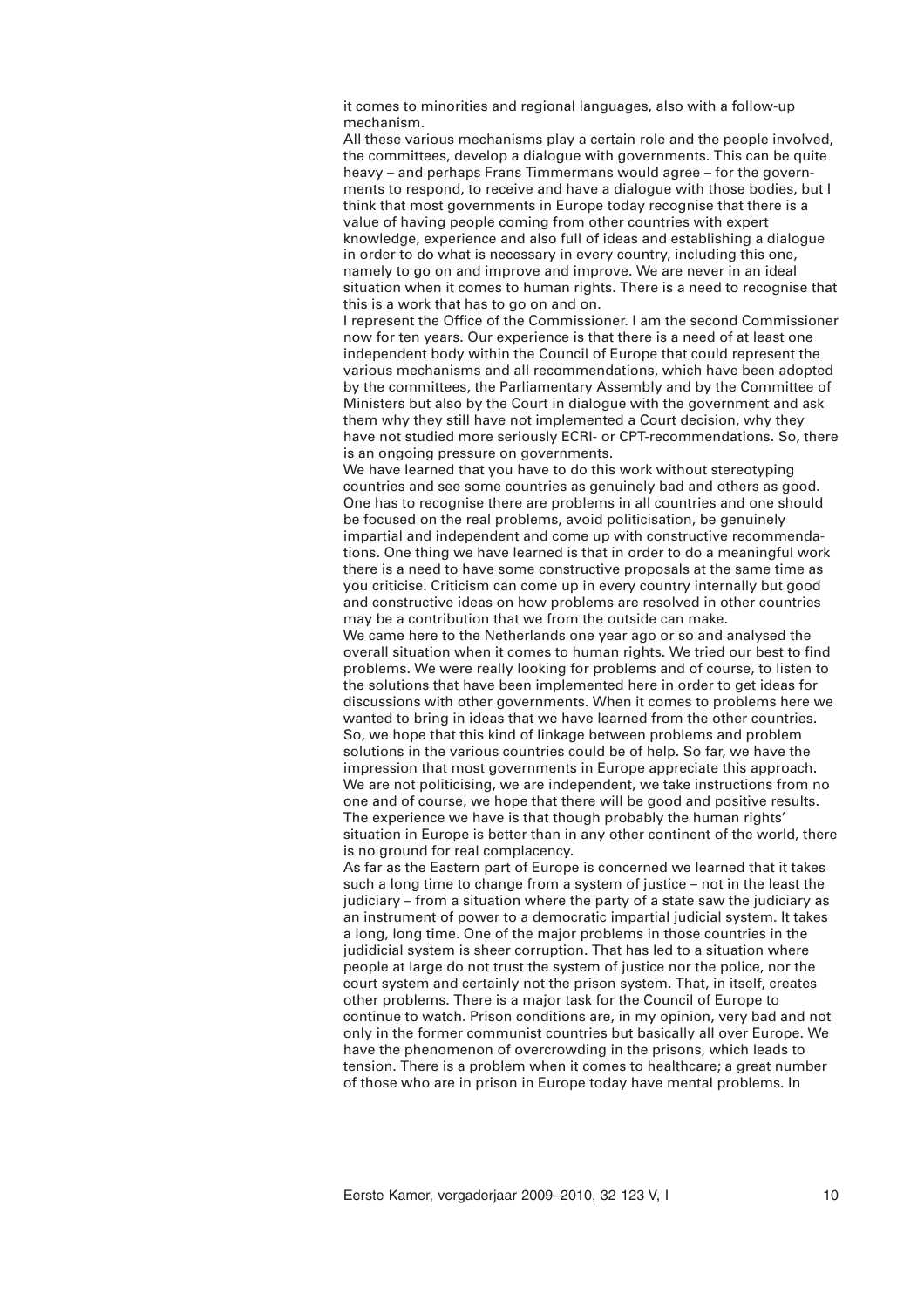many countries there is no real capacity to address this problem. There is a need to have an overhaul of the prison system in country after country. This is not very popular, because politicians feel that investments in better prison conditions are something that people at large are not very much in favour of. But it has to be done. We can no longer accept that there is such a high recidivism when it comes to crime, as a result of the kind of prison system that we have today. There has been very little experiment in reality when it comes to alternatives to imprisonment. This is one of the major tasks for CPT to address in the future.

The problem we focus most on at this moment is the problem of xenophobia and intolerance in Europe today. This is partly emphasised by the consequences of the economic crisis. During the recent weeks I have travelled quite much through the Eastern part of Europe. I have seen the consequences of the economic crisis with the rising unemployment, the cutting down on social benefits, the political consequences it already seems to have had when it comes to the increase of right wing extremism. In Hungary, where I was recently, there have been six murders of individual Roma during the last six months, for no other reason than their being Roma. We could also see in the election to the European Parliament that this trend is there in the political field, too.

There is a need to address this problem. We should not have the situation as we have in several countries in Europe today where there is growing antiziganism and anti-gypsyism and anti-Roma feelings. Anti-Semitism is coming back again in some countries and there is also have a growing negative feeling and lack of solidarity with people with disabilities. That is just not an acceptable situation. This, of course, is also linked to the situation when it comes to migration. In my opinion, Europe has not managed to cope well with migrants and the problems that come with migration. Mrs Jonker is a member of the committee on migration of the Parliamentary Assembly of the Council of Europe and I think that the Council of Europe has a very important role to play here in order to secure that human rights are not forgotten in the discussion about migration. Migration is not only a question of security; there is also a human rights dimension here. There is too much use of detention when it comes to migrants, unnecessarily so and we have to watch that this is not further spreading. It should be reduced. We also have problems when it comes to those who want to apply for asylum. An application for asylum is a human right. Not to get asylum but at least to have the right to seek asylum and have a fair procedure when your request is evaluated by the authorities. That right is being undermined for the moment, not in the least in Southern Europe where there are boats coming with people and these boats are turned back without any possibility in reality for those who want to seek asylum to do so.

There is a lack of solidarity between the European countries when it comes to coping with the problems coming with many people and of course, there is a problem with xenophobia and anti-feelings against migrants all over Europe today. There is a need to look at this and to avoid creating further gaps between migrants and others, which only lead to further gaps between different groups in society.

Timmermans mentioned the identity as a major problem. I think it is. Amartya Sen wrote a very interesting book a couple of years ago with the significant title «Violence and identity». His main message is that we all have different identities and we have to avoid to group people in just one identity, like «you are Muslim and you have no other identity» or «you are Jewish and you have no other identity». There is a need to address these problems.

There we are close to another problem that we have not coped well with in Europe today namely where do you draw the line between freedom of expression on the one hand and prevent hate speech on the other? That is a very difficult but absolutely relevant human rights problem that needs to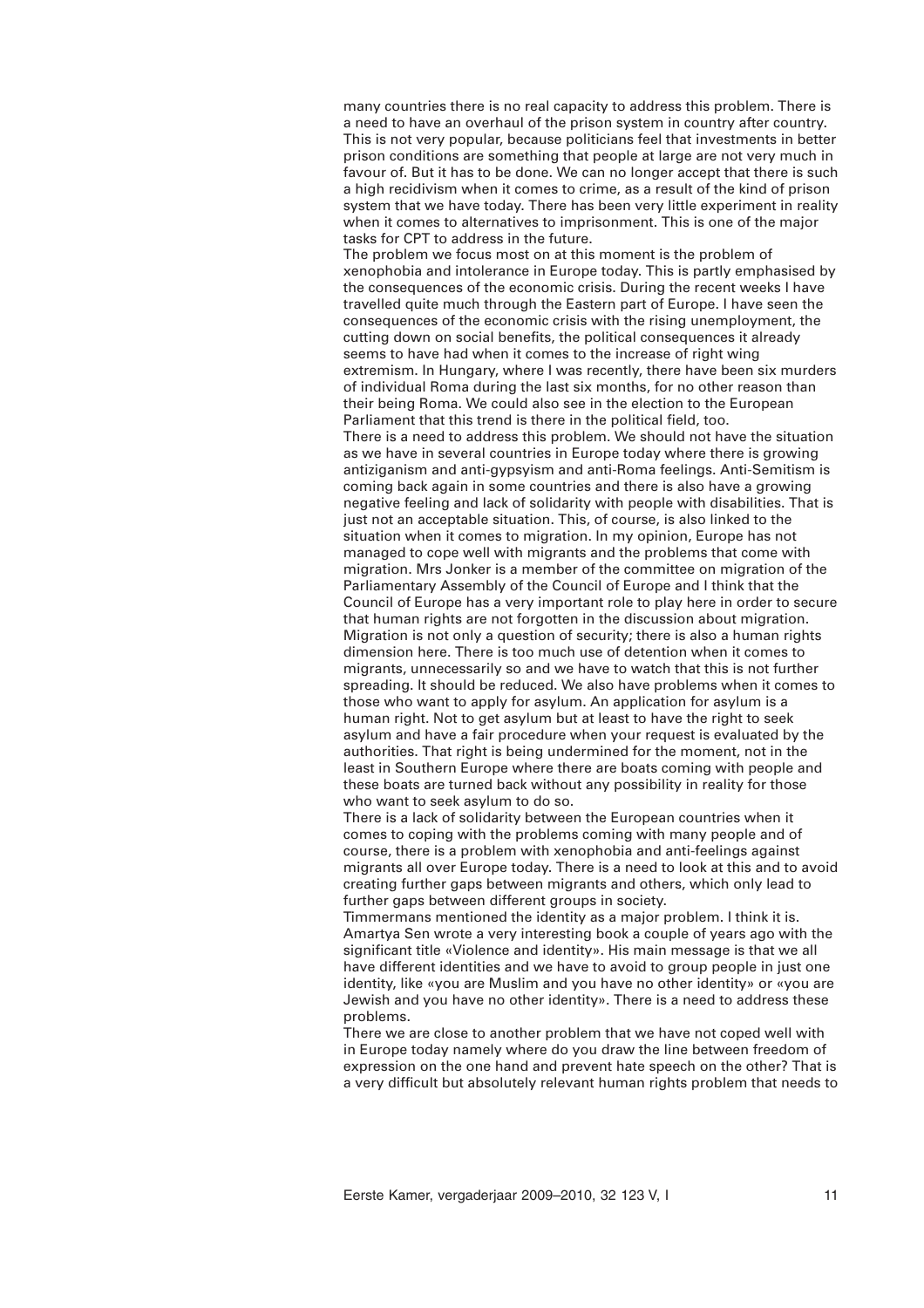be further discussed. When you look at the situation in various countries you see there are very different standards when it comes to this. There is a need to prevent hate crimes against certain people because the result of hate speech is that their rights are undermined. At the same time, we must preserve the enormous value of freedom of expression. How do we resolve this dichotomy, this problem in a way which is consistent? There again, it is an advantage in itself that we have the same standards all over Europe, like when it comes to migration as a whole. This problem has been further complicated by the fact that «The War on Terror» that was initiated from Washington on 11th September has linked terrorism to the Muslims or to people from the Arab World, without really making distinctions. There we have seen further prejudices being spread. There is a need to be much more clear about the approaches that we take when it comes to combat terrorism. We are concerned about some of the legislation in some of the European countries when it comes to for instance the possibilities to keep people imprisoned without due process. This is not an acceptable approach. We also feel that there is a need to make very clear that we have not accepted the policy of allowing interrogation to develop into what in reality is torture. There is a need for a European voice there to be clear, so that the mistakes and human rights' violations which came with The War on Terror will never be repeated. Even there, the words «never again» are important to remember. On human rights in foreign policy. This is actually a bit outside the Council of Europe because we are focussing on the Council of Europe member states, but of course it is important that the foreign policy of each European government is affected by human rights and human rights concerns. We cannot have different standards when it comes to other countries than we have to our own country. Consistency there is extremely important.

There is one thing I would like to say in this audience and that is that when it comes to the Dutch position on what we call LGBT people, Lesbian, Gay, Bisexual and Transgender people. You have to include that aspect. These people have the same human rights as others; they should be recognised, they should be accepted and not be discriminated. That you have integrated in your foreign affairs policy. Your embassies have been instructed even to relate to the LGBT-groups and to secure that they are not discriminated. That is very, very important. You are setting standards, you give them some protection, which means that they can work more freely in their own countries and with time they will establish their rights on a genuine national basis. This is a good example of how one could secure that human rights are part of foreign affairs. There is also a need for further discussion about trade, economic interests and human rights. Of course, everybody thinks about China when that is said. There it is important to ensure that human rights are part of foreign affairs, otherwise they will be seen as if we have different standards in different situations. One of the major aspects of human rights is that they should apply in the same way all over, in every time period and in every situation. That is what makes human rights a strong moral dimension of our policy. Of course, we have to be consistent also in the sense that we clean up our own house to secure that human rights are actually discussed and protected in our own country. That is one reason why I feel a meeting like this is so valuable. Thank you! (Applause)

Mr **Chairman**: Thank you, Mr Hammarberg, for analysing the human rights problems that you encounter. I gather you are a mixture of an inspector general and a diplomat in the sense that you have to be strict and firm when you come forward with criticism in other countries. I gather from you that you formulate that criticism into constructive ideas of how to solve the problem and not only stand there with a lifted finger,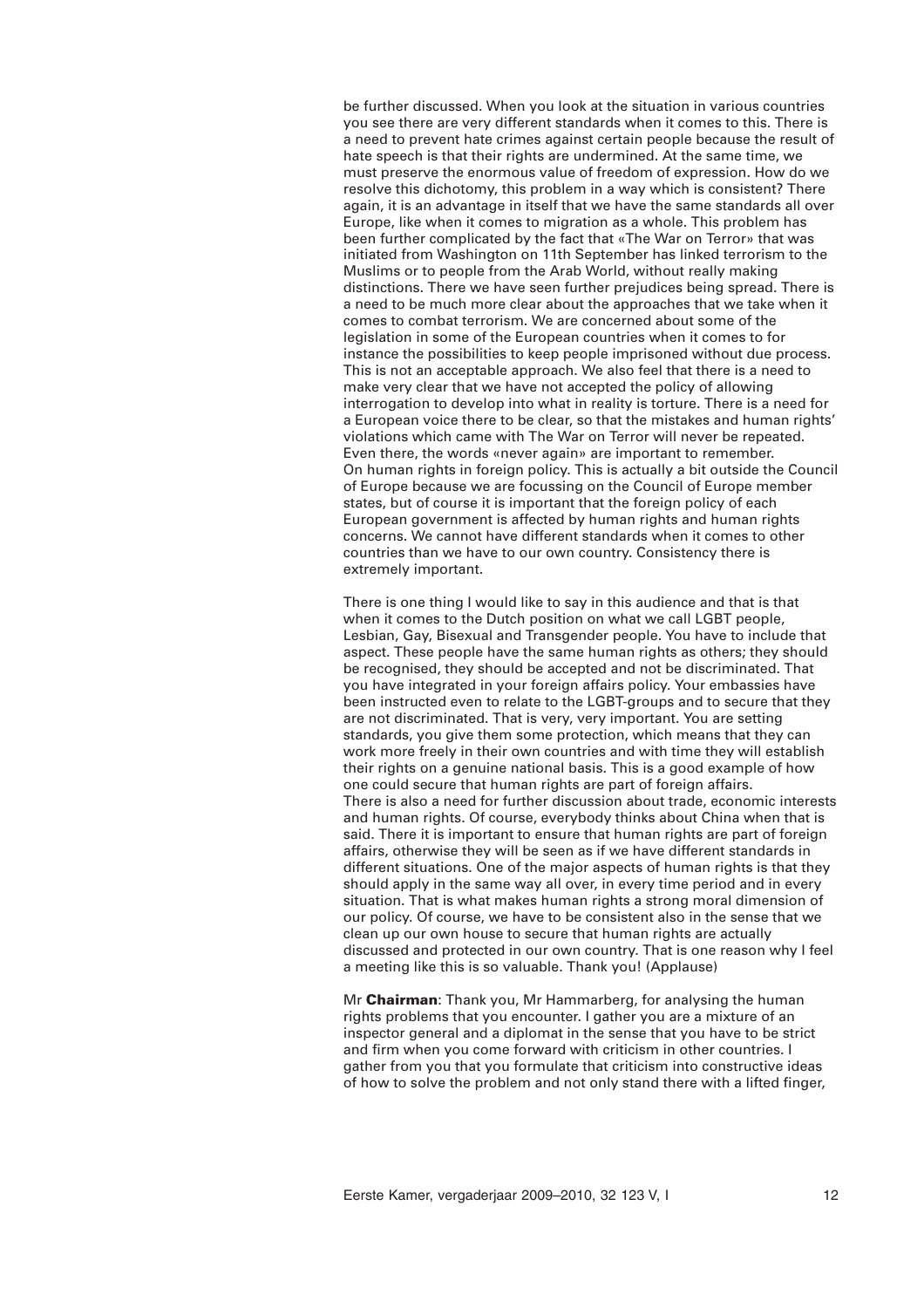as we Dutch are often accused of. You come up with a solution to the problem, which makes you much more acceptable in doing your work. The best thing of course would be the method that Teddy Roosevelt preferred: «speak softly but carry a big stick». But the Council of Europe does not have a big stick, so you have to convince. I am sure you are an excellent person to do that work. I gather you are going to Bulgaria, even today, to speak with the Bulgarian authorities. Thank you for coming and telling us about it.

But first we would like Anton van Kalmthout to say something. Anton is a member of the CPT that you have quite correctly just praised as maybe the second most important instrument of the Council of Europe in promoting human rights. He has just been re-appointed as member of that committee, so he can speak with complete impunity.

#### **Prof. A.M. VAN KALMTHOUT**

# **Professor of immigration and criminal law and Dutch member of the Committee for the Prevention of Torture (CPT)**

Mr **van Kalmthout**: Thank you, Mr Chairman. Ladies and gentlemen. As has already been said by Mr Hammarberg, this year we are celebrating not only sixty years of the Council of Europe and fifty years of the European Court of Human Rights, but also twenty years of combating torture and inhuman and degrading treatment or punishment by the CPT. CPT is the abbreviation for the Committee for the Prevention of Torture and Inhuman and Degrading Treatment or Punishment.

For that reason the plenary session of the CPT, that takes place in Strasbourg this week, will also organise a conference on new partnerships for torture prevention in Europe next Friday. Several participants of today, like Mr Hammarberg and Professor Bemelmans, will play a prominent role in that conference.

The basis of the mandate of the CPT is Article 3 of the European Convention. Where the European Court of Human Rights acts as a repressive mechanism the CPT is entrusted with preventive tasks. The working method consists of carrying out regular follow-up and ad hoc visits to places in the 47 member states where people are deprived of their liberty. The results of these visits are communicated with the responsible national authorities, orally and in writing. Recommendations to the authorities cannot easily be neglected and have an important impact on the way countries are dealing with deprivation of liberty and are respecting human rights of persons deprived of their liberty. At the outset CPT visits were centred mainly on police and prison establishment. However, the Committee has progressively explored in depth the whole spectrum of deprivation of liberty, from involuntary placement in psychiatric establishments to the administrative detention of foreigners under alien legislation, detention for juveniles and social welfare establishments for the mentally disabled or elderly people. Visits are nowadays also organised to military detention facilities and in recent years the CPT has also increasingly carried out visits focused on specific categories of inmates, such as prisoners held in isolation, life sentenced prisoners, persons placed in high security units and, especially in the last years, foreigners detained under administrative legislation. As a result of these visits, the CPT has gradually developed and published a corpus of standards on safeguards against ill-treatment and conditions of detention as regards both persons deprived of their liberty in general and detained persons, belonging to particularly vulnerable groups. The meaning of these standards goes further than being a frame of reference for the CPT itself. Many other Council of Europe instruments, such as the European prison rules, the European rules for juvenile offenders and several guidelines with respect to asylum seekers and irregular migrants,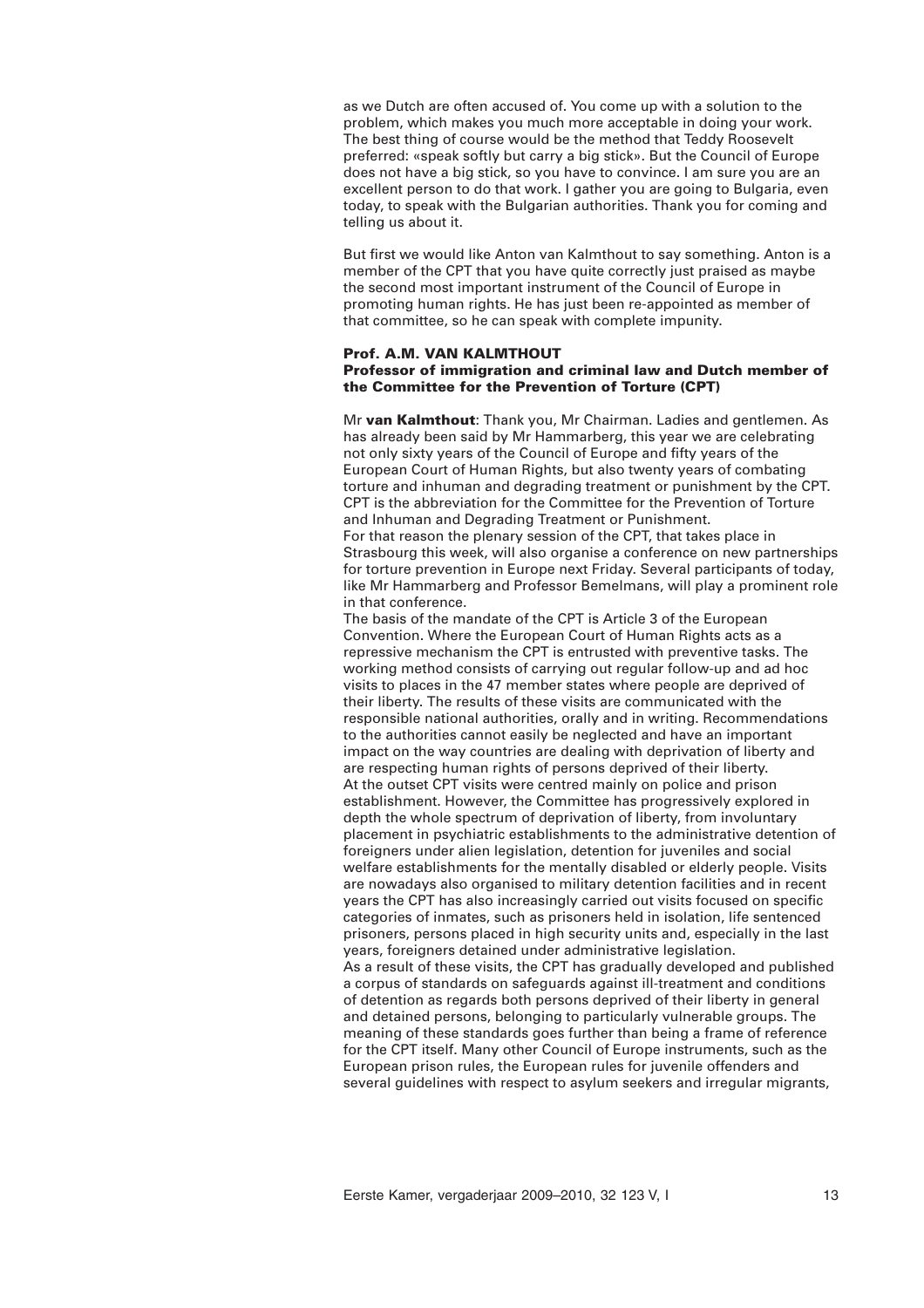are influenced by the standards of the CPT. Also, the increasing reference being made in the judgments of the European Court of Human Rights to the standards of the CPT can be seen as an example of the importance of the work of the CPT and the close cooperation between the CPT and the other human rights bodies of the Council of Europe.

If we take stock of the effect of the activities of the CPT during the last twenty years we may conclude that in many countries safeguards against ill-treatment have been introduced or strengthened and sub-standard inmate accommodation has been renovated or withdrawn from service. Also, the quality of healthcare for detained persons has been improved and the out-of-cell activities have been enhanced.

However, there is still a lot of work to do. In spite of all improvements, torture and other deliberate forms of ill-treatment still exist in the Council of Europe area and conditions of detention remain disastrous in numerous establishments of various types. Many published CPT reports as well as judgments of the European Court of Human Rights and the visit reports of the Human Rights Commissioner attest to this state of affairs. If we really want to make progress in combating deliberate forms of ill-treatment we cannot rely on the Human Rights Commissioner, the European Court of Human Rights or the CPT alone. It requires that appropriate safeguards be both provided by law and be applied in practice. In this respect, it should be an important step forward if the standards of the CPT and other European standards, such as the European Prison Rules, should be taken more seriously by national courts and national authorities and lose their qualification as soft law. Another requirement to make progress in combating ill-treatment is that

those given the heavy responsibility of dealing with persons deprived of their liberty be carefully selected and properly trained and that vigorous action be taken when evidence of ill-treatment emerges. In this respect, the CPT is specifically drawing attention to the issue of impunity, a problem encountered by the CPT in many countries, which was recently described by the Committee of Ministers as an issue of major concern. The credibility of the prohibition of torture and other forms of severe ill-treatment is undermined each time officials, responsible for such offenses are not held accountable for these actions.

The time is lacking to mention in detail other important issues that according to the findings of the CPT can create situations of serious forms of ill-treatment. This is for example the case with the increasing problem of prison overcrowding in many countries, the extension of maximum periods of detention, the increase of prison sentences, the limitations on the exercise of fundamental safeguards such as access to a lawyer as from the outset of custody, the implications of the anti-terrorist measures for the human rights in high security prisons and the highly debatable practice of seeking in the context of deportation procedures so-called diplomatic assurances from states with a poor human rights record. More examples can be found in the recently published 19<sup>th</sup> general report of the CPT that has been published two weeks ago. The last sentence of paragraph 11 of that report states the following: «Societies founded on human rights and the rule of law will not serve the interest well by jettisoning their basic values; on the contrary, it is in the defence of those values that lays ultimately their greatest security.»

It is the task of the CPT, sometimes also mentioned the blue helmets of the Council of Europe, to defend these values. Personally, I find it a privilege to be one of them.

I was also asked to react very briefly on the contributions of the previous speakers after this short presentation of the CPT. I only have a few remarks.

Professor Bemelmans emphasised that states are responsible for the implementation of human rights. Mr Timmermans underlined that we need rules that can be applied. I fully agree with them, but taking human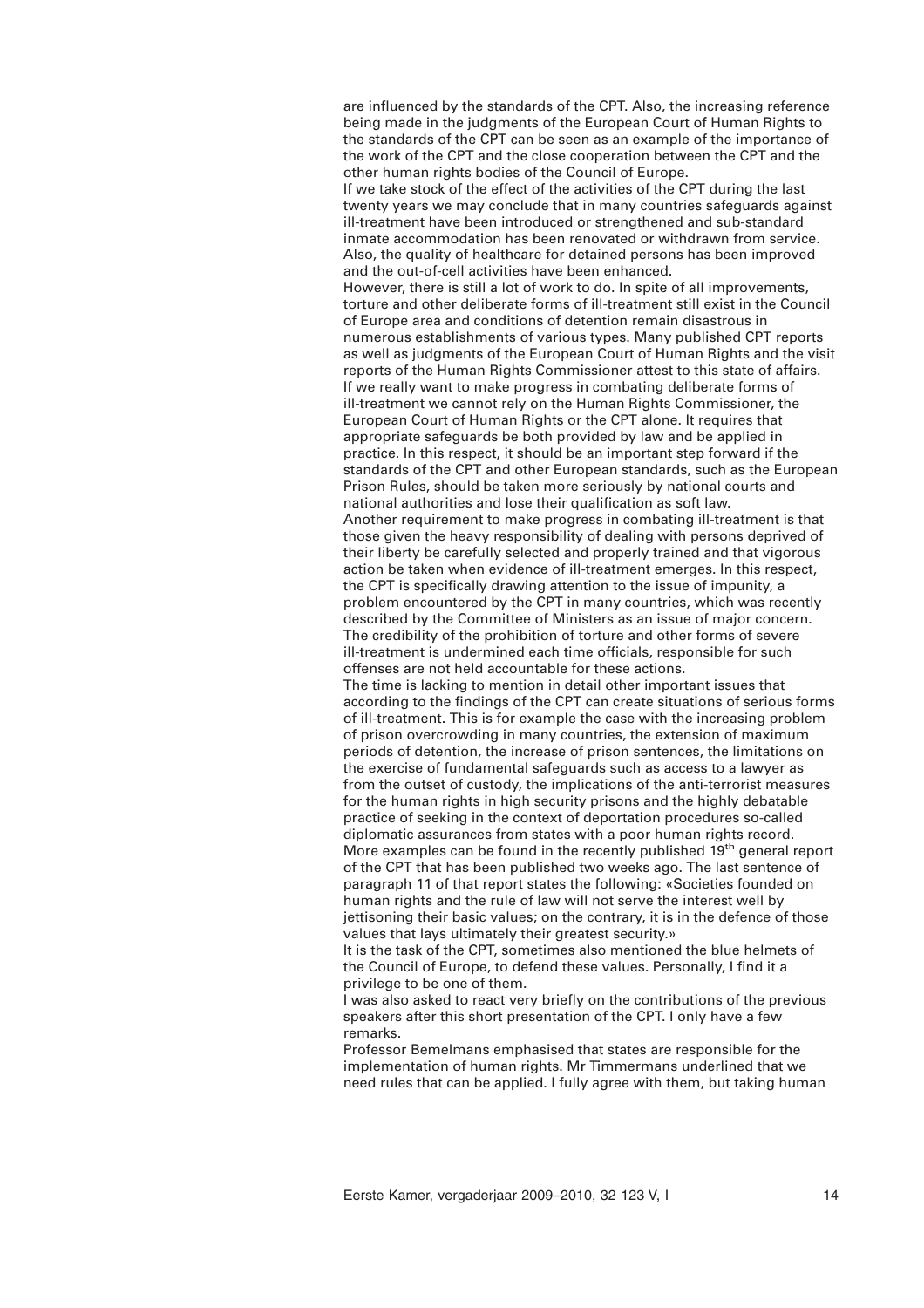rights seriously requires a less defensive and more open and courageous, progressive attitude from national authorities and courts to human rights standards that are not formalised in binding documents but are nevertheless essential human rights as well. Soft law of today will be the hard law of tomorrow. It is up to the states to foster its development and progress.

With respect to Mr Hammarberg I agree that during the last decades a lot of results in defending and promoting human rights have been achieved but based on my personal experience in the CPT and of the other members of the CPT I do not see any reason to be too optimistic, taken into account the various forms of ill-treatment that we are still confronted with, even in various countries of the European Union. Many of these acts of ill-treatment are related – as Mr Hammarberg also underlined – to xenophobia, to hate and anti-feelings to migrants. In order to combat these increasing tendencies closer cooperation between the European Union, the Council of Europe, and its various human rights bodies is, according to my opinion, strongly needed.

Thank you for your attention.

(Applause)

Mr **Chairman**: In some ways, Anton van Kalmthout made it difficult for me because he insists on agreeing with Mrs Bemelmans and the two people sitting next to me, the previous speakers. As chairman you want a debate.

One of the points Frans Timmermans made is that countries should take up a less defensive attitude when being criticised. That seems to be a very difficult thing indeed. As soon as you even lift a finger and say to the ambassador in Strasbourg that something in his country is not exactly according to the standards of the Council of Europe he will seldom thank you for your very constructive criticism and advise his minister to change that immediately. Neither is this the case in the guarded atmosphere of the Committee of Ministers – it is not a public meeting, so it is possible to speak your mind – nor in the Parliamentary Assembly when you say nasty things about a country. I remember the case of Hungary, which was trying to promote the minorities in Slovakia and Romania speaking Hungarian. The Assembly's resolution I was responsible for said that this was against the basic tendency of the European concept, because these minorities should not be regarded as «daughters» of the country Hungary but should be members of the country to which they belonged. Part of the Hungarian delegation left the Assembly because they felt insulted by what was being said. That sort of thing happens very often – though not as often as could happen – and it is typical of the situation. The core of anything you try to do in international affairs is that if you do not tread very softly, Mr Hammarberg, the reaction is defensive. The Netherlands normally is not an exception to this but in general we are willing to accept criticism in public. I remember the Van Mechelen case was quashed because an anonymous witness had been used. The minister of Justice immediately released the prisoner, even without a new judgment because that was not possible according to Dutch law. We have changed that since then. Such a reaction even happens in this country. I remember the Salah Sheekh case of last year – there was criticism on the decision of our highest administrative court, de Raad van State – on the matter of somebody claiming to be a refugee, we even had the highest members of the judiciary claiming before television that Strasbourg had make a big mistake and that it was quite impossible that the Dutch judiciary system had been doing anything that could not be justified. That even happens in this country, where we are used to accepting criticism. You can understand what happens in France if you tell a Frenchman that keeping somebody in prison for 24 years without a good trial is not acceptable.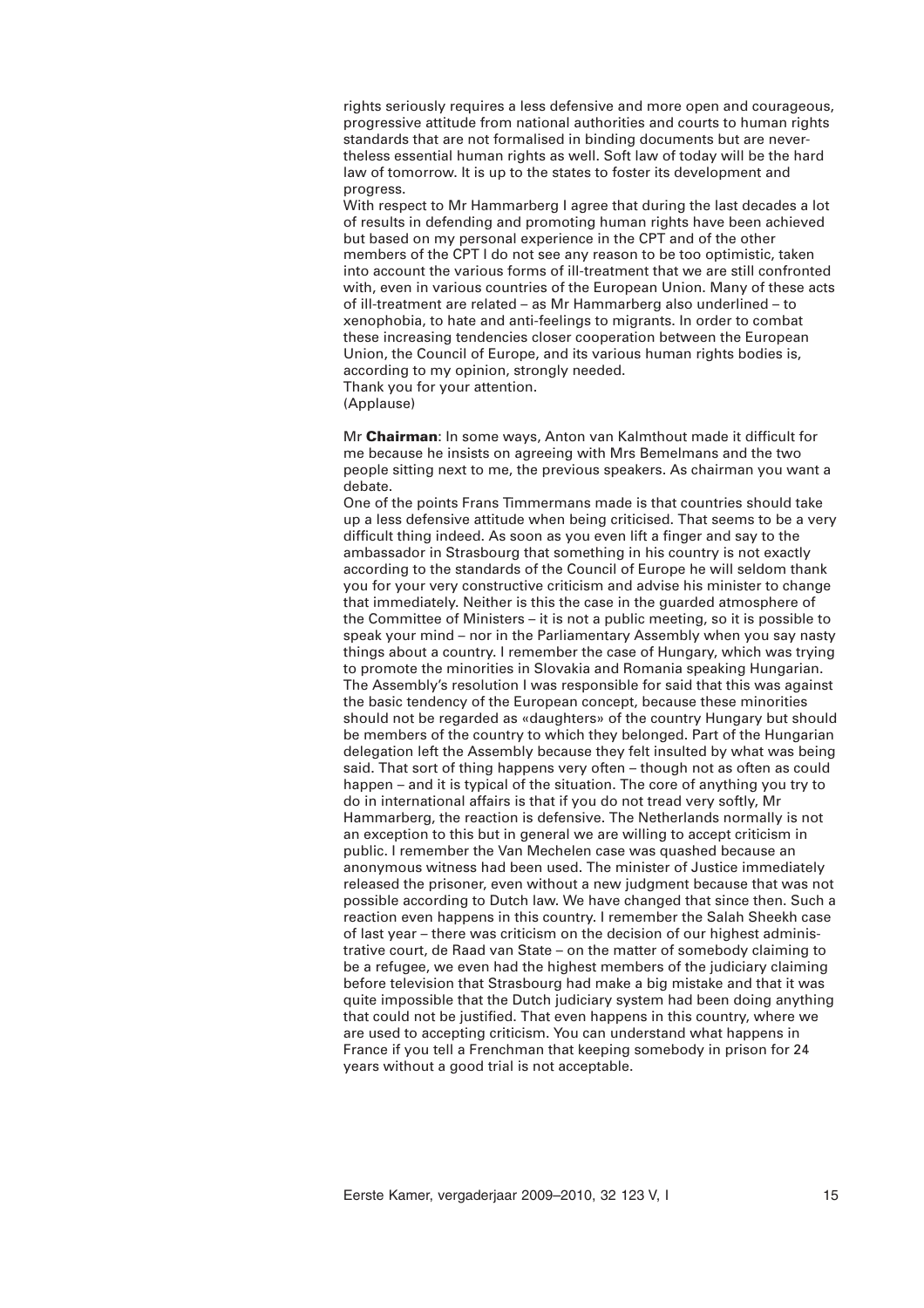So, it is very much a matter of diplomacy and working together. The good thing about the Parliamentary Assembly is that we are forced to work together in political groups, that we are confronted with decisions of the Committee of Ministers and with the draft of treaties and are allowed to comment them but that we do so in public and get used to that fact.

# **DISCUSSION**

Mr **Chairman**: I would like to ask those present who maybe do not know so much about the work of the Council of Europe if they wish to address any questions to the Minister of European Affairs or to Mr Hammarberg on what they have said. Who can I give the floor?

Mr **Landman**: Thank you very much for giving me the floor. I would also like to say thank you to the – missing – chairman of the First Chamber for having taken the initiative of commemorating the Council of Europe, which is indeed an underestimated body that is doing a lot of work that is not really recognised. Though I have to add there is a long responsibility to the Council of Europe when one looks to some mischance as regards elected officials.

I have two questions. One is addressed to you, Mr Chairman. In my time at the Council of Europe I found, apart from the Court, essential in the discussion this afternoon, and also some other bodies like the CPT, the Venice Commission the most fascinating body. That should also be addressed when preserving and advancing the rule of law in the European space.

My second point is indeed related to the issue of compliance, which is very important. In the Council of Europe we do not carry a big stick but we have some instruments. I was somewhat surprised by the fact that one of the instruments, that in my time actually was the main instrument, of compliance with the judgments of the Court was indeed the Committee of Ministers – and when they were not in session their deputies who happened to be the permanent representatives who were in session most of the time – played a very useful role in furthering compliance. I am intrigued to know from Mr Hammarberg how this works together and how he sees these respective roles?

Mr **Chairman**: Let's take some questions first and collect the answers.

Mr **de Vries**: I would like to ask a question to Mr Hammarberg. He said that xenophobia is one of the big problems we have in the Council of Europe countries. He added to that that it is not enough to notice that and to point out to governments that there is a problem but also to come forward with constructive ideas. What do you say to governments of countries where you meet xenophobia and where xenophobia is an increasing problem?

Mr **Kox**: I would like to ask a question to Mr Timmermans with regard to the Committee of Ministers. We do not have much to complain with regard to the Dutch government taking part in the Committee of Ministers. The opposite is the fact. However, Mr Timmermans stated that the problem is that in Eastern Europe the Council of Europe and its institutions are seen as more relevant than in the Western part of Europe. We notice that the ministers from members of the European Union are more interested in the more realistic approach of the European Union than the more idealistic approach of the Council of Europe. What could you do as a minister to convince colleagues that what now may seem idealistic in the Council of Europe could be very realistic in the near future, as Thomas Hammarberg also made clear, if we do not prevent conflicts to happen.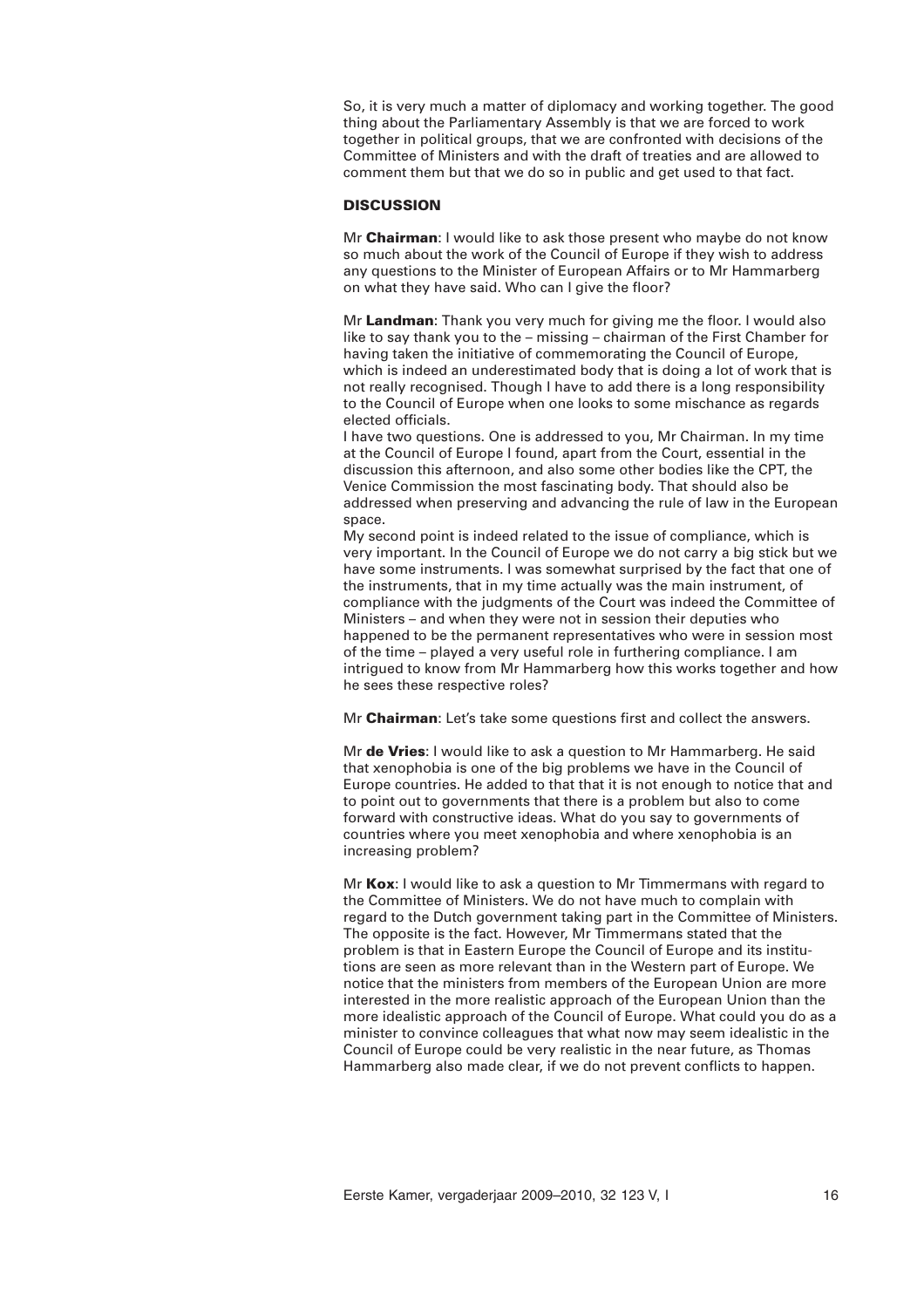We have to deal with them now. If we wait too long it will be too late. Perhaps you could elaborate on that.

Mr **Chairman**: I give the floor to Mr Hammarberg first.

Mr **Hammarberg**: Thank you for reminding us that the Venice Commission is actually very important. For me it is particularly important because they give expert advice to governments on situations where they usually want an advice themselves on legislation, the formulation of the constitution, of how to protect certain rights, and how to ensure that the intelligence and security services are under some kind of democratic, parliamentary control. This is one of the major lessons from the War on Terror problems; we did not have enough control of the security agencies. The Venice Commission has given interesting advice on this. To me, this is one of the most important aspects of the work of the Council of Europe. The Committee of Ministers controls the implementation of the Court decisions. There is a special department within the secretariat preparing those decisions. For the second year they now publish an annual report, which actually is quite a good description of what happens in the Court and what types of issues are coming up and of course, the problems when it comes to implementation of the Court decisions. The only problem there is that there may well be situations where several governments feel they are too much criticised on certain points. They have contact with one another and agree that this is not such an important problem to face.

My opinion on human rights work is rather much influenced by the importance of the principle that there should be a very strict distinction between establishing facts and drawing the political conclusions of the facts that have been established through an independent process. If you link up the two like in the United Nations – a real problem there in the Human Rights Council – the establishment of facts is confused with the political aspects of it. To have an independent establishment of facts, like the Court of course is, is actually very important. The politicians and the diplomats should then discuss what to do with these facts that have been established through an independent and impartial process. What should I say about xenophobia? I have emphasised three points. One is school, the second is the media, and the third is the actions of the politicians themselves. School could play a much more important role when it comes to discussing the values about respect for others, for those who are different. There the Committee on the Rights of the Child plays an important role. By the way, this month we celebrate the twentieth anniversary of the Convention of the Rights of the Child. Media is a major problem, not in the least in the Eastern European and Balkan countries, when it comes to spreading xenophobia and not exposing xenophobic tendencies. There is a need for a discussion with the media people, journalists and not in the least those who own the media, in order for them to take responsibility. We have not managed to implement an effective system of self regulation within the media community in Europe when it comes to these kinds of abuse of their possibilities. Of absolute importance is that politicians stand up and represent the values in the Constitutions and in the international treaties we agreed upon when these kinds of extremist tendencies are coming in. If you begin to compromise and keep silent you legitimise. Günter Walraff has published a book and a book about when he dressed as a black African and his conclusion was that Germans are not racists but there are sufficiently many who are racist and aggressive. The silence of the rest of society is really a danger. This goes very much for the leading politicians. Speak up and take position.

Mr **Timmermans**: It is true that for many EU member states the Council of Europe is – to put it bluntly – an afterthought because the main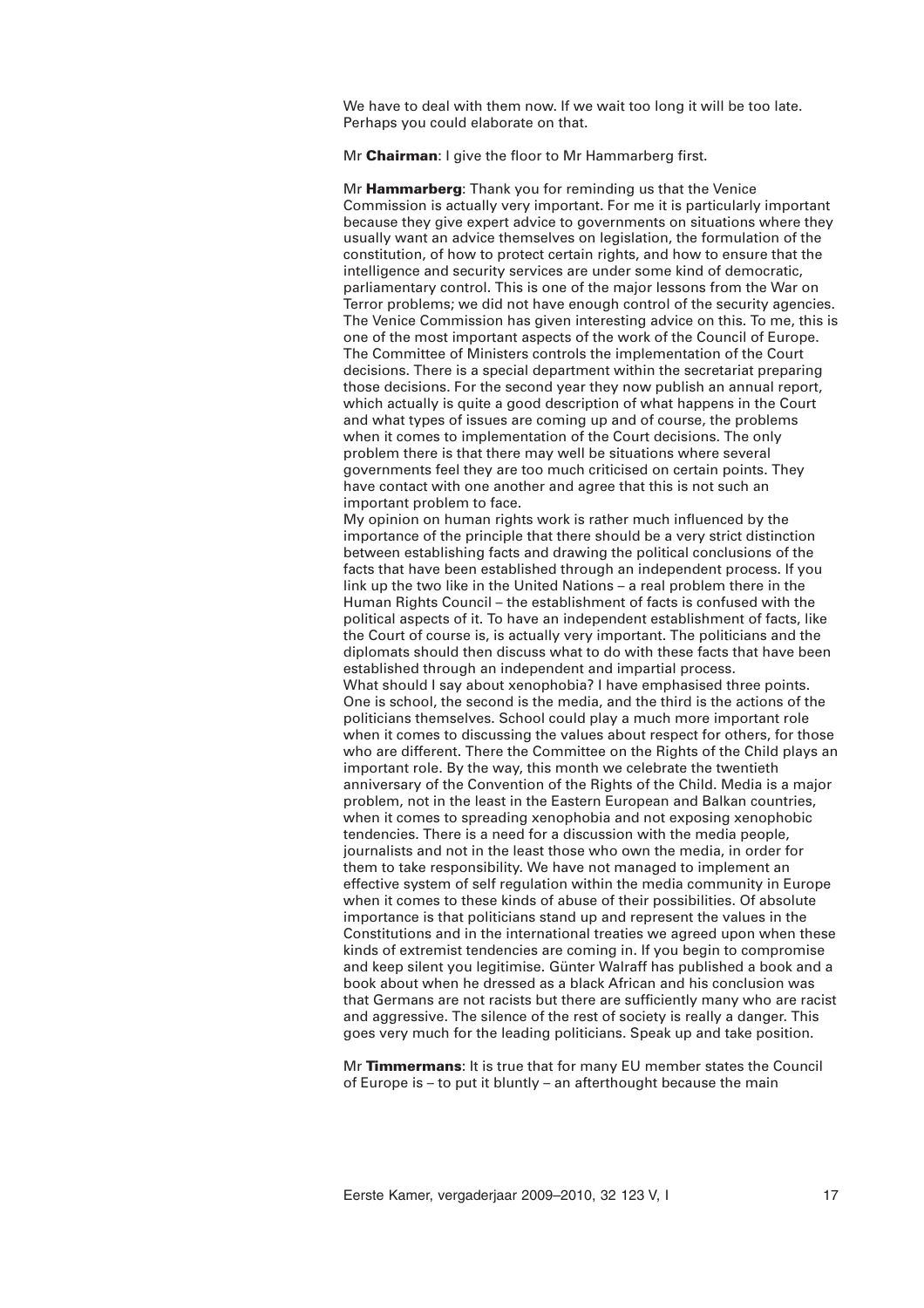concentration is on the EU. When they think the EU has a position in the Council of Europe there is no need for them individually to participate. What you would see is that usually at best second tier ministers, such as me, would participate. The foreign ministers themselves hardly ever participate in the meetings, unless they have a presidency coming up or something like that.

What do we do about this? There are different approaches. First of all, I believe that one of the reasons we pay so much attention – I say this in full candour – to the Council of Europe is because parliament forces us to. So, this would also be something you could discuss with your colleagues. This is very important that there is accountability in the national parliament for what you do in the Council of Europe. That would then strengthen the position in the Committee of Ministers. Secondly, I also believe that we should do more in the EU on implementing the Juncker report because that would also force a concentration on each role and to make sure that we do not duplicate what the Council of Europe does and that we do not overstretch the Council of Europe in all sorts of subjects that should not be in the domain of the Council of Europe. The Council of Europe should concentrate on its main tasks, which are indeed the rule of law, human rights, and democracy. I never understood why the Council of Europe should have a Parliamentary Assembly an Economic Affairs Committee. But that is a very personal view and it is up to the Parliamentary Assembly to organise itself but one could think about those things. That would also focus attention in the Committee of Ministers.

Finally – and this is by no means easy – I would argue that if you are interested in true promotion of the rule of law, of changing the judiciary, of changing laws and of improving democracy you would have to step away from the easy approach of making declarations vis-à-vis the situation in other states, which usually are counterproductive. You stop the dialogue and people feel insulted, et cetera. You should concentrate on bringing new laws about, on looking into court cases and making sure this is dealt with very well in the state itself with some support from the other states. In other words, if you could create more of a collegial attitude of the Committee of Ministers – we are in this together, we understand your problem and we will not nail you to the door for doing this but we are interested in changing things – it might also create a momentum. I say this in full knowledge of the fact that it is an uphill struggle because the one organisation is the EU. We have used the Council of Europe after 1989 as a stepping stone for the countries that joined the EU in 2004, 2007 and the ones in the Balkans that are hoping to join in the future. They all see the Council of Europe as a stepping stone. You need to do what you need to do there. You need to get a clean bill of health in the Council of Europe because that will allow you to go into the EU. Once you are in the EU, the problems start. I do not really want to quote precise examples but we have trouble in the EU discussing human rights issues. We do not have the right instruments in the EU and we are embarrassed whenever a problem arises in the EU of how we should tackle this amongst ourselves. Perhaps we should try and use the Council of Europe more in those contexts. One could think of an issue I have dealt with many years ago, which is now re-occurring between Hungary and Slovakia on the issue of language law and the treatment of people of national minorities. One could think of the freedom of the press in Italy and one could think of numerous subjects. The EU is uncomfortable with those issues. We have this instrument in the Council of Europe. The only thing is that we should overcome the hesitation we have because we think we have let so many sinners into the Council of Europe that the standards have gone down. I think this is a debatable issue and we should overcome that hesitation.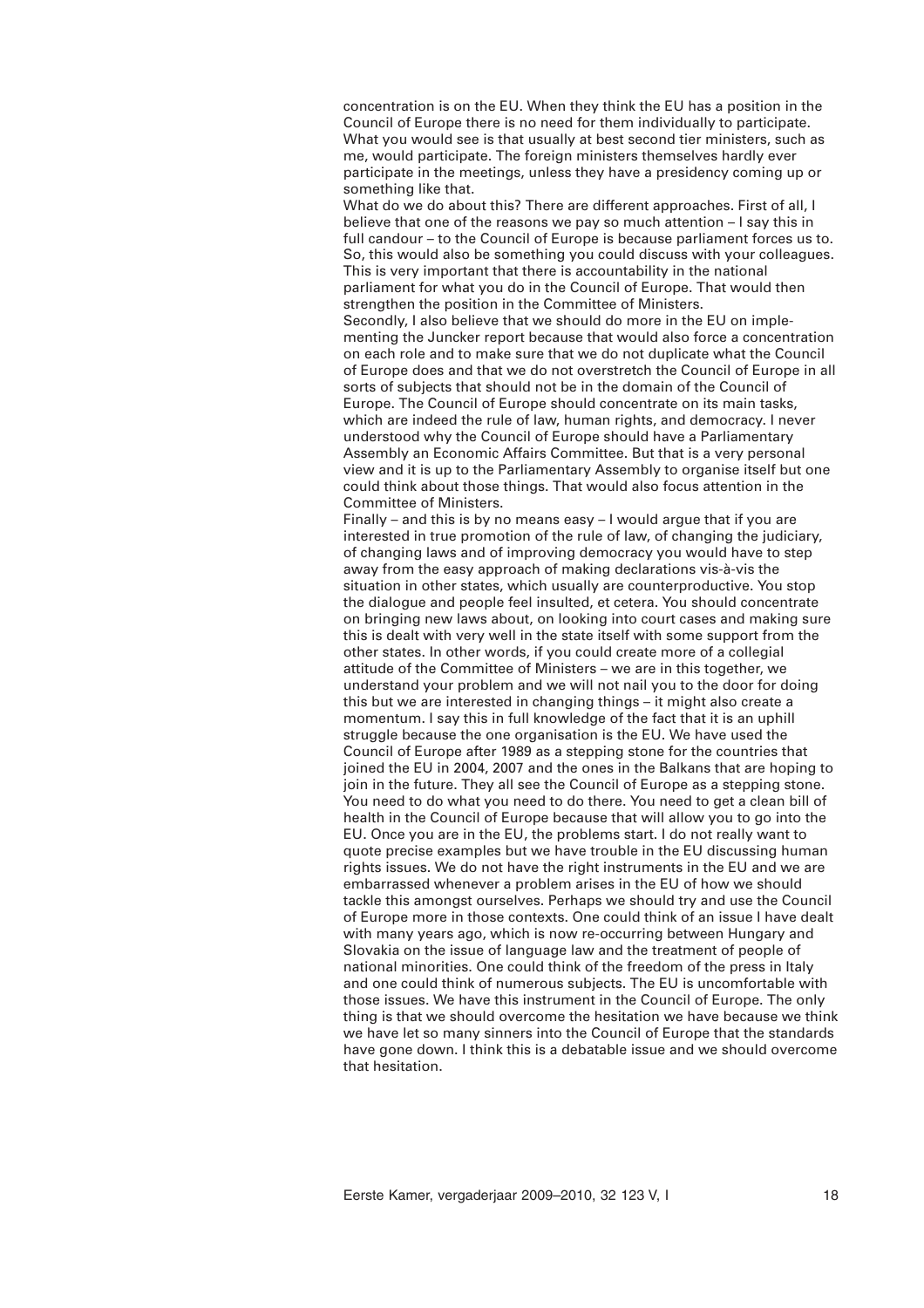Mr **Chairman**: I do not have the impression that the standards have gone down. Especially people like Hammarberg and Myjer as a member of the Court see to that.

I noticed there was a remark about the usefulness of the Economic Affairs Committee within the Council of Europe. We have a member of that Committee in our midst and he told me this morning that it is important work they are doing now, the consequences of the crisis for the situation of minorities and migrants. At that moment again it becomes part of the core business of the Council of Europe. But I completely agree with Frans Timmermans. Some four or five years ago there was a report from the Dutch government that asked for the Council of Europe to go back to its core business. That is what we are talking about today. The second point is the Venice Commission. I have had the privilege of attending and working in that committee for twelve years. The fact that you present to governments concepts of laws or on how to operate on a certain difficult problem is a fantastic way to solve a problem. First of all, you are doing it all together; all members of the Council of Europe are also member of the Venice Commission. We even had some observer members like Belarus. If you present that draft to the country concerned it can feel it is a part of something it has participated in and that it is a part of the European heritage if you try to implement that. That sort of work, giving concrete proposals to the governments, is a very important element.

Mrs **Strik**: I have a question about the Juncker report and one about the relationship between the European Union and the Council of Europe. Mr Timmermans said that the Council of Europe should concentrate more on its central issues. I agree with you a lot but at the same time you see that also the central task of the Council of Europe is becoming more and more an integral part of the European Union. So, we still have to deal with the question whether there is an overlap or whether we can take advantage of the situation. The European Union has more instruments, for instance in enforcing the compliance with directives and conventions. So, my question is whether we can also have an advantage in the Council of Europe and in all the member states of the Council of Europe of the fact that the European Union also deals with these issues.

Mr **Chairman**: And we have this tremendous institution for Human Rights in Vienna nowadays.

Mr **Timmermans**: Yes, and I am glad that was not part of the question! The problem here is that there is this political non-intervention principle in the EU that is bothering the EU. It will increasingly bother the EU if we do not change that. We have an opportunity to change that with the Stockholm Programme. If we go ahead in that area of issues that affect individual European citizens directly, then of course you can no longer avoid intervening on these issues when they arise, due process of law, intervention with the media or the penal system, et cetera. In that context the EU could profit enormously from the Council of Europe's experience. As you already know now the EU «commissions» a lot of work to the Council of Europe, to structures in Strasbourg where you can find the expertise that the EU does not have. But I am sure that especially the European Parliament will want the EU to play a bigger role in this. All of us, as we are gathered here today, we have an important task in convincing the European Parliament not to try and re-invent the wheel itself but to cooperate more closely with the structures in Strasbourg. It could certainly help. The whole premise behind the Charter on Fundamental Rights in the EU is that there would be cooperation between the structures in Brussels, Luxembourg and Strasbourg and not competition. I am enough of a politician to know that the risk of competition is huge but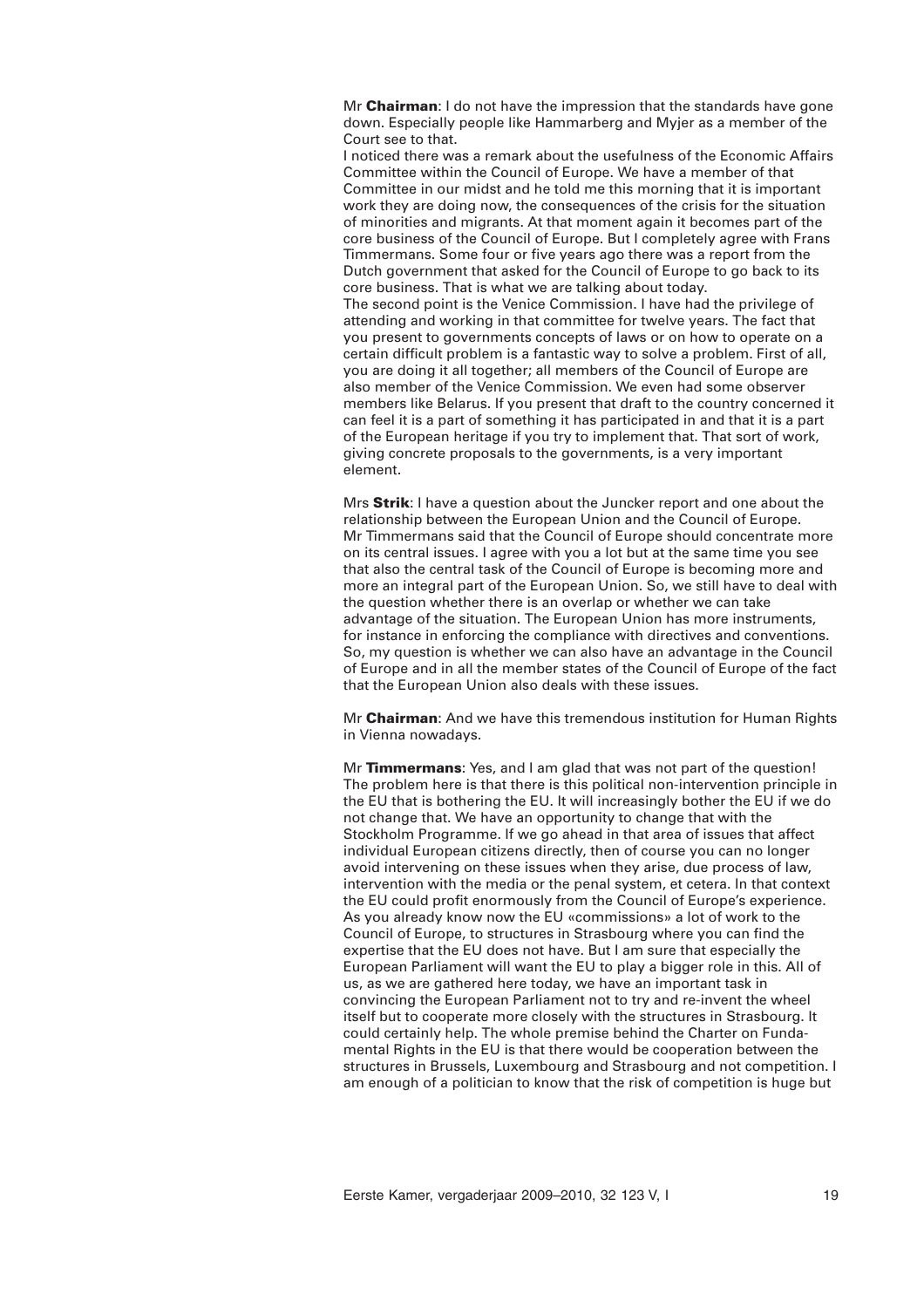we have a task – all of us – to make sure that these are interlocking and not interblocking institutions. This is very important for the position of individuals in the European Union and in the Council of Europe at large. It is not going to be easy because the amount of money available in the European Parliament, for instance for human rights, is probably about five times – it is just a guess – of what the Council of Europe has at its disposal. So also here, you will have to look at how you coordinate these efforts. I remember a couple of years ago the vice-chairman of the Committee on Human Rights was telling me that he had still about EUR 50 million left in his budget and did not know exactly what to do with this. With this amount of money you could do tremendous work in the Council of Europe. Also here, let's try and get both the Parliamentary Assembly and the European Parliament not go into some sort of competition but try and reinforce each other in the interest of human rights in Europe.

Mr **Chairman**: Before Frans Timmermans leaves us – with many thanks for his being here and for your eloquent interventions – I have to point out that it was interesting that you said we should try and implement the Juncker report. The best way to do this is to make him chairman of the European Council. That will solve the Dutch political problem at this moment!

Mr **Timmermans**: But it would create others, undoubtedly!

Mr **Chairman**: Mr Timmermans, thank you very much!

Mr **Lawson**: I would like to ask a question to Mr Hammarberg. If and when Protocol 14 enters into force your standing before the European Court of Human Rights will improve in that you can intervene in whatever case you find suitable and present your views on the issues raised in that case. I imagine you had ample opportunity to anticipate the entering into force of Protocol 14 – we have been waiting for five years – how do you think you will use that power, especially given that some of the problems that you identified, like corruption, xenophobia, intolerance, perhaps lend themselves not very well for adjudication by the European Court for Human Rights? That leads me to the somewhat broader question of how do you evaluate the usefulness of the European Court in tackling these issues, which are so vital to Europe today?

Mr **Chairman**: Are there any other questions, perhaps also to Mr van Kalmthout, the CPT and the work of the CPT?

Mr **Kox**: Mr van Kalmthout talked about the present situation. In his and my home town we now see that the Netherlands is going to exploit a prison for Belgian prisoners. That could be the beginning of a new system of prison migration. It seems to make sense but I get the wrong feeling that you can export your prisoners because you are not able to deal with them yourself. How does he see this development that we can export our prisoners?

Mr **Hammarberg**: Protocol 14 of the Convention is still not in force because there is a need for all member states and Russia still have not ratified this protocol. When that is in force the main change is that there will be a rationalisation of the work, a reorganisation of the work that will somewhat lessen the burden on the Court. It will not solve all the problems that we have to discuss at the very important meeting mid-February in Switzerland on how to cope with the Court. I assume that professor Myjer will talk about that in his presentation. It is true that this protocol mentions a commissioner. It will be the first time when this is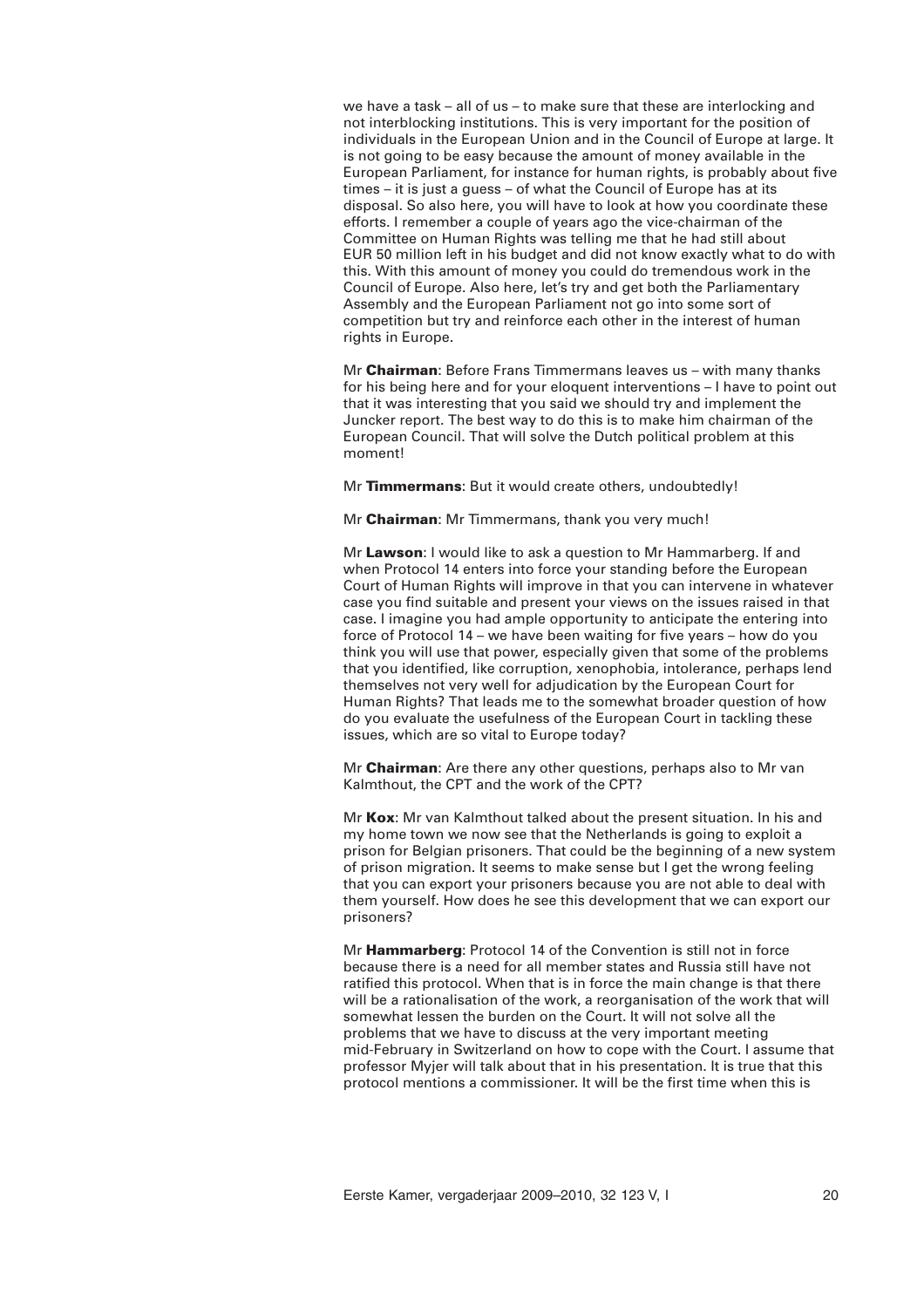adopted when the commissioner as an institution is mentioned in a treaty. That in itself is important because in that way a decision could not easily be «taken away» by a Committee of Ministers. In that sense, it is a very important mentioning of the institution.

In reality it will not make so much difference in the work. Already today we have the possibility to appear in the Court if we get permission from the president. The fact that we have not asked for that so far begs a question. That probably is a bit my own interpretation of where the focus should be in my mandate. That is rather to be out in the countries and trying to find where the problems are, have a dialogue with the ombudsmen, with the civil society and – not in the least – with the government. That way we try to influence the situation. If we are successful this may have some impact on the Court in the sense that perhaps, if there are major reforms in the countries, there would be less of an urge by members of the societies that appeal to the Court. It is a sort of preventive emphasis. If I started to be an actor in the Court it would take an enormous amount of time and staff resources that we do not have. There is also this provision that I should then not speak in favour of one of the two parties but give an objective picture. When we have looked at the cases where perhaps it would have been useful to have an intervention from our side, we found that it would almost always be in favour of one or the other, most often the complainant of course. There was a case of a complaint from the Czech Republic about the schooling of the Roma. They were almost automatically put in a sort of special class. If I had intervened there it would have been in support of that complaint, very much. In most cases where we would be tempted to intervene it would mean taking a very clear side in order to be helpful for a solution of the problem. Frankly, I do not see that as a major activity of my office, at least not as long as I am there. There may be another emphasis by my successor. I would continue to focus on the work in the countries themselves and try to establish this dialogue and come up with recommendations in order to change the system there to improve the national situation when it comes to human rights.

Mr **Chairman**: You just mentioned you do not have a very big staff. Most of us thought you have hundreds of people. How many do you have?

Mr **Hammarberg**: We now have 19 staff.

Mr **Chairman**: So, the EUR 50 million would be very useful!

Mr **Hammarberg**: The fact that we produce what we produce is also a result of some secondments from governments. Your government has been very positive there. We are waiting for another decision there. That is the way some governments avoid the situation of increasing the overall budget for the Council of Europe and still do what they think is most important. But we are still understaffed.

Mr **van Kalmthout**: The transfer of foreign nationals to the home countries has already been problematic for some time, also from the point of view of human rights, but now it is the other way around: we are transferring nationals to foreign countries. I hope this will only be an incident. I am very hesitant with respect to this agreement that has not yet been published. I cannot say anything about it in detail but together with my colleague from Belgium we want to – if needed – criticise the rules under which these persons will be detained in Tilburg. I am very sceptical. It is a strange situation that Belgian law will be applied in a Dutch prison with Dutch staff members. This can create a lot of problems, also with respect to the legal position of the inmates. I am not sure if this can be done without the permission of the sentenced person himself. Personally,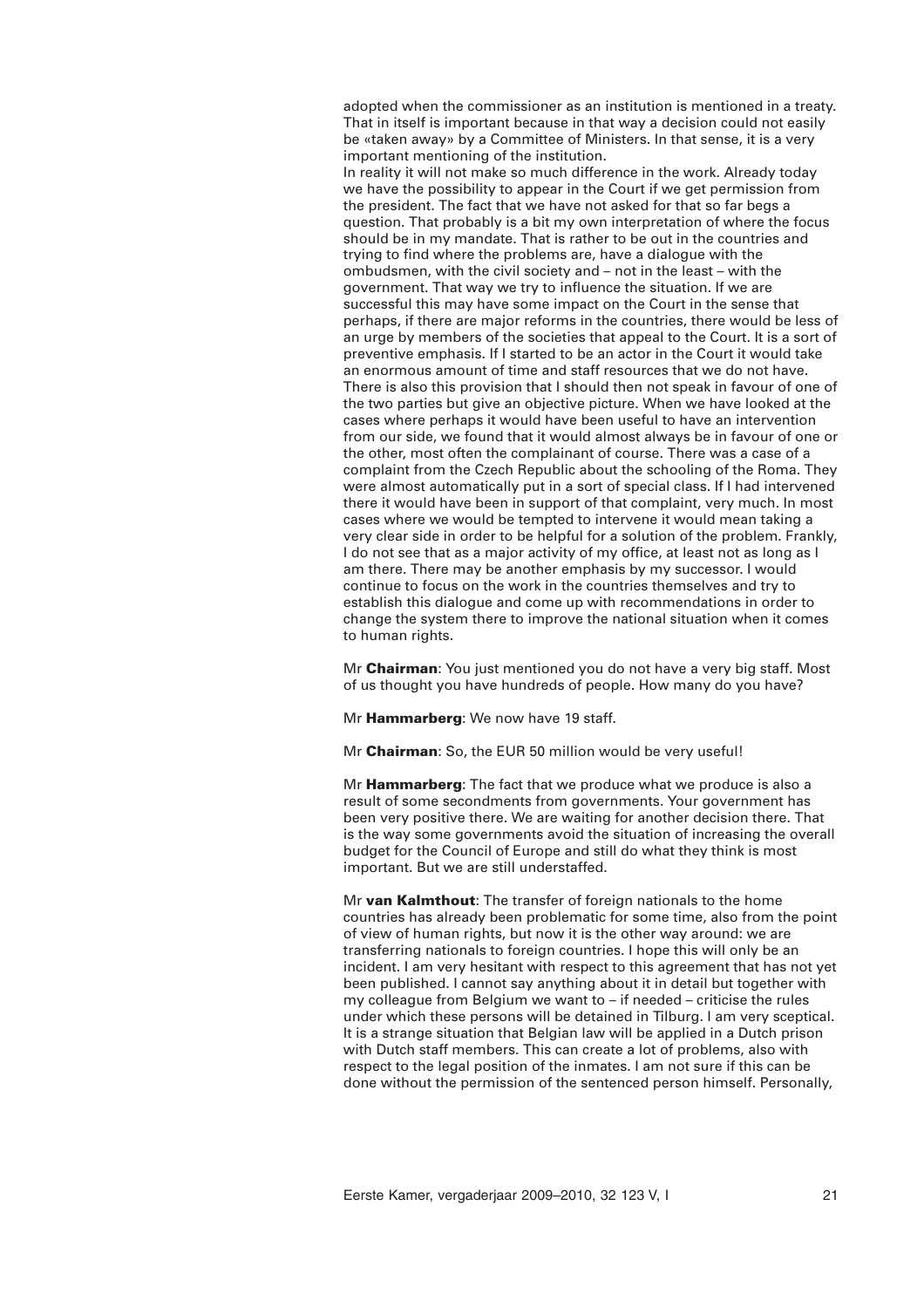I do not think that is possible. In this case it concerns mostly detainees from a prison in Belgium that is only 10 to 15 kilometres away from Tilburg so there are no problems with respect to visits, et cetera. It remains strange; if the CPT wants to visit Belgium it has to go to the Netherlands to look at the situation of the Belgian prisoners. It will have consequences if it is extended to other countries. If we look at the different situations, even in the European Union and with respect to human rights standards, it is already problematic to transfer your own prisoners to some countries, not to speak about these kinds of transfer. I hope it will remain an incident. I am very curious whether the legal basis is still a good one. But it is also up to parliament to decide. I will inform parliament before it will be discussed.

Mr **Chairman**: That is a very useful comment to remember, especially for the members of this house.

I would like to close this part of our session. Mr Hammarberg will have time to catch his plane but I would not like to do so without thanking him very much first of all for going from Strasbourg to Bulgaria via Amsterdam and to have us feel about something. Feel is important in this matter: we feel how important it is to have a Commissioner. We have 47 members of the Council of Europe and the Commissioner is expected to visit those countries. If you add up his travelling time during the year you would be flabbergasted. It is up to all of us to wish him all the best in his work and we hope he will not collapse during one of those terrible journeys.

Mr **Hammarberg**: The director of my office, Isil Gachet, is still here. She is willing to answer all questions relating to for instance the report on the Netherlands later on.

Mr **Chairman**: Thank you very much!

### *Coffee break*

De **voorzitter**: Wij gaan nu over op een andere taal en wel het Nederlands. De vertegenwoordiger van de Human Rights Commissioner heeft naast zich een ghost whisperer die haar zal vertellen wat er gezegd wordt. Ik hoop haar straks te kunnen inschakelen als zij nog zou willen reageren op hetgeen er van de kant van de regering is gezegd.

Omdat zij er nog niet eerder was, kan ik pas nu de staatssecretaris van Justitie, mevrouw Albayrak, van harte welkom heten in ons midden. Haar aanwezigheid geeft al aan dat zij een warme belangstelling heeft voor de Raad van Europa en wat die Raad doet. Zoals u weet, heeft de Eerste Kamer thans een Voorzitter die zich een belangrijk deel van zijn leven aan de Raad van Europa heeft gewijd en daar op de hoogste post is geëindigd. In dit Huis doet hij dat weer.

Het is mooi dat juist het parlement zo veel aandacht besteedt aan het feit dat de Raad van Europa 60 jaar bestaat en dat wij hier in deze mooie zaal aanwezig kunnen zijn. De staatssecretaris is in ons midden om ons iets te vertellen over vreemdelingen en asielzaken aan de ene kant en het strafrecht aan de andere kant. Ik heb begrepen dat zij het daarbij vooral zal toespitsen op het asiel- en immigratierecht. Ik geef haar dan ook graag het woord.

# **MIGRATIE EN ASIELBELEID**

#### **Mevrouw N. Albayrak, staatssecretaris van Justitie**

Mevrouw **Albayrak**: Goedemiddag allemaal. Degenen die mij al wat langer kennen, weten dat ik hier vandaag met heel veel plezier en ook met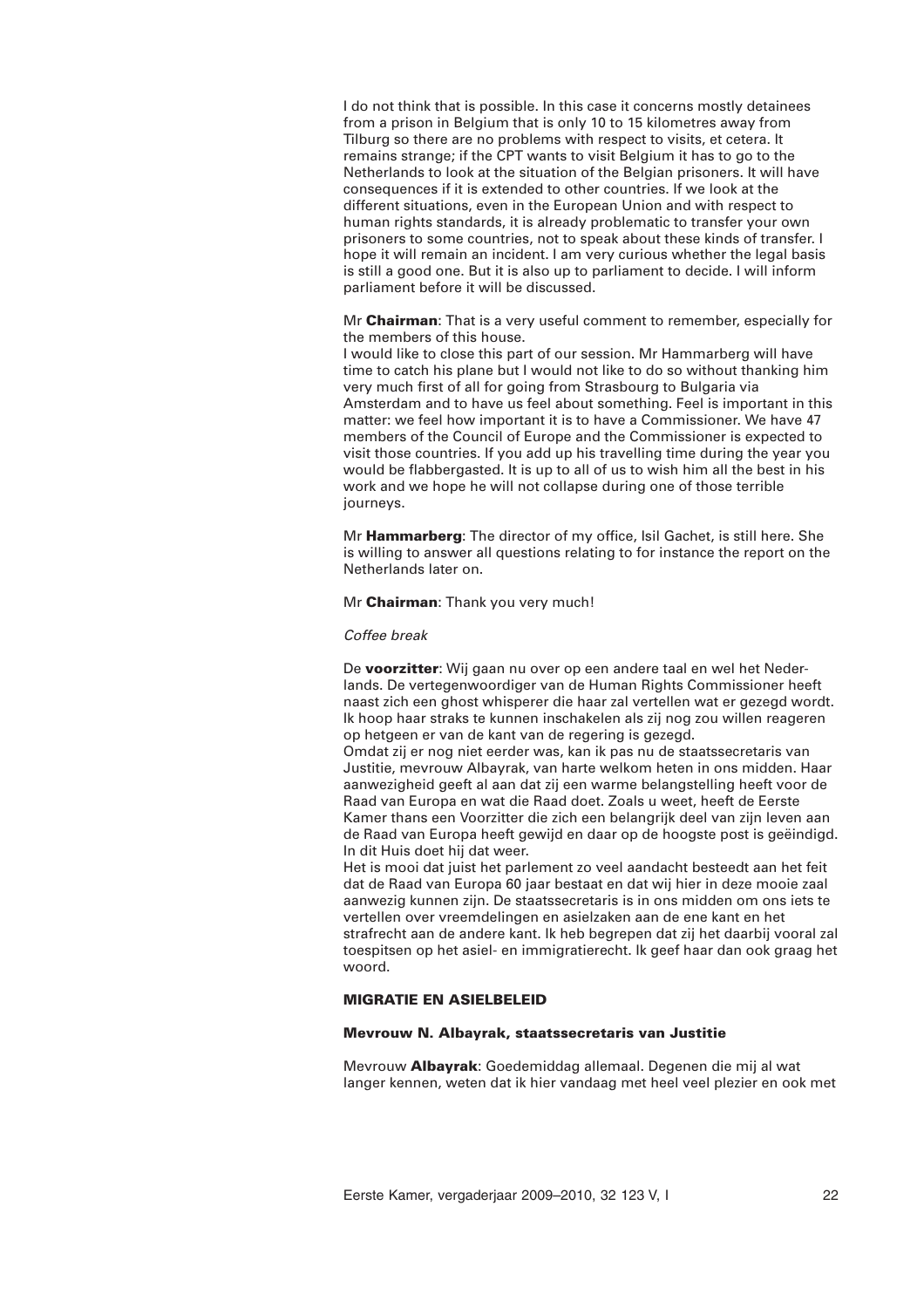heel veel overtuiging sta. Misschien moet ik beginnen met te zeggen dat de meest concrete aanleiding daarvoor natuurlijk is dat wij vandaag ook een feestje hebben te vieren. Ik ben blij dat de Eerste Kamer het initiatief heeft genomen om zo uitgebreid stil te staan bij het zestigjarig bestaan van de Raad van Europa en het vijftigjarig bestaan van het Europees Hof voor de Rechten van de Mens. Complimenten daarvoor. Ik denk dat wij terecht met trots en eerbied kunnen terugkijken naar wat wij in al die jaren hebben opgebouwd. Het is een imposant Europees bouwwerk geworden ter bevordering van mensenrechten, democratie en de rechtsstaat. Daarbinnen neemt wat mij betreft het Europees Hof voor de Rechten van de Mens een eminente positie in, maar dat Hof zou absoluut minder effectief zijn zonder de ondersteuning van andere instanties, zoals de Commissaris voor de Mensenrechten, het CPT, de Venice Commission en het Europees Comité voor Sociale Rechten. Samen maken zij zich sterk om de bescherming van mensenrechten bovenaan de politieke en maatschappelijke agenda te houden. Natuurlijk hebben nationale autoriteiten daarin een eigen verantwoordelijkheid. Daarom zijn wij ook continu bezig om onze eigen infrastructuur te versterken, bijvoorbeeld door de oprichting van het Nationaal Instituut voor de Rechten van de Mens.

Maar de externe spiegel die de Raad ons in aanvulling op het nationale instrumentarium kan bieden, is bijzonder waardevol. Eigenlijk zijn er twee redenen om internationaal toezicht van harte toe te juichen. Allereerst omdat wij een internationaal forum hebben om met elkaar de naleving van mensenrechten te bespreken en elkaar aan te spreken op de mensenrechtelijke vraagstukken. De tijd dat die werden gezien als zuiver interne aangelegenheden, politiek vaak te gevoelig om ook daarbuiten te bespreken, ligt nu echt ver achter ons en dat moeten wij vooral zo houden. In de tweede plaats kan een internationaal orgaan vanwege zijn distantie, een nationale samenleving een spiegel voorhouden als het gaat om aspecten van naleving van mensenrechtelijke standaarden. Een regionaal systeem is geen inmenging in het nationale rechtssysteem, maar een aanvulling daarop. De borging van mensenrechtelijke standaarden is geen «hindernis» op weg naar de realisatie van politieke doeleinden. Die mensenrechtelijke standaarden zijn een doel op zichzelf; de kernwaarden van onze Europese samenlevingen. Mensenrechten zijn niet een product van een bepaalde politieke stroming of van een bepaalde naoorlogse mentaliteit. Ze zijn het product van lessen die we met veel schade en schande hebben geleerd, ze zijn het noodzakelijke cement van een bouwwerk waarin we al meer dan 60 jaar vrede hebben. We hebben ons aan die mensenrechtelijke verplichtingen met ons volle besef gecommitteerd, enerzijds vanuit een moreel besef, anderzijds vanuit het besef dat stabiliteit en veiligheid absolute voorwaarden zijn om economisch te kunnen groeien. Het is onze taak als gemeenschap, en dus ook voor mij als politica en bewindspersoon, om pal achter die mensenrechten te staan, onafhankelijk van de politieke conjunctuur en juist in een tijd waarin mensenrechten door sommigen worden gezien als een hinderlijk obstakel bepaalde maatschappelijke problemen nu eens echt aan te pakken.

Mijn overtuiging is dat we de maatschappelijke problemen die er zijn en waarvoor we onze ogen niet moeten sluiten wel degelijk effectief kunnen aanpakken, zonder dat we daarbij kernwaarden opzij moeten zetten. Hoe realiseren we dit in de praktijk?

Dat brengt mij bij het onderwerp van deze middag; de relatie tussen de Raad van Europa en het Nederlandse vreemdelingenrecht en vreemdelingenbeleid. Laat ik beginnen met een misschien wel voor u allen open deur: de impact van «Straatsburg» op mijn beleidsterrein is substantieel. Daarvoor hoef ik niet eens te verwijzen naar de 80% klachten tegen Nederland bij het Europees Hof voor de Rechten van de Mens die betrekking hebben op het vreemdelingenrecht. Daarvoor hoef ik ook niet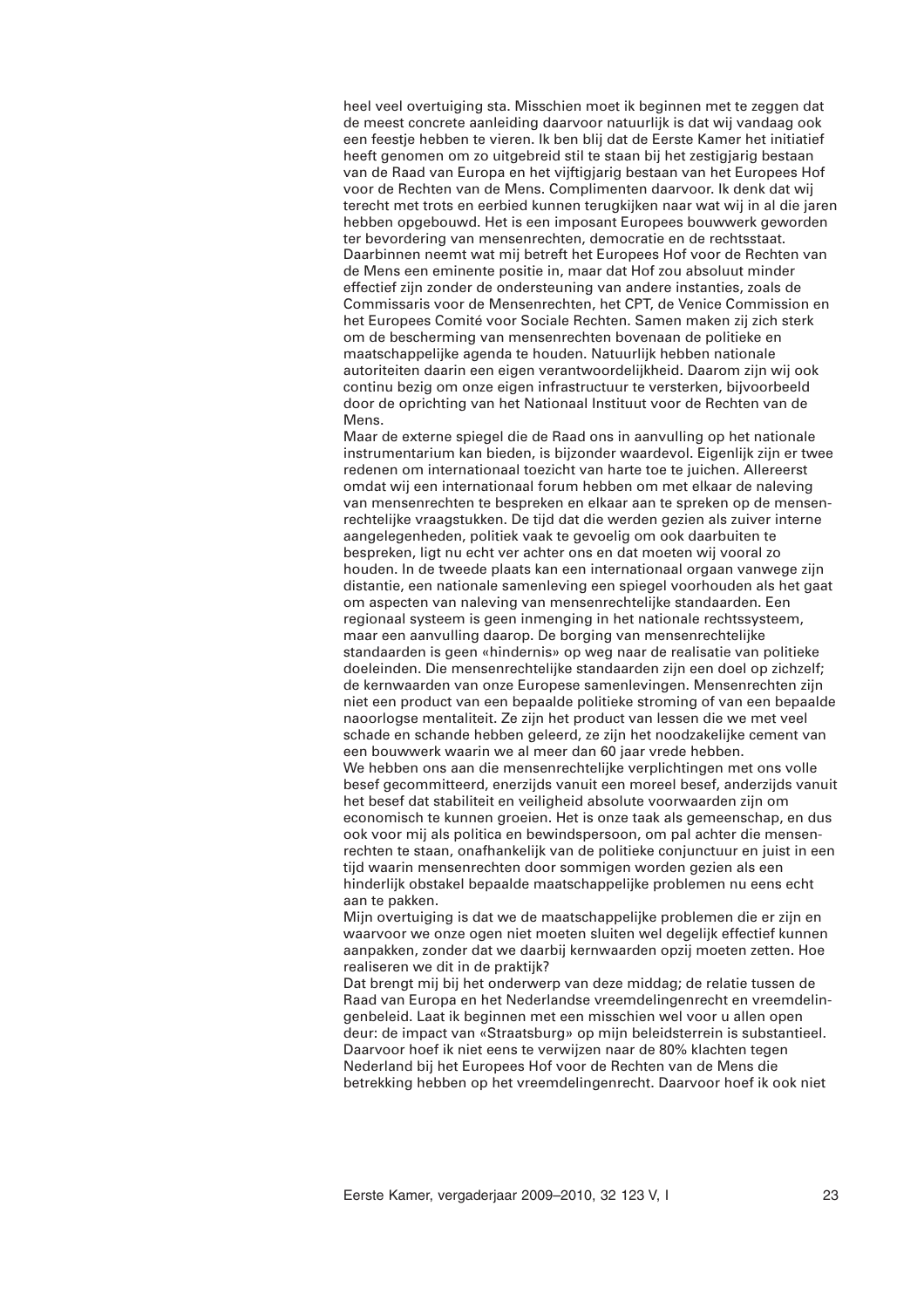te verwijzen naar het CPT-rapport uit 2007 over vreemdelingenbewaring, of naar het rapport van de Mensenrechtencommissaris en de uitgebreide reactie van het kabinet daarop en de gedachtewisseling met het parlement die daarop is gevolgd. Waar ik wel naar kan verwijzen, is vooral de alledaagse praktijk op mijn departement: de vele nota's waarin aandacht wordt besteed aan de artikelen 3, 5 en 8 van het EVRM, de wekelijkse nota's over de vreemdelingrechtelijke EHRM-zaken, et cetera. Straatsburg staat op ons netvlies in het dagelijkse werk, dat mag duidelijk zijn. Nog belangrijker is: we handelen er ook naar, zo mogelijk proactief en niet slechts reactief. Laat me kort een paar voorbeelden geven. In diverse EHRM-zaken werd erover geklaagd dat het afwijzen van een verblijfsvergunning vanwege het niet beschikken over een geldige machtiging tot voorlopig verblijf strijdig was met het uitoefenen van familieleven, als bedoeld in artikel 8 EVRM. In enkele gevallen stelde het Hof de vraag of het tegenwerpen van het mvv-vereiste gelet op de specifieke omstandigheden van het geval niet «excessief formalistisch» was.

Zo'n signaal neem ik serieus en heeft mij ertoe gebracht om het mvv-beleid nog eens onder de loep te nemen.

Uiteindelijk heb ik de Kamer gemeld dat ons beleid op specifieke aspecten wordt aangepast.

Sommigen zeggen dan – bijna teleurgesteld – dat ik de kans aan het Hof heb ontnomen om een veroordelende uitspraak te geven. Maar het lijkt mij juist, dat dit de manier moet zijn waarop Straatsburg en de nationale rechtsorde met elkaar samenwerken.

Ik geef een soortgelijk voorbeeld. In sommige EHRM-zaken werd en wordt geklaagd over het gebrek aan indringendheid van de rechterlijke toets in vreemdelingenzaken. Als reactie maken we het mogelijk dat de rechter rekening houdt met alle relevante omstandigheden en wijzigingen van het recht. Dit versterkt de bestaande toetsing door de rechtbank in het licht van de door het Straatsburgse Hof gestelde eis van een «full and ex nunc assessment».

Nog een voorbeeld. Het CPT bezocht in juni 2007 ons land. In het rapport naar aanleiding van dit bezoek van december 2007, werd aangedrongen op sluiting van de detentieboten ten behoeve van vreemdelingendetentie. In november 2007 heb ik aangegeven dat overwogen werd de detentieboot Stockholm buiten gebruik te stellen. Inmiddels worden beide detentieboten te Rotterdam, de Stockholm en de Reno, niet meer gebruikt en is voorzien in een sluitingstermijn van de Kalmar in Dordrecht. Dat is de laatste boot.

Zo kan ik nog wel even doorgaan. Daar komt bij dat uitspraken van het Hof tegen andere landen dan Nederland in voorkomende gevallen ook leiden tot wijziging van regelgeving en beleid in onze rechtsorde. De discussie inzake Salduz is daarvan een recent voorbeeld.

Sommigen zullen op dit punt van oordeel zijn dat ik een te rooskleurig beeld schets, anders zouden er toch niet zoveel vreemdelingrechtelijke klachten in Straatsburg liggen. We zijn het dan ook niet altijd met elkaar eens. Ik doe er niet geheimzinnig over dat ik er soms welbewust voor kies om een uitspraak van het Hof af te wachten en de discussie ten einde te voeren. Momenteel liggen er meerdere klachten in Straatsburg over Dublin-overdrachten naar Griekenland.

In sommige van deze zaken heeft het Hof een interim measure opgelegd aan Nederland: in weerwil van de Dublin-afspraken mag Nederland tot nader order een vreemdeling niet overdragen aan Griekenland omdat het Hof vraagtekens heeft bij de verenigbaarheid van het Griekse asielbeleid met het EVRM.

Voor het besef: geen interim measure opgelegd aan Griekenland maar aan Nederland.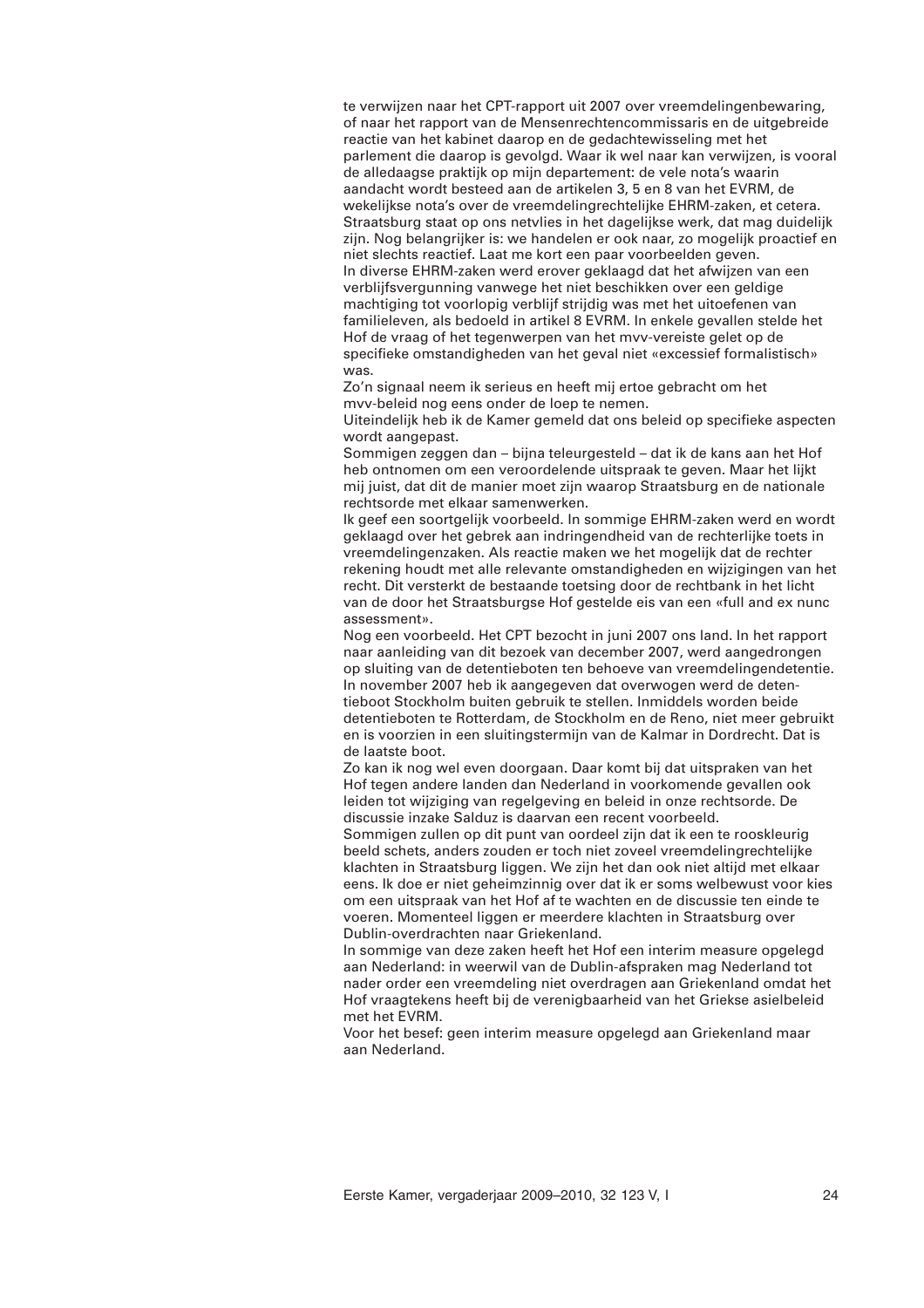De facto betekent dit dat het Hof de bijl dreigt te zetten aan de wortel van het interstatelijk vertrouwensbeginsel, met alle verregaande consequenties voor EU-samenwerking van dien.

Ik ben in afwachting van een inhoudelijke uitspraak van het Hof, die hopelijk spoedig uitsluitsel zal geven over deze problematiek. Ik ben vooralsnog niet bereid om me hierbij neer te leggen. Waarom? Voor mij geldt als uitgangspunt dat een benadering wordt gekozen die zo snel mogelijk en zo effectief mogelijk zal leiden tot een verbetering van de mensenrechtelijke standaarden.

Lidstaten van de EU en de Raad van Europa moeten voldoen aan de standaarden die we met elkaar hebben afgesproken. Het doel is dat Griekenland zo snel mogelijk naar die standaarden toewerkt. Maar tegen die achtergrond denk ik niet dat de huidige aanpak de meest geëigende weg is om de problemen aan te pakken die de zuidelijke EU-lidstaten ervaren bij het afhandelen van asielaanvragen.

Nederland moet er niet in berusten om overdrachten op te schorten, omdat dat het onderliggende probleem geenszins oplost, ja zelfs zou kunnen verergeren.

Natuurlijk is artikel 3 EVRM absoluut. We dienen dus te voorkomen dat sprake is van een schending van het verbod van refoulement door Griekenland. De aandacht van het EHRM voor Griekenland is dan ook op zijn plaats. Maar in dat verband benadruk ik nog maar eens dat mij – ook niet in het contact dat ik heb met mensenrechtelijke ngo's – vooralsnog geen concrete voorbeelden zijn genoemd van refoulement van personen die onder de werking van de Dublin-verordening aan Griekenland zijn overgedragen. De werking van de Dublin-verordening maakt juist de problematiek zichtbaar, houdt haar op de agenda en werkt drukverhogend.

Maar we moeten meer doen. In de eerste plaats beschouw ik de goede werking van de Dublin-verordening als een EU-belang. De EC dient hier verantwoordelijkheid te nemen, bijvoorbeeld door het opstarten van een infractieprocedure door de Commissie.

In de tweede plaats kunnen lidstaten, zoals Nederland, in bilaterale betrekkingen assistentie bieden. En dat doen we in de praktijk ook met betrekking tot de asielprocedure, de opvang en de detentie.

En natuurlijk is hier ook een rol voor het EHRM weggelegd. Teneinde verbeteringen in Griekenland te faciliteren zou het Hof bijvoorbeeld gebruik kunnen maken van een constructie zoals men die gebruikt heeft in Burdov II, waarin Rusland werd opgeroepen binnen een bepaalde termijn na de uitspraak van het Hof een geconstateerd EVRM-gebrek te repareren. Een dergelijke discussie tussen een aan het EVRM loyale lidstaat en Straatsburg is gezond, ook al omdat je soms moet constateren dat verkeerde beelden zijn ontstaan over wat we in Nederland precies doen. Het is onze taak om toelichting en uitleg te geven. Soms mag ik dat ook persoonlijk doen, zoals bij de recente UPR in Genève. Het is dan zaak om transparant te zijn over de dilemma's waarmee je als land geconfronteerd wordt, bijvoorbeeld de noodzaak dat het gevoerde beleid ook handhaafbaar en betaalbaar moet zijn en inzicht moet verschaffen in de moeilijke keuzes die gemaakt moeten worden bij de afweging tussen

verschillende mensenrechtelijke belangen. Ik probeer dat altijd op een open manier te doen. Je moet niet bang zijn voor kritiek, je hoeft niet defensief te zijn als je gelooft in waar je voor staat. Ik waardeer de discussie omdat er altijd iets te verbeteren valt, en ik hoor graag suggesties hoe we die verbeteringen kunnen realiseren. Ik heb wat dat betreft eigenlijk maar één wens.

Ik hoop dat we de discussie met elkaar voeren op basis van een correcte weergave van zowel problematiek als de aanpak daarvan en dat we ons niet laten verleiden tot een gepolariseerd debat, waarin de nuance en het besef van de dilemma's die ik eerder noemde ontbreken.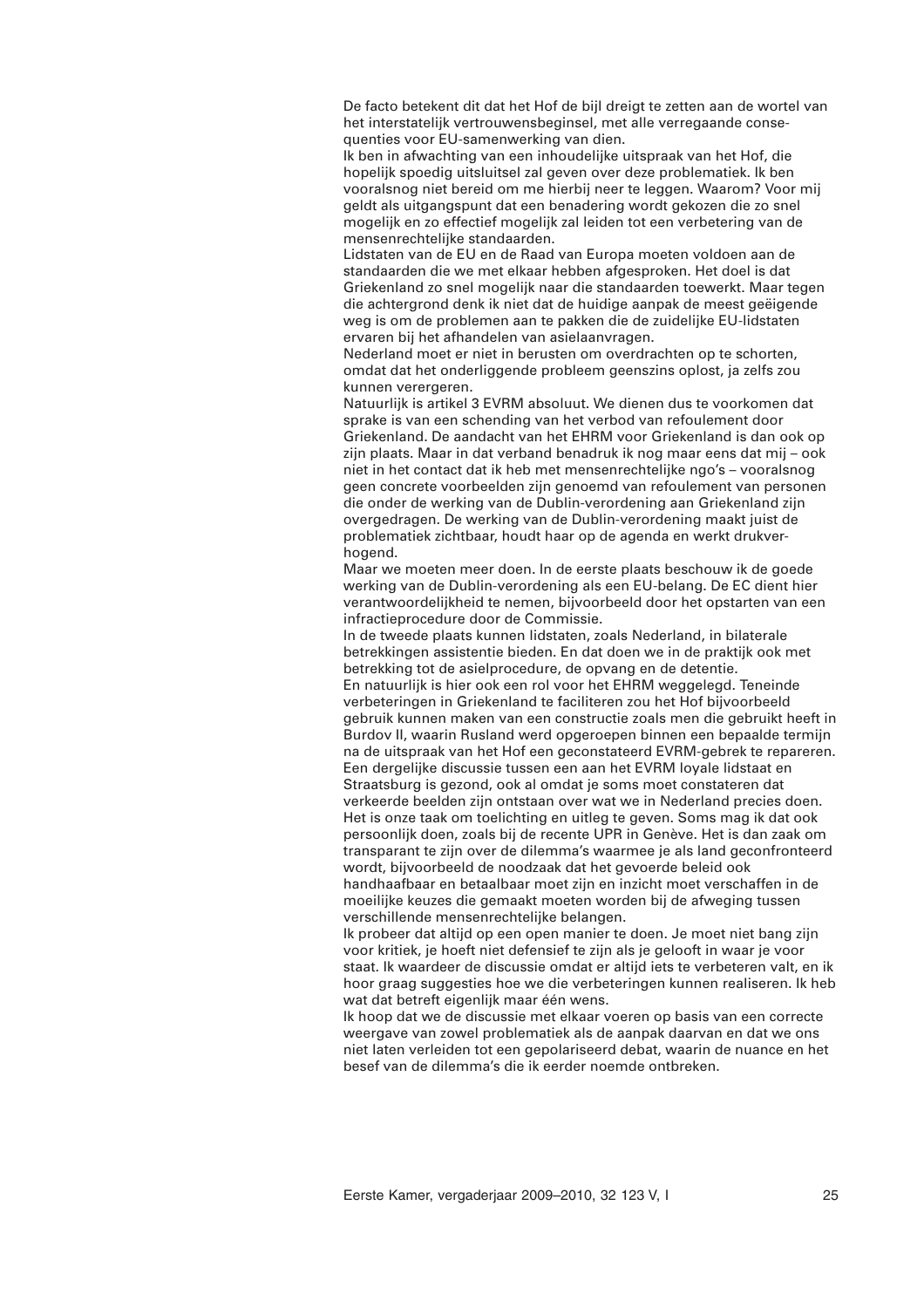Zo'n soort discussie voer ik ook vanmiddag graag met u! (Applaus)

De **voorzitter**: Ik dank de staatssecretaris, want zij is, zoals zij gewend is, openhartig komen vertellen welke problemen haar bezighouden. Je leest vaak in de krant dat het Hof een uitspraak doet, maar de meeste mensen hebben er geen idee van wat vervolgens de problemen voor het betrokken land zijn om de uitspraak uit te voeren. Je hebt verordeningen van de EU die gevolgen hebben voor een regering. Deze regering heeft vaak problemen met die uitvoering en daarover hoor je weinig in de publieke discussie. Daarom was het extra interessant om een paar van de problemen van de staatssecretaris te horen. Er zijn ongetwijfeld mensen aanwezig die daarop willen ingaan.

Intussen geef ik graag het woord aan Pieter Boeles, die een belangrijk deel van zijn leven aan het onderwerp immigratie en asielrecht heeft gegeven.

### **Prof. Pieter Boeles, Emeritus hoogleraar immigratierecht**

De heer **Boeles**: Voorzitter, dames en heren. Ik ben blij dat er een opstapje achter dit spreekgestoelte staat. Dat maakt het mogelijk om u allemaal in de ogen te zien. Ik ben zeer vereerd dat ik op deze bijzondere dag het woord mag voeren en zal iets zeggen over de rol van het Hof dat 50 jaar bestaat.

Mijn rol was mij niet geheel duidelijk, maar nu ik deze dag meemaak en vragen hoor of ik op dit of dat punt wil ingaan, wil ik een bredere benadering kiezen en kijken hoe het eigenlijk allemaal zo gekomen is. Ik had ervoor kunnen kiezen om de impact van de Raad van Europa en het Hof op Nederland te benaderen via een aantal dossiers, bijvoorbeeld dat het arrest Salah Sheekh zo'n invloed heeft gehad op het denken over categoriale bescherming of over het omgaan met officiële rapporten. Als ik zou ingaan op wat de staatssecretaris heeft gezegd, zou het een kwestie worden van de ene verdedigbare opvatting tegenover de andere en zouden we een discussie voortzetten die we ergens anders ook al voeren. Het is een wonder dat het EVRM zo'n leidende betekenis heeft gekregen voor de bescherming van mensenrechten van asielzoekers en andere migranten. Immers, toen het verdrag tot stand kwam, gaf de tekst daar weinig aanleiding toe. Over rechten van migranten is in het hele verdrag nog steeds niets te vinden. Migranten komen alleen voor in het kader van een uitzondering op omschreven rechten, een uitzondering op het recht van persoonlijke vrijheid dat illegale vreemdelingen wel mogen worden gedetineerd. Ergens aan het einde, in artikel 16, staat dat de politieke activiteit van vreemdelingen mag worden beperkt. Dat stond er wel, maar rechten voor migranten niet.

Latere protocollen geven overigens wel rechten die speciaal voor migranten zijn geschreven, maar die omstandigheid is ook wel eens aangevoerd om a contrario te betogen dat het verdrag zelf dus niets met vreemdelingenrecht te maken had.

Hoe is het mogelijk dat het verdrag desondanks zo'n fundamentele betekenis voor asiel en migratie heeft gekregen? Dat komt naar mijn mening allereerst door de universele gelding van de gegeven rechten, die immers moeten worden verzekerd aan eenieder die onder de rechtsmacht van een verdragsstaat ressorteert. Eenieder, ongeacht nationaliteit of status, dus ook vreemdelingen en illegale vreemdelingen. Verder komt het ongetwijfeld door de morele moed van het Hof om bij de interpretatie van verdragsbepalingen te streven naar een effectieve betekenis, ook als het juridisch heel wel kan worden verdedigd dat de artikelen een veel beperktere strekking zouden hebben.

Langs die weg is artikel 3 van het EVRM sinds het Soering-arrest van 1989 geworden tot de belichaming van een absoluut verbod van refoulement dat sterker is en, in zekere zin, meeromvattend dan dat van het Vluchtelin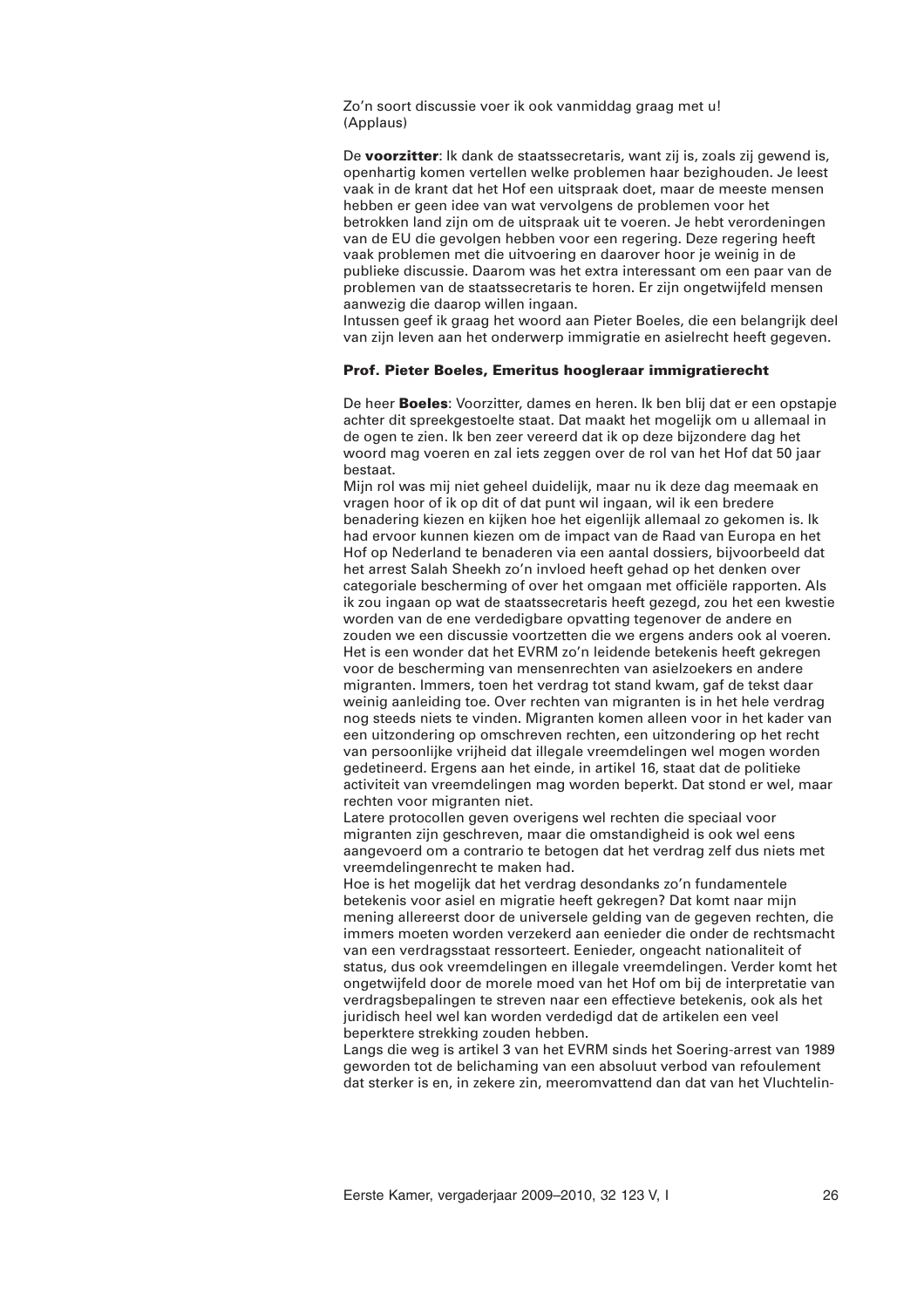genverdrag. Zo is artikel 8 van het EVRM sinds het Abdul Aziz-arrest van 1985 geworden tot de belichaming van het recht op verblijfsveiligheid van gezinsleden in het gastland, en dat terwijl ook toen is betoogd dat artikel 8 natuurlijk niet op migratie kan slaan. We hebben per slot van rekening in andere protocollen wel bepalingen over vreemdelingen.

Bij die zegenrijke arbeid gaat het Hof voorzichtig te werk, rekening houdend met het acceptatievermogen van de verdragsstaten maar ook ferm als het moet. Consensus binnen het Hof is overigens lang niet altijd te bereiken en de goed gemotiveerde dissenting opinions getuigen van een welsprekende meningenstrijd. Jurisprudentie gaat soms twee stappen vooruit en een achteruit.

De universaliteit van de gegeven rechten geldt voor iedereen, ongeacht nationaliteit en status. Die geldt natuurlijk ook voor andere in het Verdrag neergelegde rechten dan alleen de wel zeer bekende artikelen 3 en 8. Het is niet zo moeilijk te bedenken dat inmiddels ook het recht op leven en het recht om niet meer in slavernij te mogen worden genomen door het Hof daarbij zijn betrokken, wat kan leiden tot een verbod op refoulement. Het is ook wel betoogd dat de vrijheid van godsdienst daartoe kan leiden. In het Vluchtelingenverdrag kan een verbod tot terugzending worden gebaseerd op het feit dat iemand in zijn eigen land niet de vrijheid van godsdienst heeft waar hij recht op heeft en daarvoor wordt vervolgd. Het zou dus niet zo'n gekke stap zijn om ook het recht op vrijheid van godsdienst op die manier te gebruiken. Maar er zijn natuurlijk veel meer toepassingen, niet alleen in het kader van een verbod van terugsturen. Ik merk wel dat, als je je uit de absolute sfeer van artikel 3 en artikel 2 begeeft, heel snel bij de vraag naar de betekenis van een recht voor migratie een rol gaat spelen dat het om een migrant gaat. Dat zien we heel duidelijk bij artikel 8: als een staat eenmaal toestemming heeft gegeven om gezinsleven in het gastland uit te oefenen, is er een vrij sterke bescherming. Als de toestemming er niet van tevoren was, is er een vrij zwakke bescherming en dat betekent dat de vrijheid van staten om hun eigen migratiebeleid te voeren de invloed van artikel 8 verdeelt. Je zou met enig recht kunnen beweren dat dit misschien discriminerend is. In ieder geval is het niet zo vanzelfsprekend dat je gezinsleven aan iemand, ongeacht nationaliteit en status, toekent maar dan toch zegt dat de status ertoe doet. Dit is natuurlijk een verfijnde toekomstfilosofie; op zichzelf vind ik het van grote klasse wat het Hof met artikel 8 heeft gedaan. Toch is het Hof bij de ontwikkeling van zijn mooie jurisprudentie in enkele opzichten blijven steken in een ongelijke behandeling van migranten ten opzichte van de eigen staatsburgers van de lidstaten die in ieder geval niet juridisch-technisch nodig was geweest. Ook daar kun je meestal wijzen op goed geformuleerde dissenting opinions, die prachtige argumenten aandroegen voor een andere benadering dan het Hof heeft gekozen. Ik wil drie voorbeelden noemen, waarin achterstelling van migranten in mensenrechtelijke behandeling zich structureel voordoet. Ik moet ook toegeven dat dit de enige zijn die ik kon bedenken. Het eerste voorbeeld is in immigratieprocedures, waar de procedurele waarborgen van artikel 6 EVRM buiten toepassing geacht werden terwijl dat niet had gehoeven. Daar is bijvoorbeeld ook weer het argument gebruikt dat er al een protocol is wat iets procedureels doet en dat het dan niet de bedoeling is om artikel 6 ook op vreemdelingrechtelijke procedures van toepassing te laten zijn. Was dat wel zo, dan zouden veel discussies die nu nog worden gevoerd langs de lijn van quality of law of op het gebied van de betekenis van artikel 13 EVRM niet gevoerd hoeven te worden, omdat er een veel duidelijker set waarden was geweest. Om de een of andere reden is er een aarzeling om algemene normen, die van groot belang zijn, op migranten toe te passen. Bij artikel 6 hebben wij dat gezien.

Bij vreemdelingenbewaring hoeft, anders dan bij andere detentievormen, volgens het Hof niet te worden onderzocht of detentie het uiterste middel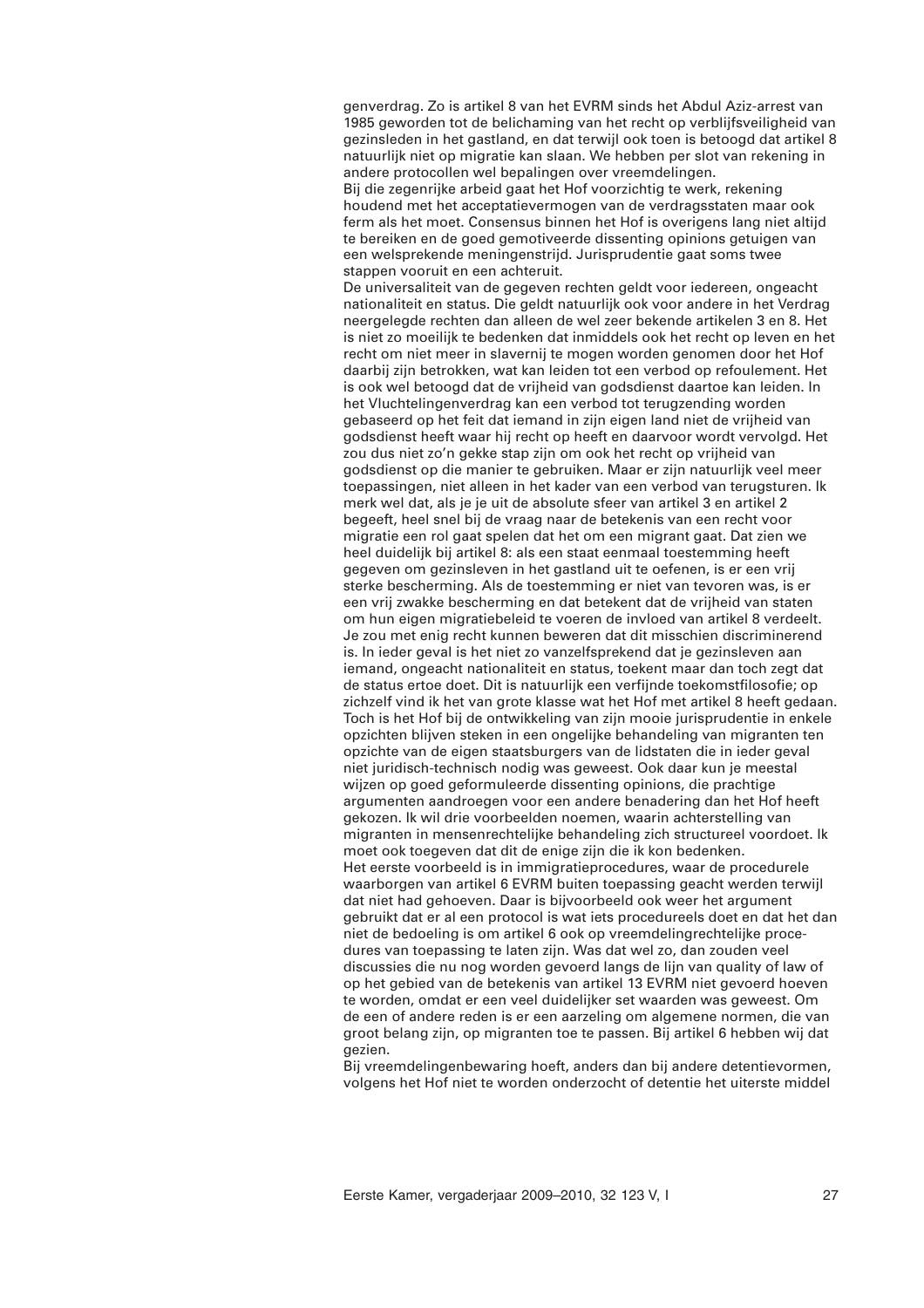is. Dus kan het voorkomen dat detentie wordt toegepast ook als het niet het uiterste middel is. Waarom nu weer speciaal voor vreemdelingen, zo vraag je je af?

Over het derde voorbeeld is discussie mogelijk, maar dat is misschien een goede reden om het te noemen. Bij strafrechtelijke vergrijpen wordt voor Nederlandse daders in Nederland – ik geef de algemene theorie van het Hof maar even in een Nederlands kader weer – het strafrecht een toereikende reactie geacht. Bij buitenlandse daders mag echter daarnaast de maatregel van uitzetting en verbanning worden opgelegd. Dat is dubbele-leedtoevoeging die alleen wordt toegepast bij vreemdelingen. Op het eerste gezicht lijkt mij dat een duidelijk geval van discriminatie. Nu moet ik er wel iets meer over zeggen, want ik erken de logica van de gedachte dat migranten die hun verblijfsrecht aan een vergunning ontlenen niet verbaasd moeten zijn dat zij hun vergunning kunnen verspelen als zij zich misdragen. Die logica wordt echter minder overtuigend naarmate de migrant langer legaal op het grondgebied heeft verbleven en het wordt echt heel anders als het gaat over de tweede generatie, die zelf geen verantwoordelijkheid draagt voor de beslissing om hier te zijn op basis van een vergunning. Het kan natuurlijk ook nog zijn dat best een nationaliteit had kunnen worden verleend, maar dat ouders dat nagelaten hebben. Het Hof heeft in de loop van de jaren geworsteld met de houding tegenover de tweede generatie en is na een golvend verloop van de jurisprudentie uiteindelijk toch weer tamelijk streng geworden.

Ik heb drie gebieden genoemd waarvan ik denk dat de morele moed van het Hof nog wat verder had kunnen gaan. Als je wilt, kun je die ongelijke behandeling opheffen.

Intussen kan Nederland – ik moet het per slot van rekening hebben over de impact van het Hof op Nederland – deze leemtes ook invullen zonder hulp van het Hof. Dat gebeurt. Ten aanzien van artikel 6 gebeurt het een beetje. De Raad van State acht het leerstuk van de redelijke termijn ook van toepassing op het vreemdelingenrecht en dat gebeurt dan via de band van het rechtszekerheidsbeginsel.

Ten aanzien van de toetsing aan het noodzakelijkheidsvereiste bij de vreemdelingenbewaring is Nederland nog niet zo ver, maar is het de heer Hammarberg, Mensenrechtencommissaris van de Raad van Europa, die er bij Nederland op heeft aangedrongen vreemdelingenbewaring te beperken tot een strikt minimum en het proportionaliteitsbeginsel toe te passen. Hier lijkt de heer Hammarberg verder te gaan en het Hof en Nederland zouden zich de opmerkingen van de heer Hammarberg kunnen aantrekken. Dat is nog niet gebeurd.

Wat betreft de dubbele-leedtoevoeging – u hoorde dat ik mijn sterkste verhaal hield als het gaat over de tweede generatie – loopt Nederland duidelijk voor op het Hof. De tweede generatie wordt hier niet uitgezet en dus ook niet ongewenst verklaard. Dat beschouw ik als een wijs beleid en ik hoop dat het beleid stand houdt in de huidige politieke constellatie. Ik ben alweer aan het einde van de acht minuten die mij voor deze bijzondere viering ter beschikking waren gesteld. Wat ik heb willen betogen, is dat zich in de vijftig jaar van het EVRM dankzij de niet aflatende inspanning van moedige en integere rechters een wonder heeft voltrokken, onvolmaakt maar wel degelijk een wonder. (Applaus)

# **DISCUSSIE**

De **voorzitter**: Omdat beide sprekers zich keurig aan de tijd hebben gehouden, is er ruimte voor discussie. Het eindpunt van de middag staat namelijk vast, namelijk kwart voor zes. Onze rechter in Straatsburg moet vanavond nog terug om morgen weer vonnissen te schrijven. We moeten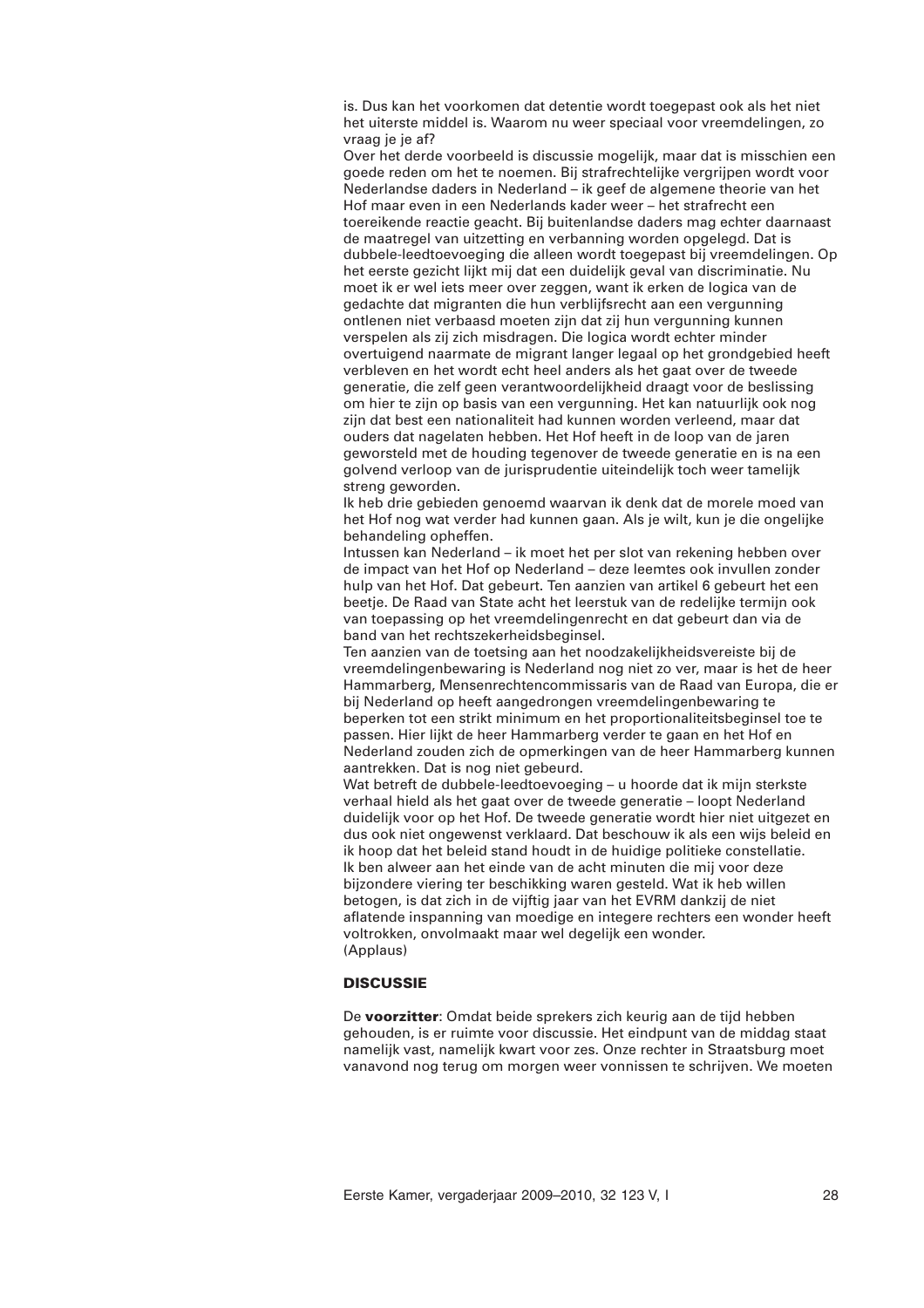deze discussie dus op tijd ophouden om voldoende ruimte voor de heren Myjer en Van Kempen te houden.

De staatssecretaris is bijzonder openhartig geweest, ook over wat op dit moment speelt in de relatie met Griekenland.

De heer **Myjer**: Ik wil daar graag op antwoorden!

De **voorzitter**: Dat kan bijzonder nuttig zijn!

De heer **Myjer**: Voorzitter. Ik houd van deze staatssecretaris en ik houd van Pieter Boeles. Pieter heeft ontzettend aardige woorden gesproken en als ik daar iets op ga zeggen, wordt het alleen maar nog gezelliger. Ik ben echter uitgedaagd. Dat hoort niet, want je hoort alleen uitgedaagd te worden en dan te antwoorden in je arresten. Ik wil echter iets uitleggen. We hebben het vanmorgen ook gehad over de relatie EU-Raad van Europa. Die komt regelmatig aan de orde en zal ook in het kader van het veertiende protocol nog eens extra worden benadrukt. We hebben in de jurisprudentie in Straatsburg al diverse keren aandacht besteed aan deze relatie en aan de vraag wat je aan moet met bepaalde directieven uit Brussel. Hoe pas je dat allemaal in? We kennen het beroemde Bosphorusarrest, waarin het een en ander is gezegd. We hebben niet al te lang geleden in een beslissing met betrekking tot Nederland de kokkelvissers ook gezegd dat er wat ons betreft sprake is van een equivalent level of protection als het gaat om de manier waarop het Luxemburgse Hof de garanties van een eerlijke procesvoering garandeert. Ik wil maar zeggen dat er in onze jurisprudentie heel duidelijk iets is waarin wordt gezegd dat wij weliswaar kritisch bekijken wat van de EU komt in het licht van het EVRM, maar dat op een aantal punten kan worden aangenomen dat er een equivalent level of protection is. Dan hangt het alleen maar van de individuele omstandigheid af wat je ermee doet.

Zojuist heeft Pieter Boeles gezegd dat een van de belangrijkste arresten in het kader van het migrantenrecht het arrest-Soering is geweest, waarin het Hof heeft gezegd dat het niet zo kan zijn dat je iemand uitzet die het risico loopt om een behandeling te krijgen in het land waarnaar hij wordt uitgezet, die strijdig is met artikel 2 – het recht op leven – of artikel 3. Dat arrest is inderdaad de basis geweest en dat is ook nader in de jurisprudentie uitgewerkt. Het arrest Salah Sheekh is een arrest, dat eigenlijk ook daarover gaat: mag je een Somaliër uit Zuid-Somalië uitzetten naar Somalië als hij een «real risk» – zoals dat in de Straatsburgse jurisprudentie heet – loopt voor het leven of het lijf?

Als er sprake is van een beroep op artikel 3 van het EVRM in het kader van een uitzetting van vreemdelingen, zullen wij kijken of er inderdaad sprake is van het «real risk». Dat zullen wij heel serieus bekijken. Soms moeten we dat pas bekijken nadat we een heleboel extra informatie hebben gekregen. Tot nu toe is er met betrekking tot uitzettingen naar landen die ook lid zijn van de Raad van Europa, partij zijn bij het Verdrag, vrij snel gezegd dat het allemaal wel moet kunnen. In het ergste geval, als je uitgezet bent, dien je maar een klacht in tegen dat land als je daar aankomt. Wat dat betreft is het interstatelijke vertrouwensbeginsel iets wat voor de helft ook op die situatie past.

We hebben met Dublin en Griekenland voor het eerst te maken met een groot probleem. Het is nog niet zo ontzettend duidelijk overal, maar het speelt niet alleen met betrekking tot Nederland. Het speelt op dit moment met betrekking tot Zweden, het Verenigd Koninkrijk, Frankrijk, België, Finland en Duitsland. Dat zijn allemaal landen, waarin dezelfde klachten naar voren zijn gebracht: wij dreigen teruggezet te worden naar Griekenland op basis van de Dublinconventie. Die regeling houdt in dat je teruggezet wordt naar het eerste land waar je bent aangekomen. Daar moet je maar verder de asielprocedure volgen. In al die klachten tegen al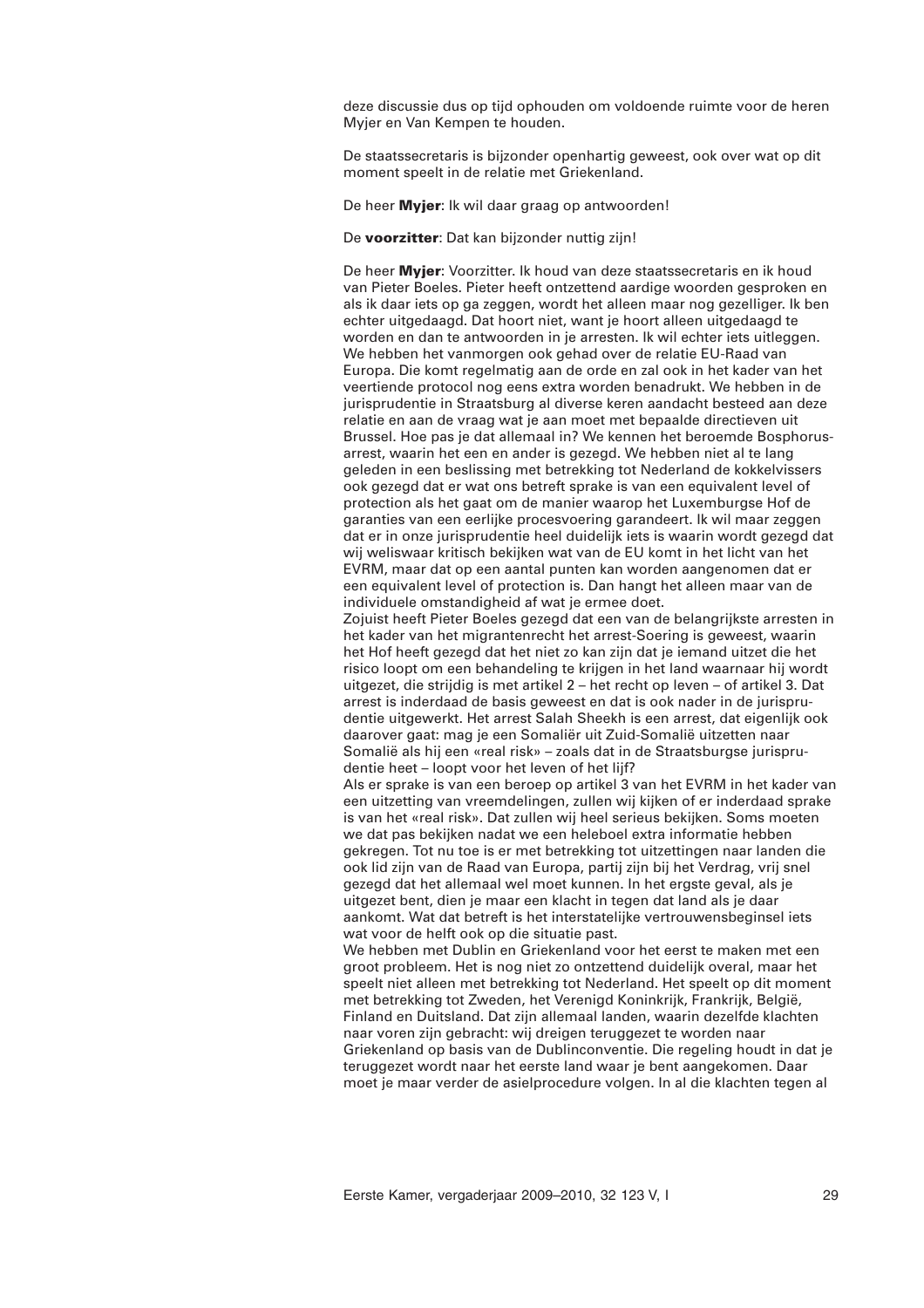deze landen kwam er ongeveer hetzelfde bij, namelijk dat de klachten vergezeld gingen van een grote hoeveelheid documentatie door ngo's, door Amnesty International, Human Rights Watch, het Rode Kruis en dergelijke, met de mededeling dat met name waar het gaat om Griekenland er op dit moment sprake is van een heel zorgelijke situatie, waar zowel de hele procedure rond de asielaanvraag als de huisvesting van een asielaanvrager zo zorgelijk zijn dat in ieder geval van de ngo's te horen was dat deze mensen al worden weggezet, op boten worden gezet voordat er nog iets aan de asielaanvraag zelf kan gebeuren. Het is feitelijke informatie, maar het is even van belang om te zeggen dat dit de situatie is. Het enige wat het Hof heeft gedaan in zaken niet alleen tegen Nederland maar ook tegen andere landen is zeggen: als het risico zo groot is en het om echte asielzoekers gaat die in Nederland al bijna automatisch een verblijfsvergunning zouden krijgen, willen wij het eerst tot op de bodem onderzocht hebben voordat wij het aandurven om te zeggen dat er geen sprake is van schending. Het betekent dus inderdaad dat het Hof heeft gezegd dat het risico te groot is. Waar artikel 3 een absoluut recht is, durven wij dat risico niet aan. Net zo goed als wij dat met Salah Sheekh niet aandurfden in een rechtstreekse situatie naar Somalië, durven wij het op dit moment niet aan. Nogmaals, het gaat niet alleen om Nederlandse zaken. Het is een Hof-wijd probleem. We gaan het diepgaand en snel onderzoeken. De oplossing om het alleen tegen Griekenland te doen, is een oplossing die te veel risico's met zich brengt. Dat is het enige wat ik nu feitelijk daartegenin zeg.

De **voorzitter**: De kern van het probleem verplaatst zich naar de politiek. Men moet ervan op aankunnen dat als wordt uitgezet naar een land behorend tot de Raad van Europa en zeker tot de EU een dergelijke uitzetting rechtmatig is om daar vervolgens een eigen asielprocedure te voeren. Het is goed dat iedereen het nog eens gehoord heeft. Dank je wel, Egbert!

Mevrouw **Jonker**: Ik ben lid van de Tweede Kamer en lid van de Parlementaire Assemblee van de Raad van Europa en voorzitter van de Commissie Migratie, Vluchtelingen en Bevolking van de Parlementaire Assemblee. Ik dank de staatssecretaris voor haar woorden, maar ik zou deze graag als een symbool willen zien. Als ik nadenk over de rol van de Raad van Europa in de toekomst, zie ik een botsing tussen Realpolitik en mensenrechten. Wel degelijk sluit men binnen de Europese Unie de ogen voor schendingen van mensenrechten, voor recht op leven dat op dit moment in de landen rond de Middellandse Zee zwaar wordt geschonden. Ik noem in dit verband Italië en Malta. Ik ben rapporteur mensenrechten en ik noem bijvoorbeeld wat er met de mensen in Georgië is gebeurd na de oorlog met Rusland. Niet alleen binnen de constellatie van de EU maar ook binnen die van de Raad van Europa zien we dat we elkaar gijzelen in Realpolitik. De Parlementaire Assemblee van de Raad van Europa ziet natuurlijk haar rol na deze zestigste verjaardag niet graag uitgespeeld, maar het houdt me wel enorm bezig. Ik vind geen antwoord. Ik heb begrip voor de positie van Nederland en ik heb meermalen gesproken met de ambassadeur van Malta over de problemen waarmee Malta te kampen heeft. Ik zie die problemen wel, maar we gijzelen elkaar in een niet willen vinden van een oplossing in het midden, ook als het gaat om andere schendingen van mensenrechten. Het gaat mij dus niet zozeer om een antwoord op deze specifieke vraag als wel om de achterliggende vraag over de botsing tussen Realpolitik en mensenrechten, ook om ervoor te zorgen dat de expertise van de Raad van Europa wel degelijk een belangrijke rol gaat spelen binnen de Realpolitik van de Europese Unie.

Mevrouw **Van Os**: Ik ben van Defence for Children. Ik ben inderdaad iets minder vrolijk over de opvolging van de aanbeveling. Dat is niet vreemd,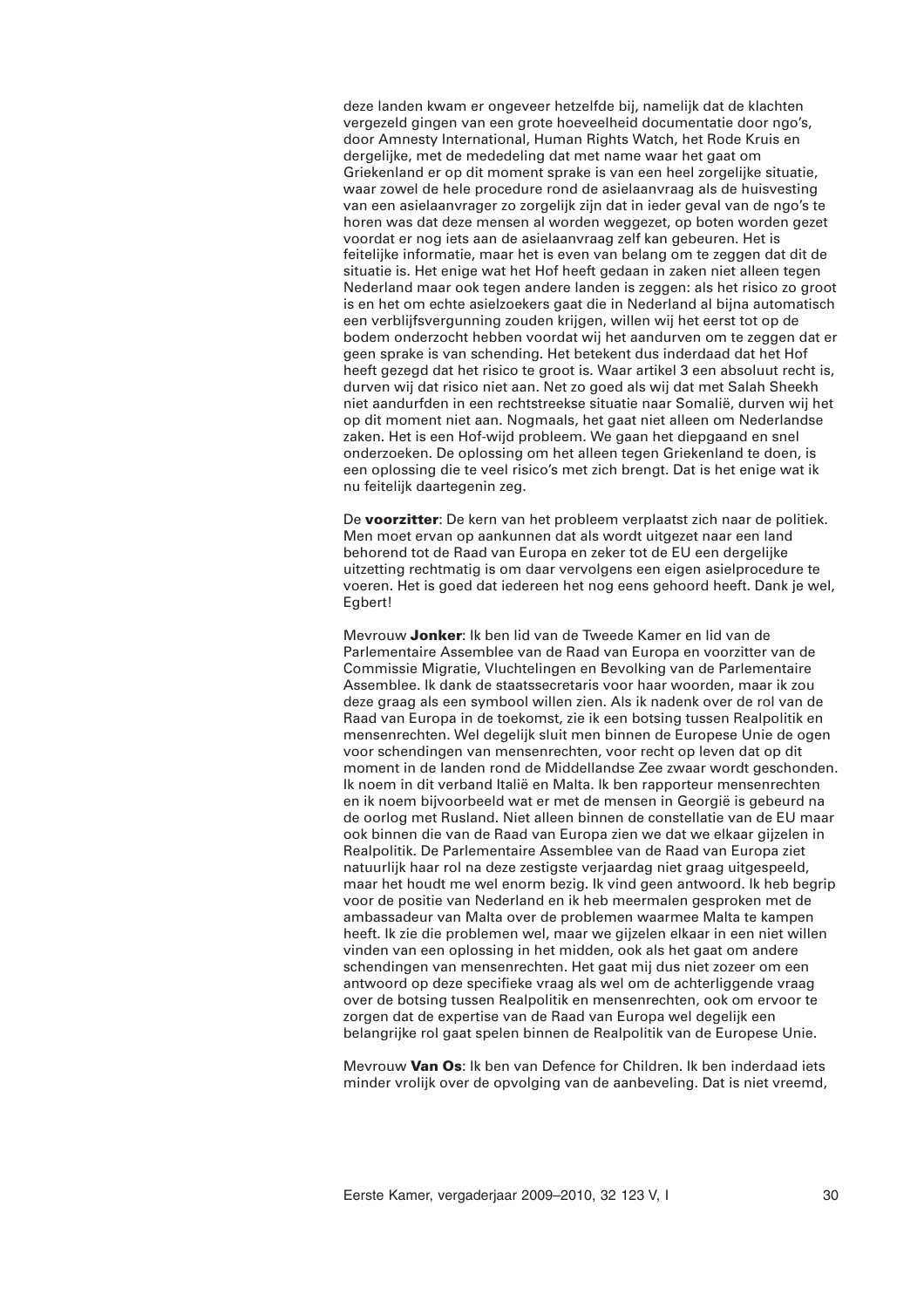want dat past ook bij een verschil in maatschappelijke positie die de staatssecretaris en mensenrechtenjuristen innemen. Tijdens de voorbereiding van deze bijeenkomst heb ik vanmorgen nog even gekeken naar de kabinetsreactie op het rapport van de heer Hammarberg. De antwoorden zijn in vier categorieën te verdelen: twee heel grote en twee heel kleine. De eerste grote categorie is dat wij deze aanbevelingen niet hoeven op te volgen omdat zij al praktijk zijn. Volgens mij betekent dat een onenigheid over de feiten. Ik neem namelijk aan dat de Mensenrechtencommissaris geen aanbeveling zou doen over iets wat al goed wordt gedaan. De tweede heel grote categorie is dat de aanbevelingen niet worden opgevolgd omdat het kabinet het niet eens is met de feiten. Wat dat precies betekent, weet ik niet maar dan is er dus onenigheid over het onderzoek dat is gedaan. Ik vind het van groot belang dat de heer Hammarberg, zoals hij vandaag nogmaals heeft gezegd, politiek onafhankelijk is en niemands instructies heeft opgevolgd. Die kritiek was namelijk wel te horen in de publicaties nadat het rapport was verschenen. De twee heel kleine categorieën waren in de eerste plaats dat de mening niet werd gedeeld en de aanbevelingen niet werden opgevolgd en in de tweede plaats dat erover zou worden nagedacht. De laatste kwam ik een keer tegen in de reactie.

Dat is heel teleurstellend. Als kinderrechtenorganisatie hebben wij twee heel grote zorgpunten die de heer Hammarberg heel duidelijk en concreet in zijn rapport heeft aangegeven. Dat betreft in de eerste plaats de gezinsmigratie. Vorig jaar ervoeren 2830 kinderen in Nederland een inbreuk op hun recht op gezinsleven, omdat zij zich ofwel niet bij hun ouders mochten voegen ofwel de ouder werd uitgezet terwijl zij hier waren, terwijl een deel van het gezin permanent verblijf had en ook nog de Nederlandse nationaliteit had. De heer Hammarberg heeft zijn zorgen daarover uitgesproken, maar tot nu toe zien we in de discussies juist een strenger gezinsmigratiebeleid. We zouden het heel erg goed vinden dat er in navolging van de aanbeveling toch een apart hoofdstuk komt over de gevolgen van deze regels voor kinderen in deze gezinnen. In de tweede plaats betreft het detentie. Het is zojuist al even ter sprake gekomen. De heer Hammarberg spreekt heel duidelijk over het beperken van detentie. De staatssecretaris zegt dat ook, maar de heer Hammarberg heeft eraan toegevoegd dat speciaal voor kwetsbare groepen moet worden gezorgd en alternatieven moeten worden geboden, in ieder geval voor alle alleenstaande minderjarige vreemdelingen. Ook dat punt heeft nog geen navolging gevonden en wij zijn er benieuwd naar of er toch nog een kansje in zit dat die aanbevelingen alsnog worden opgevolgd.

Mevrouw **Versteegh**: Ik werk bij de Universiteit van Amsterdam. Ik ben mij ervan bewust dat er allerlei problemen zijn op nationaal niveau, in Europees verband en op wereldniveau, maar wat mij zo verbaast is dat er in Europees verband in 2007 een mensenrechteninstituut in Wenen in het leven is geroepen en dat in de doelstellingen de samenwerking met lidstaten is opgenomen. Voor zover mij bekend, is er in Nederland nog steeds geen mensenrechteninstituut. Dat zou een onafhankelijk instituut kunnen zijn, waartoe men zich kan richten voor elk onderwerp met betrekking tot mensenrechten, bijvoorbeeld schending of mogelijke schendingen. We onderkennen hier namelijk ook allerlei mogelijke problemen.

Ik ga nog even verder. Zojuist werd de Dublin Conventie aangehaald. Wij moeten uitgaan van wederzijds vertrouwen tussen lidstaten op het terrein van mensenrechten. Dat vertrouwen kan geschonden worden, maar wie stelt de schending vast? Dat zal een onafhankelijk instituut moeten doen. Ik kom dus weer terug op een nationaal, een overkoepelend mensenrechteninstituut.

Een Europees arrestatiebevel werkt elke dag, ook hier in Nederland. Dat bevel is erop gericht om verdachten eenvoudig en gemakkelijk over te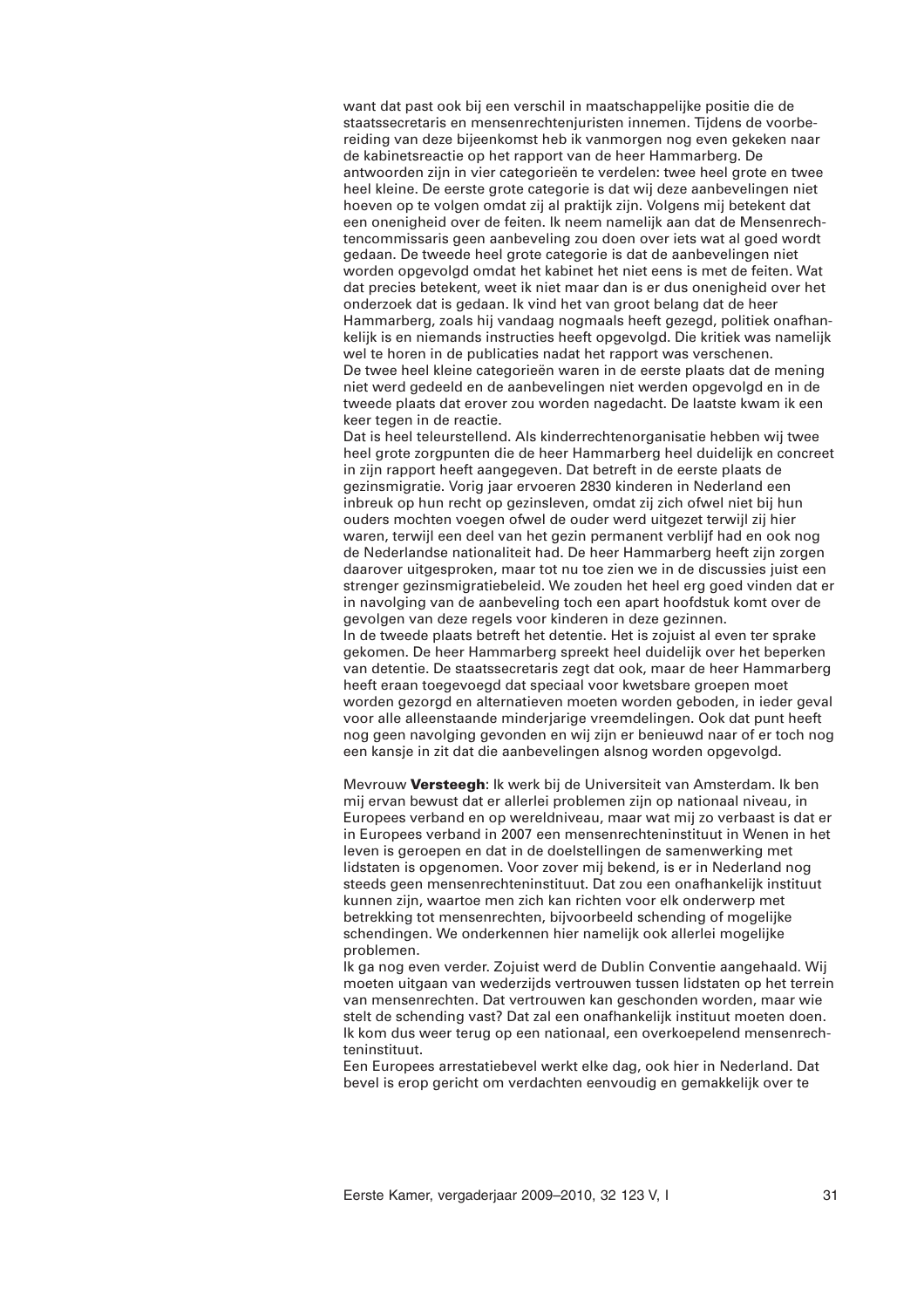leveren zodra zij worden verdacht van een misdrijf dat op de lijst van dat Europese arrestatiebevel voorkomt. Ook in dat kader speelt het wederzijds vertrouwen tussen de lidstaten weer een rol. Wie lost dat op? Niet de Europese Unie. Ook hier zal de Raad van Europa een rol moeten spelen. Nogmaals en terugkomend op mijn eerste opmerking: als de Europese Unie een mensenrechteninstituut creëert voor samenwerking met de Raad van Europa, hoop ik dat de Raad van Europa die samenwerking ook aanpakt en de Europese Unie ook dwingt tot het uitvoeren van idealen.

Mevrouw **Strik**: Ik ben lid van de Eerste Kamer en lid van de Parlementaire Assemblee. Ik heb twee vragen. Ik wil allereerst mijn zorg uitspreken, omdat ik de indruk heb dat schending van de mensenrechten en de beschikbare politieke instrumenten om een lidstaat ergens toe te dwingen te veel met elkaar in verband worden gebracht. Wij moeten uiteraard net zo goed het EVRM naleven als Griekenland; zodra iemand het risico loopt daarheen te worden uitgezet, zullen wij daar heel consciëntieus naar moeten kijken. U vindt dat jammer, omdat u denkt dat Griekenland daardoor nog lastiger te dwingen is om zijn verplichtingen na te komen. Mijns inziens is het echter cruciaal om die twee uit elkaar te houden. Wij moeten het goede voorbeeld geven en de mensenrechten naleven, maar tegelijkertijd moet de Europese Commissie Griekenland ertoe aanzetten om de richtlijnen na te leven.

Nederland zelf kan de instrumenten van de Raad van Europa beter benutten om Griekenland nader aan te sporen om zijn verantwoordelijkheid te nemen. Wordt bijvoorbeeld in het Comité van Ministers besproken hoe Griekenland het EVRM schendt? Ziet de staatssecretaris nog andere mogelijkheden om als regering een partner van de Raad van Europa maar ook een lid van de Europese Unie aan te spreken, zonder daarvoor het eigen instrument van naleving van de mensenrechten te moeten inzetten? Ik zou het fijn vinden als de staatssecretaris daarbij ingaat op wat Italië nu doet. De heer Hammarberg refereerde er al aan, namelijk de asielzoekers de toegang tot de asielprocedure te ontnemen door ze buiten het territorium te houden. Daarmee kan gezegd worden dat zij niet het EVRM of enige richtlijn schenden, omdat de asielzoekers immers helemaal niet in Europa en Italië zijn geweest. Ziet de staatssecretaris mogelijkheden om Italië daartoe aan te zetten, omdat het door de manier waarop het de grenzen controleert toch min of meer verantwoordelijk is? Ik heb dezelfde vraag aan de heer Myjer. Kan Italië indirect aansprakelijk worden gesteld voor de rampen voor de Libische kust of in Libië zelf vanwege de praktijk die Italië hanteert?

De **voorzitter**: Je zult maar staatssecretaris zijn en voor een feestelijke bijeenkomst naar de Eerste Kamer komen, en dit soort vragen krijgen! Ik heb het idee dat de staatssecretaris er geen enkele moeite mee heeft om hierop te antwoorden.

Staatssecretaris **Albayrak**: Ergens in mijn inleiding heb ik het woord «overtuiging» laten vallen. Ik ben er echt van overtuigd dat je als bewindspersoon een extra verantwoordelijkheid draagt als je de wereld wilt verbeteren. Ik heb uitdrukkelijk stilgestaan bij de verschillende rollen. Respect voor het Hof en de rechters daarbinnen, maar een politiekbestuurlijke verantwoordelijkheid voor verandering is mijn part of the deal. Ik ben als staatssecretaris verantwoordelijk voor het migratiebeleid. Migratiemanagement, zicht houden op wie er binnenkomen en met welke reden, is een doel op zichzelf. Dan heb ik het nog niet eens gehad over de zorg die ik ook zou moeten hebben voor een hogere instroom als we Dublin niet meer toepassen, omdat we weten dat meer mensen de keuze voor Nederland maken dan voor andere landen. Ik ga ervan uit dat dit zo evident is. Ik word betaald om migratie te managen en dat is ook een doel op zichzelf. De aanzuigende werking van het niet meer mogen toepassen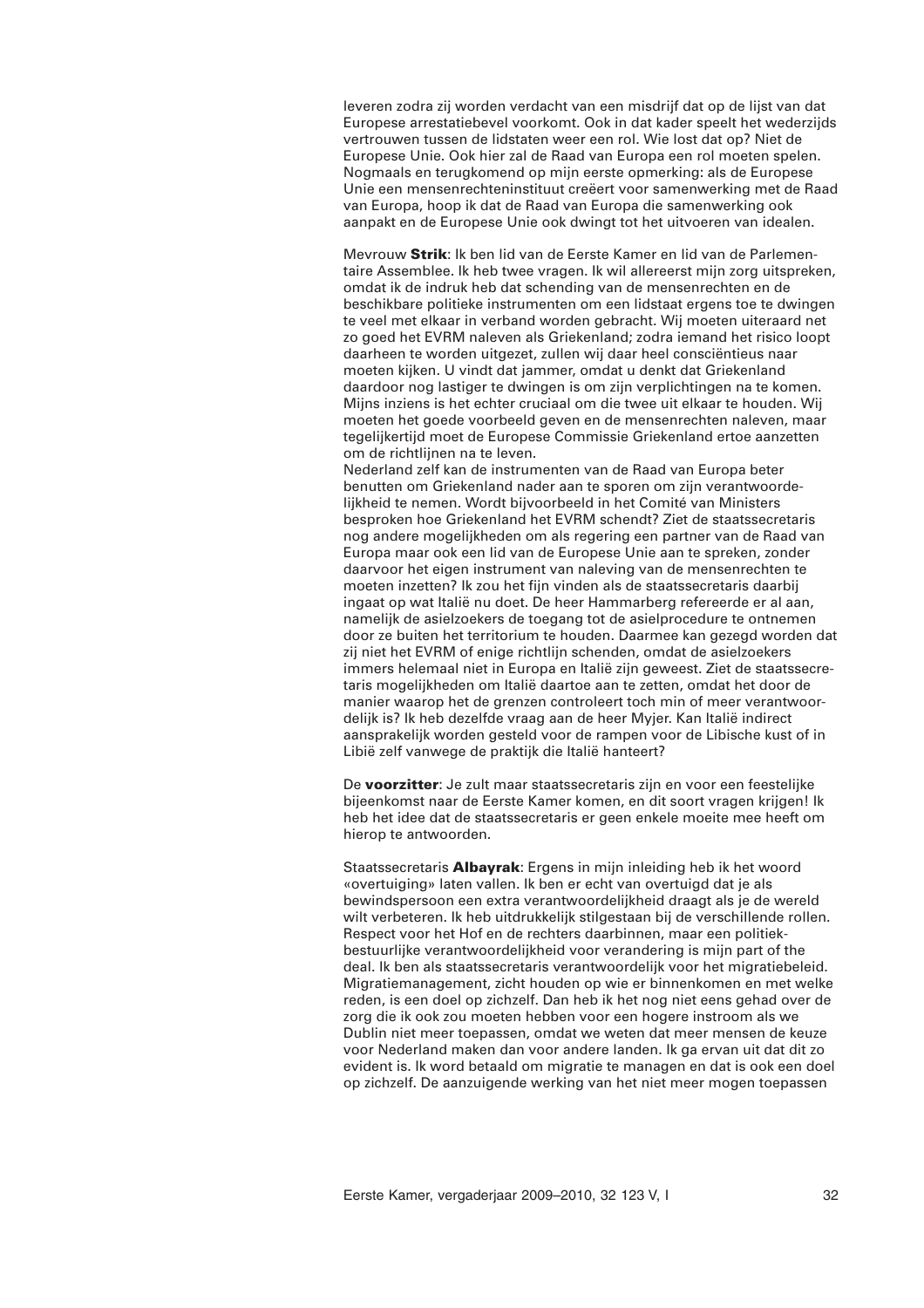van Dublin is een zorg op zichzelf. Ik zeg dat nogmaals en ik zeg dat ook steeds in de debatten in de Kamer.

Maar daar heb ik het vandaag nog niet eens over gehad, want ik ben er echt van overtuigd dat de strategie die ik volg – top down en bottom up – ons daadwerkelijk dichter bij veranderingen in Griekenland brengt als we de situatie daar willen verbeteren. En dat willen we. Ik moet er niet aan denken dat Griekenland ervan uitgaat dat het een permanent proces dat zij zich als een soort transitland laat gebruiken en dat de mensen die daar een eerlijke asielprocedure zouden moeten krijgen doorreizen, omdat zij geen toegang krijgen of geen aanvraag indienen omdat ze weten dat de kans op asiel daar klein is. Dat zou dramatisch zijn. Dan is elk drukmiddel weg om dingen in Griekenland te veranderen. Ik hoop werkelijk dat de nieuwe administratie daar anders in deze zaken zal staan dan de vorige. Ik heb er aanwijzingen voor dat dit het geval is. Er was een voornemen om de asielprocedure nog verder aan te scherpen en te decentraliseren naar de politiebureaus. Daar heb ik mijn zorgen over geuit, omdat ze daarmee verder zouden afdrijven van de minimumstandaarden waaraan ze moeten voldoen. Daar is men al van afgestapt. Een van de eerste daden van het nieuwe kabinet was om dat terug te draaien. Ik heb reden om te geloven dat we de boel echt kunnen veranderen door dicht op de huid van Griekenland te gaan zitten maar tegelijkertijd samenwerking te zoeken. Het feit dat Griekenland een mindere asielprocedure heeft, mag geen argument zijn om het niet aan te spreken op het overnemen van de verantwoordelijkheid voor asielzoekers. Natuurlijk is het daar minder en natuurlijk hebben ze minder goede faciliteiten. De detentieomstandigheden zijn ver beneden de maat, maar dat is niet het argument op basis waarvan ik mijn vertrouwen in Griekenland moet opzeggen. Ik zeg het vertrouwen op als het door de bodem van de mensenrechten zakt. Elke mensenrechtenorganisatie, inclusief de Griekse, vraag ik ook om voorbeelden: als er sprake is van refoulement ben ik de eerste bij wie jullie moeten aankloppen. Dan zal ik alle andere landen meekrijgen om samen op te treden. We zijn erbij, we kijken ernaar, maar als je veranderingen in Europa wilt en gelooft in dat Europese proces, moet je die verantwoordelijkheid niet te snel naar je toetrekken door Dublin buiten werking te stellen.

Ik heb hiermee impliciet een antwoord gegeven op de stelling van mevrouw Jonker dat de Realpolitik hier botst met mensenrechten. Het Europese project als zodanig is een groot project om ervoor te zorgen dat in alle 27 landen alle mensenrechten op zijn minst aan de minimumstandaarden voldoen. Daar blijf ik mij op het asiel- en migratieterrein voor inzetten. Het is natuurlijk een veel bredere strategie. Wij zijn ook met Turkije in gesprek om ervoor te zorgen dat mensen daar een perspectief hebben als Griekenland mensen terugstuurt naar Turkije. Op de langere termijn zal Turkije accepteren dat het Vluchtelingenverdrag niet alleen territoriaal beperkt is tot vluchtelingen uit West-Europa, maar ook de UNHCR zal helpen met resettlement of the stranded migrants in Turkije, zo'n 11.000 op dit moment, omdat ze daar niet worden toegelaten. Als Griekenland ze terugstuurt, moeten ze daar de assessment krijgen en toegang tot de UNHCR, et cetera. Wat Libië betreft, is de situatie vergelijkbaar.

Ik ben kritisch wat betreft Italië, maar tegelijkertijd ben ik met de Commissie bezig om daadwerkelijk een vorm van assessment door de UNHCR en de Europese Commissie samen in Libië te krijgen op het moment dat Italië door zijn deal met Libië mensen terugstuurt. Ik hoop dat met deze aanpak de mensen in de transitlanden ook een daadwerkelijke kans hebben om zich als vluchteling ergens te melden.

In dat kader hebben wij met Malta gewerkt aan het opzetten van een pilot. De Commissie heeft een pilotproject Malta, waarin de deal met Italië is meegenomen en waarin een assessment center in Libië zijn opgenomen. Dat gebeurt samen met intra-EU-relocatie, het overnemen van vluchte-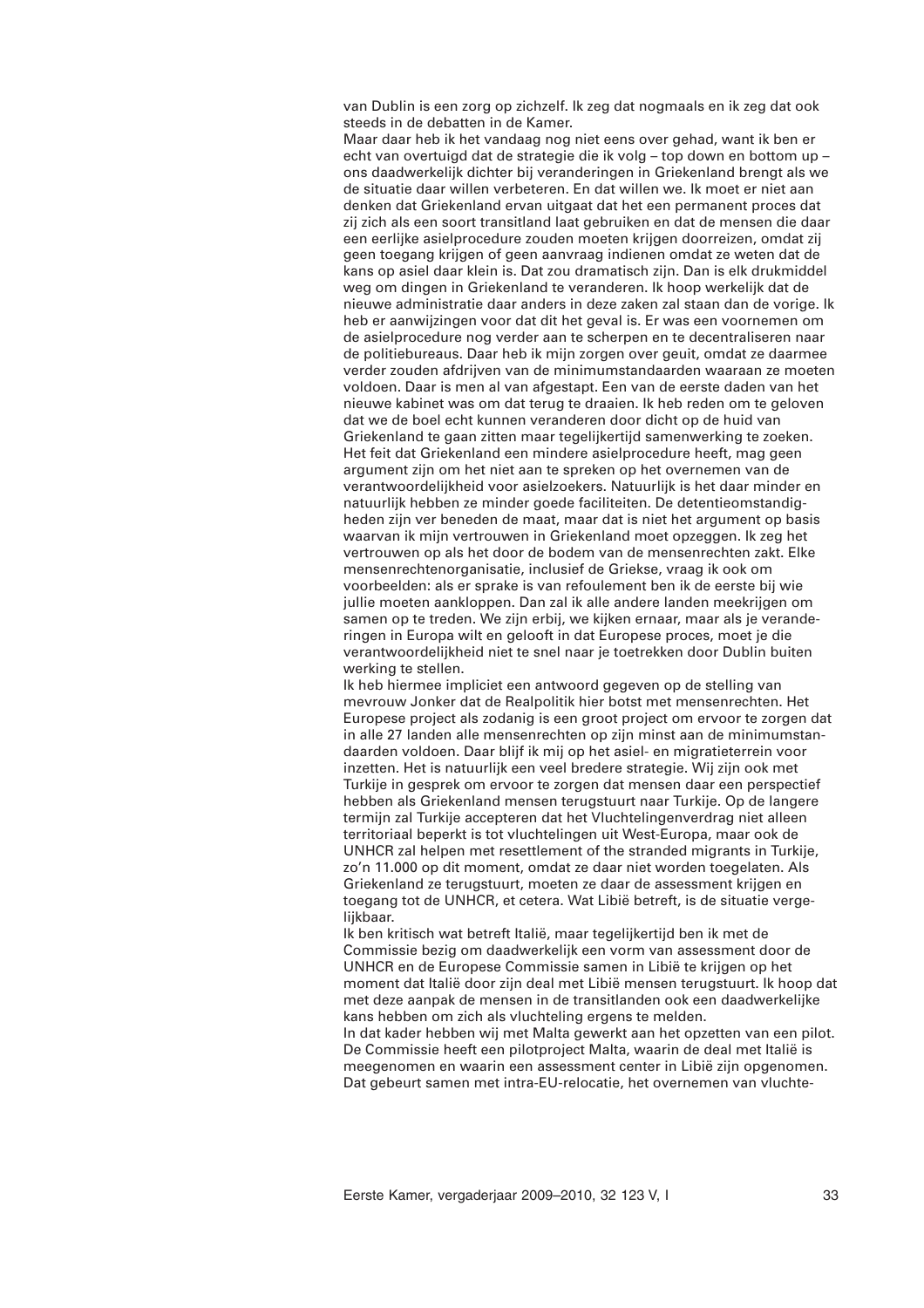lingen van Malta, et cetera. Het is een multistrategie, die zowel pragmatisch en praktisch is als fundamenteel, gezien de druk van bovenaf om veranderingen voor elkaar te krijgen. Ik geloof daar echt in. Ik zie te veel en te snel resultaten van deze aanpak om hier te gemakkelijk te zeggen dat we er maar in moeten berusten en dan maar de verantwoordelijkheid voor vluchtelingen moeten nemen omdat het daar niet goed zit. Mevrouw Van Os heeft gelijk als zij zegt dat de aanbevelingen uit het rapport van Hammarberg op een aantal punten – nog – niet zijn overgenomen. Als het om minderjarigen en kinderen gaat, zijn er twee punten van kritiek die nog staan. We nemen ze wel ter harte, maar we staan er iets anders tegenover. In de eerste plaats berechten wij minderjarigen in Nederland volgens het volwassenenstrafrecht en plaatsen wij ze ook in detentiefaciliteiten die voor volwassenen zijn bedoeld. We doen dat voor 16- tot 18-jarigen op het moment dat wij de dader in zijn ontwikkeling volwassen achten en rekening houden met de ernst van de daad en de geschoktheid van de samenleving. Deze criteria vinken wij af om te kijken of het volwassenenstrafrecht wordt toegepast. Het zijn dus vooral de rechters in Nederland die beoordelen of een jeugdige als volwassene moet worden berecht. Dan volgen ook de detentiefaciliteiten die daarbij horen.

Ook op de vreemdelingenbewaring van minderjarigen is kritiek geleverd. Een deel van die kritiek hebben wij, naar ik hoop, al weggenomen door kinderen die met hun ouders gedetineerd werden niet meer in vreemdelingenbewaring te nemen anders dan echt ter fine van uitzetting op het laatste moment, bij wijze van spreken als de vlucht al geboekt is. Dat is gemaximeerd tot twee weken. We hebben dus al gezegd dat er geen kind meer in de cel komt als onderdeel van een gezin. Daar hebben we alternatieven voor. Er is nog een groep alleenstaande minderjarige vreemdelingen die wel in vreemdelingenbewaring zit. Een deel daarvan lijkt erg op de doelgroep van André Rouvoet in de gesloten jeugdzorg. We bekijken in het kader van de herijking van het alleenstaande minderjarigenbeleid of we daar alternatieven voor kunnen ontwikkelen. Die kritiek neem ik dus wel degelijk ter harte.

Mevrouw Versteegh heeft niet veel vragen gesteld, maar ik heb haar goed gehoord toen zij sprak over het Europees arrestatiebevel en de analogie naar het vertrouwen als basis van de samenwerking. Ik ben zelf ook erg geïnteresseerd in de interactie tussen de Europese processen en de Raad van Europa daarin.

De vraag van mevrouw Strik heb ik beantwoord met mijn opmerkingen over de multistrategie om de veranderingen voor elkaar te krijgen.

De **voorzitter**: Ik vraag de heer Myjer de antwoorden te geven wanneer hij straks aan het woord is, want ik wil nu even de heer Boeles nog de gelegenheid geven om te reageren.

De heer **Boeles**: Ik ben onder de indruk van de overtuigingskracht en de welsprekendheid waarmee de staatssecretaris vertelt wat er wordt gedaan om Griekenland te helpen de mensenrechten na te komen en waarborgen te zoeken als asielzoekers doorgaan naar Turkije. Tegelijkertijd ben ik ook onder de indruk van het korte praatje van de heer Myjer die zei dat het dossier van Griekenland zo ingewikkeld is dat het Hof het eerst tot de bodem wil hebben uitgezocht, voordat het wil toestaan dat mensen naar Griekenland worden teruggestuurd. Ik begrijp dat hij zelf niet de verantwoordelijkheid voor deze mensen wil nemen onder de omstandigheden die zojuist zijn geschetst, zolang nog onduidelijk is of er werkelijk schendingen in Griekenland in de vorm van refoulement plaatsvinden. Er is toch een contrast tussen de houding van de staatssecretaris en die van het Hof. Het Hof zegt namelijk het even niet te doen, terwijl de staatssecretaris zegt het even wel te doen. Dat moet toch even vastgesteld worden, om het in Kamertaal te zeggen.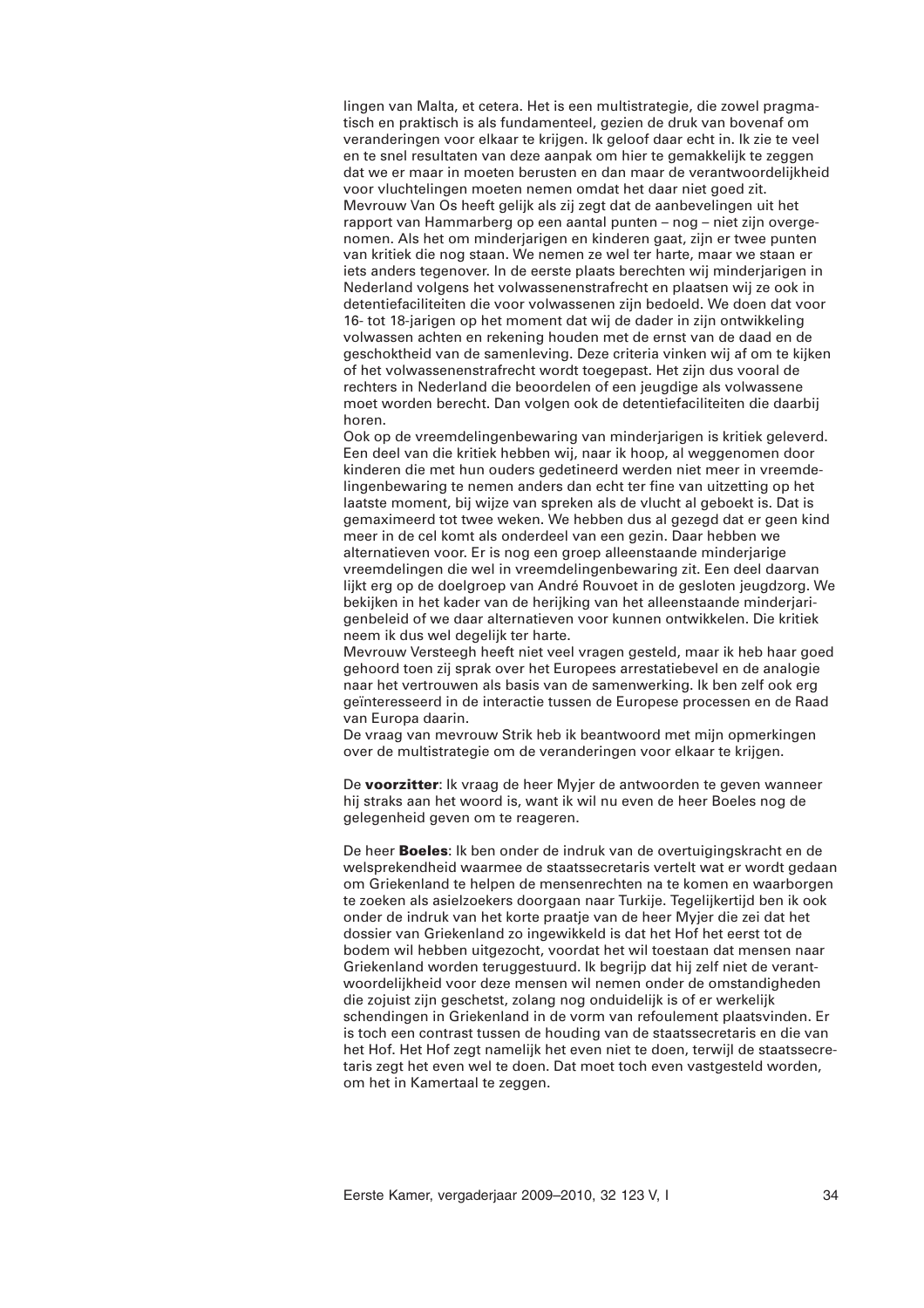Staatssecretaris **Albayrak**: Volgens mij had ik dat zelf al vastgesteld!

De heer **Boeles**: De vraag is dus wat de relatie is tussen Nederland en het Hof. Het gaat misschien te ver om over «contempt of court» te spreken, maar het is wel ongehoorzaam. Het Hof heeft tenslotte ook wel eens uitgemaakt dat het niet nakomen van een individuele interim measure ook weer strijdig is met het Straatsburgse recht. Je kunt je ook nog indenken dat het eenvoudigweg onrechtmatig is om in het algemeen een beleidslijn te volgen die in strijd is met wat het Hof in individuele gevallen onwenselijk acht.

Staatssecretaris **Albayrak**: Dat misverstand wil ik graag snel wegnemen. Natuurlijk leven we een interim measure in een individueel geval na. Ik heb gezegd dat ik uit het totaal van de individuele interim measures die tot nu toe zijn opgelegd niet de conclusie trek dat ik mijn beleid structureel moet wijzigen en geen enkele asielzoeker meer uitzet naar Griekenland omdat men daar de verantwoordelijkheid voor de procedure moet nemen.

De **voorzitter**: Ik wil het hierbij laten om de laatste sprekers nog de ruimte te geven.

### **STRAFRECHT**

# **Prof. B.E.P. Myjer, rechter in het Europees Hof voor de Rechten van Mens**

De heer **Myjer**: Voorzitter, dames en heren. Er was één vraag aan mij gesteld, die ik niet zal beantwoorden. Ik heb me laten verleiden om op de opmerkingen van de staatssecretaris te reageren. Dat kon ik doen onder het motto van algemene feitelijke voorlichting. Maar om te vertellen wat het Hof misschien gaat doen op het moment dat het geconfronteerd wordt met de eerste zaken rond Italië zou meer zijn dan een advisory opinion, die op dit moment zelfs nog niet in het Verdrag staat. Ik laat het daar dus bij.

Ik heb ook maar acht minuten gekregen en de enige manier om te proberen om het onderwerp «The impact of the Council of Europe on the Netherlands' criminal law» in acht minuten aan de orde te stellen, is dan ook om u te laten merken dat ik de vader ben van Jochem Myjer. Dat wil zeggen dat ik het zo ontzettend snel ga doen, dat het inderdaad niet meer goed verstaanbaar is voor degenen die het willen verstaan, dat het ook niet goed vertaalbaar is. Omdat ik het in het Engels heb voorbereid, heb ik mijn Engelse aantekeningen maar neergelegd.

Wat moet ik in godsnaam met «The impact of the Council of Europe on criminal law in the Netherlands». Ik zal een aantal algemene steekwoorden geven. De invloed van de Raad van Europa op het strafrecht, de invloed die het op ons ook heeft gehad, is in de eerste plaats gebeurd door de verdragen die allemaal binnen de Raad van Europa tot stand zijn gekomen. Dat zijn vaak verdragen waar mensen niet meer van beseffen dat zij inderdaad via de Raad van Europa tot stand zijn gekomen. Maar het zijn wel de verdragen op basis waarvan wij het strafrecht überhaupt overal waar dat een internationaal tintje heeft, kunnen uitoefenen. Ik praat even niet over de Europese Conventie voor de Rechten van de Mens – het eerste echte verdrag – en ik praat ook niet over datgene wat in elk geval al is genoemd door Anton van Kalmthout, de Convention for the Prevention of Torture and other Cruel or Inhuman or Degrading Treatment or Punishment. Dat zijn twee aparte verdragen, die een aparte invloed hebben gehad op het strafrecht. Maar als je kijkt naar datgene wat de Raad van Europa heeft gepresteerd voor het Nederlandse strafrecht, dan zien we de European Convention on Extradition met additional protocols, zoals de European Convention on Supervision of Conditionally Sentenced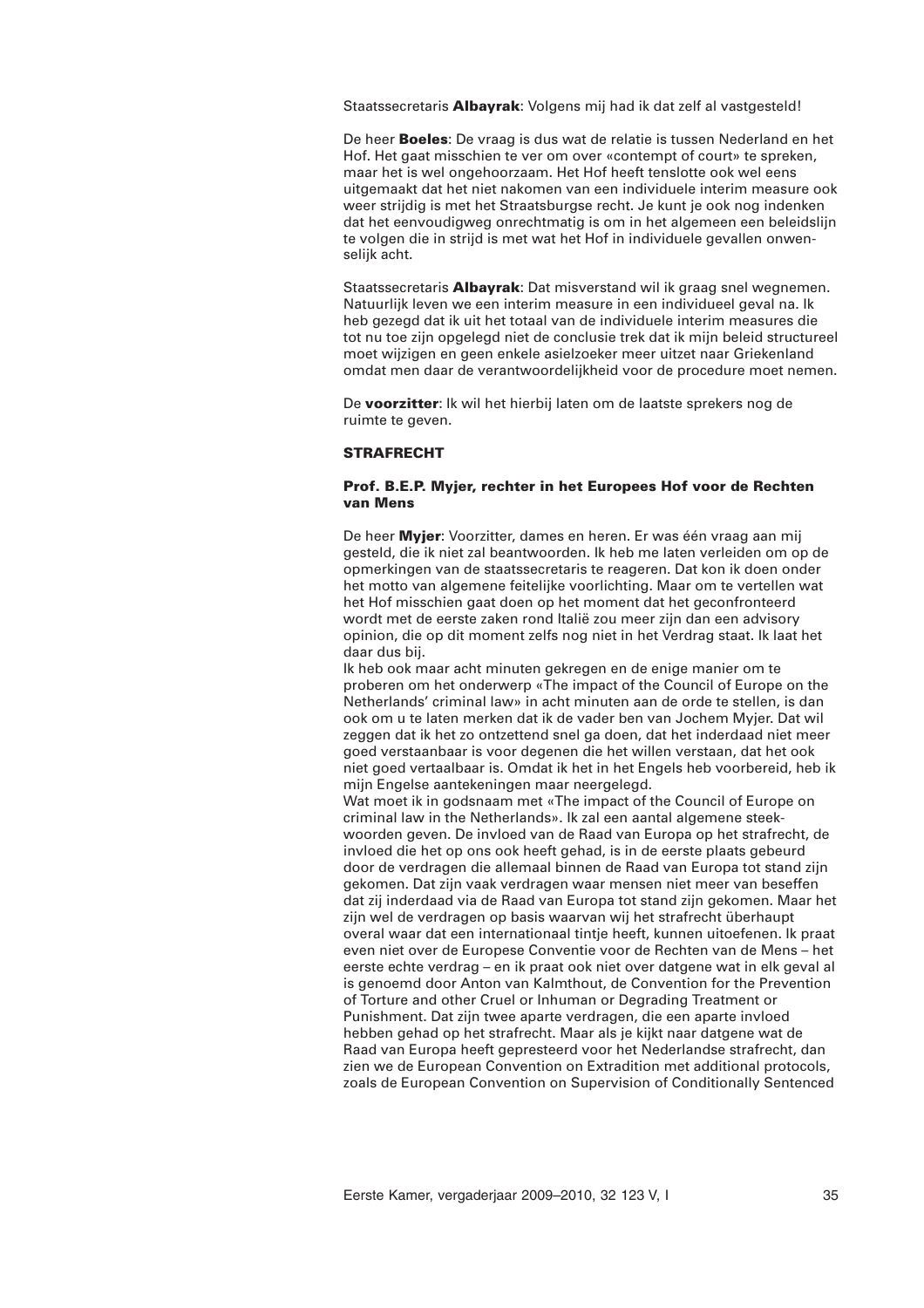or Conditionally Released Offenders, the Convention on Mutual Assistance in Criminal Matters, the Convention on the International Validity of Criminal Judgments, the Convention on Transfer of Proceedings in Criminal Matters, the Convention on Suppression of Terrorism, the Convention on Transfer of Sentenced Persons, the Convention on Laundering, Search, Seizure and Confiscation of the Proceeds from Crime, the Convention on Corruption, the Convention on Cybercrime and the Convention on the Prevention of Terrorism.

Als je zo'n heel lijstje ziet – ik noem het alleen nog maar op – zie je dat het precies die verdragen zijn die ervoor zorgen dat overal waar sprake is van criminaliteit met een internationaal tintje gewerkt kan worden aan het samen proberen op te lossen van die zaken. Er is geweldig veel gebeurd binnen de Raad van Europa en er gebeurt nog geweldig veel. Als u bedenkt dat op dit moment 47 landen lid zijn van de Raad van Europa of partij zijn bij het Europese Verdrag en dat al die rechtshulpverdragen, mutual assistance, het overbrengen, enz. er alleen maar zouden zijn op basis van unilaterale verdragen, zou je er een hoeveelheid krijgen die mij als alpha niet goed voor ogen staat. Het zouden er in elk geval duizenden zijn.

De Raad van Europa heeft een groot aantal aanbevelingen gedaan. Anton van Kalmthout heeft wat dat betreft over soft law gesproken. Misschien moeten we van dat woord af, maar het is in elk geval van belang om die aanbevelingen te zien. Daar zitten aanbevelingen bij als de European Prison Rules, die in feite het hele kader geven van wat er tenminste aan principes van belang is op het gebied van detentie. Een aantal van die prison rules zijn officieel, omdat ze in de recommendation staan, soft law maar materieel zijn het wel degelijk hard law provisions, al was het alleen maar omdat het Hof regelmatig dit soort recommendations aanhaalt als een ondersteuning van bijvoorbeeld de oplossingen die wij geven als minimumrechten voor detentiesituaties, bijvoorbeeld voor de grootte van een cel of medical assistance. Dan zie je dat door het aanhalen van de recommendations soft law via de jurisprudentie binding law wordt. De invloed van de Raad van Europa in het algemeen is via instituties als de Commissioner for Human Rights en verder in een groot aantal andere zaken, waar u waarschijnlijk veel minder van gehoord hebt, maar die wel degelijk van groot belang zijn. Ik noem in dit verband the European Committee on Crime Problems, the Consultative Council of European Prosecutors, the Conference of Directors of Prison Administration, the Council for Penalogical Cooperation and allerlei trainingen die gegeven worden aan rechters, officieren van justitie en advocaten. Daar gebeurt geweldig veel. Dan heb ik nog niet als de invloed van de Raad van Europa genoemd datgene wat allemaal ook weer aan aanbevelingen wordt gegeven via de Parlementaire Assemblee.

Het tweede grote onderdeel is de European Convention on the Prevention of Torture and other Inhuman or Degrading Treatment or Punishment. Daarover heeft Anton van Kalmthout gesproken. Wat het CPT doet, is ontstellend belangrijk. Het is alleen al van eminent belang voor het Hof, omdat zij werken als fact finder in situaties waarin wij eenvoudigweg, alleen al vanwege onze geweldige werklast, niet aan fact finding kunnen doen. Als je kijkt naar het aantal keren dat de CPT-rapporten door ons worden aangehaald, alleen al waar het gaat om de toestand in diverse detentiesituaties in de diverse lidstaten, is dat werkelijk zeer groot, zeer belangrijk en verder onomstreden.

Het laatste onderdeel is het eerste verdrag dat ooit binnen de Raad van Europa is gemaakt, het verdrag dat volgend jaar zestig jaar bestaat, de Europese Conventie voor de Rechten van de Mens. In 1953 is het officieel in werking getreden en dan kunnen we weer een andere verjaardag voor vieren. In Nederland is het in 1954 in werking getreden en dan kunnen we weer een verjaardag vieren. Het leuke is als je werkt bij de Raad van Europa dat er altijd wel een verjaardag te vieren is.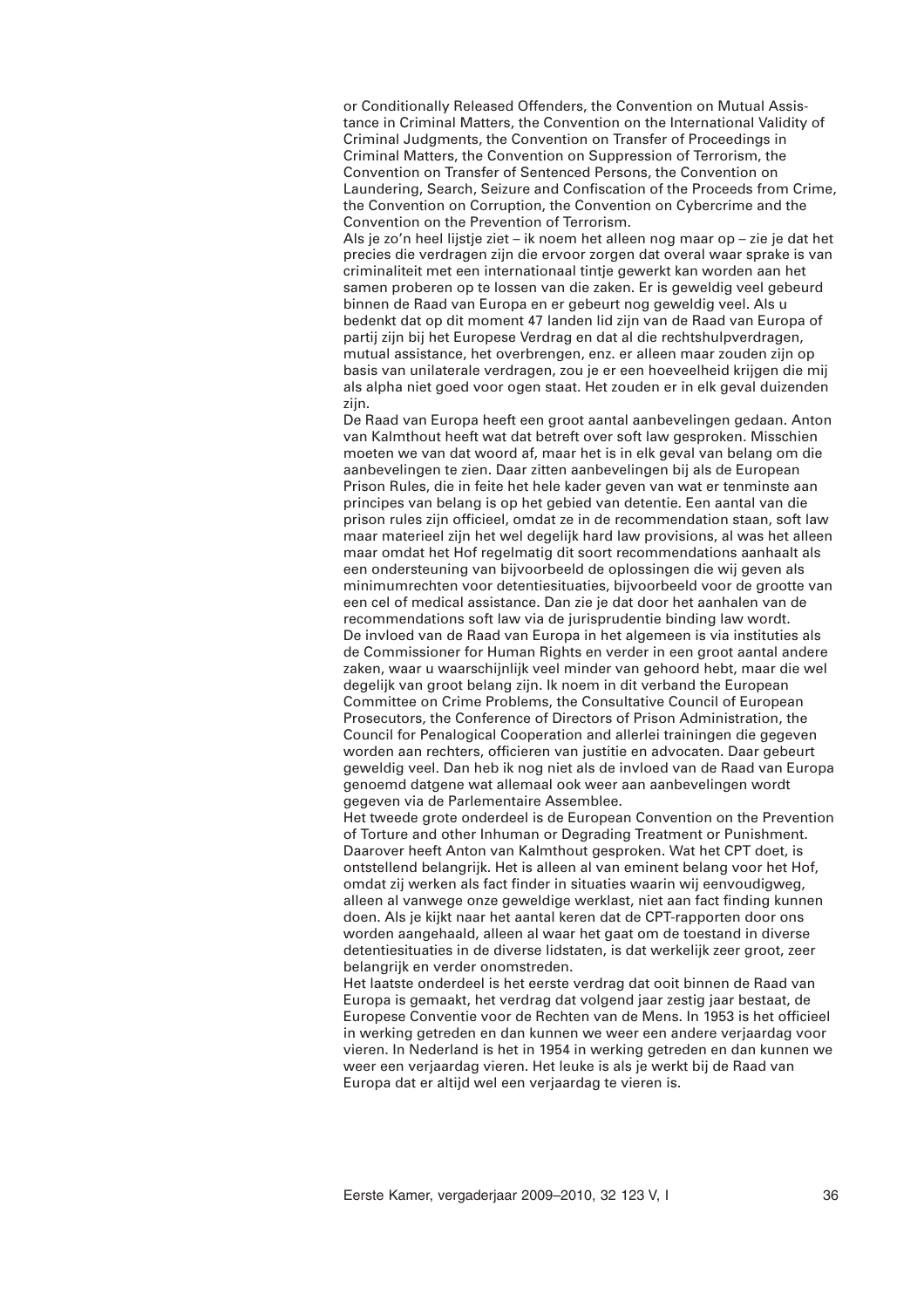Het is vandaag al uitdrukkelijk aan de orde gesteld dat de Conventie voor de Rechten van de Mens enorme invloed in Nederland heeft gehad. Natuurlijk is er sprake van subsidiariteit. Je komt er alleen maar toe en je gaat alleen maar iets doen op het moment dat er iets fout lijkt te zijn gegaan op nationaal niveau. Het zal in eerste instantie op nationaal niveau gebeuren. Daar staat artikel 1 duidelijk voor en daarom staat in artikel 13 dat er een national remedy moet zijn en in artikel 46 dat wij beloven ons te zullen houden aan datgene wat het Hof uiteindelijk heeft gezegd. Daarom hebben we het leerstuk van de margin of appreciation en een ontvankelijkheidsvereiste van exhaustion of domestic remedies. Het zal allemaal op nationaal niveau gebeuren. Het is fantastisch om te lezen wat er in de Tweede Kamer en in dit Huis is gezegd op het moment dat er sprake is geweest van de ratificatiewet van het Europese Verdrag zelf. In de verslagen zie je staan dat men zich afvroeg of wij dat verdrag wel zouden tekenen; stel je voor dat de communisten ermee aan de haal gaan. Er was op dat moment sprake van een communistische eenheidsvakcentrale die misschien wel eens allemaal vragen zou stellen. Men heeft toen besloten het even af te wachten. Ook al is toen met niet zo veel woorden gezegd, maar het was eigenlijk bestemd voor landen als België, Duitsland en Oostenrijk waar het allemaal niet zo goed liep. Bij ons liep het allemaal fantastisch; waar maken wij ons zorgen over? Het enige wat toen is gezegd, is dat je het nooit weet met die communisten maar dat het verder heus fantastisch ging bij ons.

Sinds de inwerkingtreding in 1954 hebben we het militaire straf- en tuchtrecht compleet veranderd gekregen door Straatsburg. Het enige arrest – maar Rick Lawson zal er waarschijnlijk meer weten – dat aangehaald wordt als de criteria, zijn de Nederlandse Engel-criteria. Bij allerlei andere dingen wordt verwezen naar de eigen jurisprudentie, maar in onze jurisprudentie wordt werkelijk met ere verwezen naar de Engel-criteria, een Nederlands arrest.

We hebben in Nederland een lacune moeten oplossen in het Wetboek van Strafrecht waar het ging om sexual abuse. Er is sprake geweest van een grote wijziging in het kader van de Krankzinnigenwet; dat we de Bopz hebben gekregen – die nu weer verdwijnt – kwam door de beroemde uitspraak Winterwerp. We hebben allerlei situaties gehad rond tbs, die aangescherpt is naar aanleiding van het Straatsburgse hof. Het vraagstuk van berechting bij verstek en de rechten voor de verdediging bij verstek is gekomen door de arresten Lala en Pelladoah. Nederland is naast de Engel-criteria beroemd geworden door arresten die vandaag al aan de orde zijn geweest, Kostovski, Van Mechelen en Doorson, waarin sprake is geweest van lacunes in Nederland als het gaat om het horen van getuigen tijdens een strafzitting. Het stond allemaal wel in het Wetboek van Strafvordering, maar niemand hield zich eraan. Toen ik een nationale rechter was in Zutphen, kon ik twee verkrachtingen op één ochtend berechten, omdat er geen sprake was van het horen van getuigen. Dat deed je niet, want wat er in het dossier stond, was toch allemaal juist. Dat is heel erg veranderd.

Het undue delay is allemaal gekomen door het Straatsburgse hof, ook equality of arms. Dat de routine van anale onderzoeken in Vught toch eigenlijk niet kon, was toch ook weer een kwestie van het Straatsburgse hof. Zo zijn er heel veel te vinden, tot en met op dit moment het verschoningsrecht voor journalisten, waar Erik zich diverse keren mee heeft bemoeid. Nadat hij daar al initiatiefwetsvoorstellen voor heeft gemaakt, hebben we de zaak-Voskuil gehad. Op 6 januari volgend jaar hebben we de zaak-Sanoma en is er op dit moment zelfs nog een zaak over het verschoningsrecht voor journalisten. Ook daar is Nederland door het Straatsburgse hof in elk geval gewaarschuwd dat het op sommige onderdelen niet allemaal klopt. Ik kan er echter onmiddellijk aan toevoegen dat Nederland over het algemeen snel en adequaat heeft gereageerd op de momenten dat er sprake is geweest van een arrest uit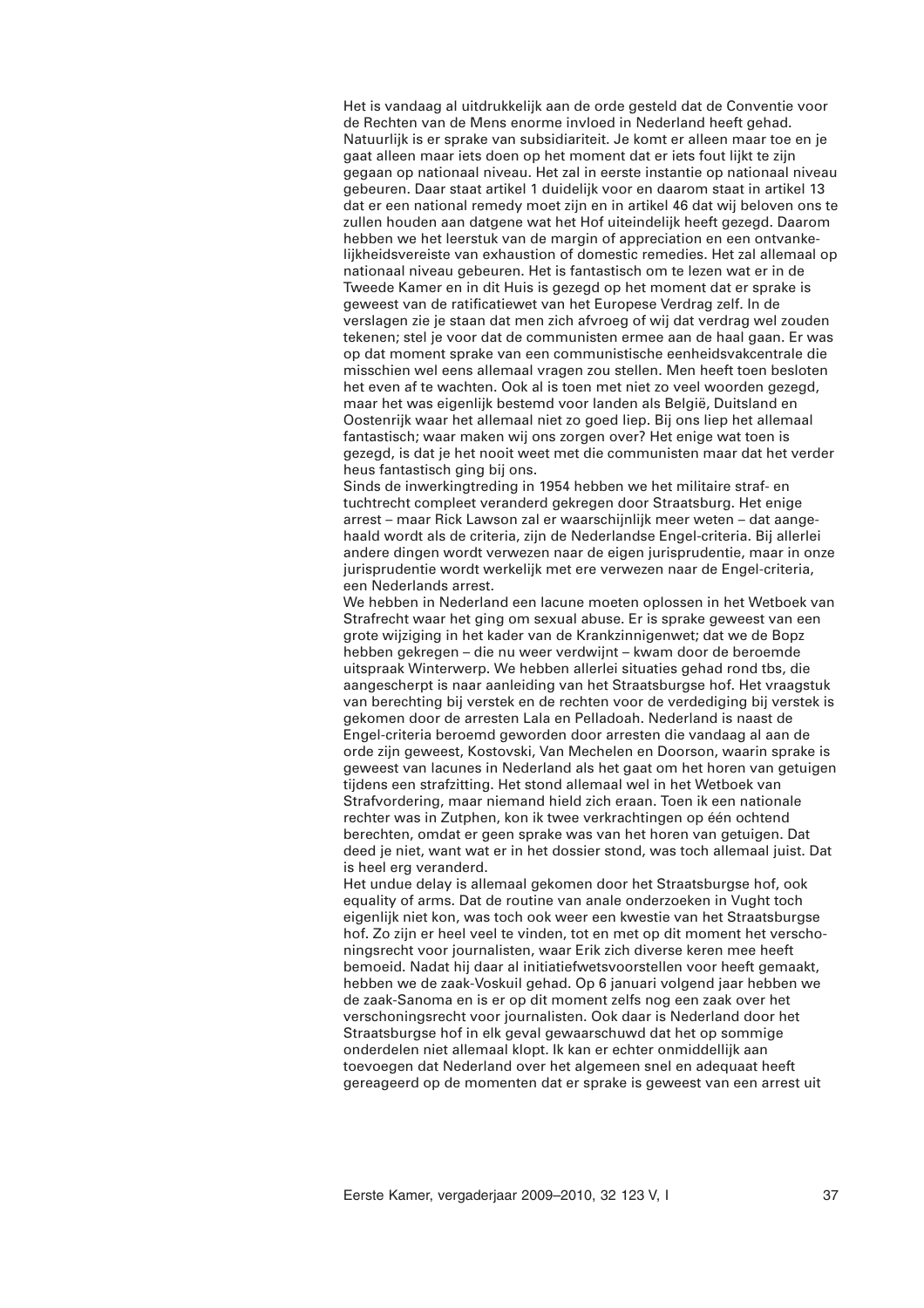Straatsburg dat veroordelend was. Nederland is niet alleen snel geweest in zaken die tegen Nederland zelf waren gericht, maar ook in zaken die betrekking hadden op andere landen. Het beroemdste voorbeeld daarvan is de zaak-Goodwin, waar het ook weer ging om het verschoningsrecht van journalisten. De Hoge Raad sprak drie weken nadat Straatsburg uitspraak had gedaan uit, dat deze uitspraak aanleiding gaf om de jurisprudentie die altijd is geweest «geen verschoningsrecht, tenzij» om te keren naar «verschoningsrecht, tenzij». Daarnaast is er nog sprake geweest van een groot aantal negatieve uitspraken, waarin het Hof door aan te geven waarom iets beredeneerd niet ontvankelijk was in elk geval niet door de Straatsburgse ondernorm zakte.

De impact zowel van de Raad van Europa als van het Hof is groot geweest op de Nederlandse strafrechtspleging. Aan de ene kant heeft het op veel gebieden geholpen voor een beter strafrechtelijk onderzoek en strafrechtelijke vervolging, met name in zaken met een internationale component en aan andere kant heeft het de kwaliteit van de strafrechtspleging op onderdelen wel degelijk gewijzigd.

Als je het hele rijtje ziet, is het heel veel maar het is wel een rijtje dat gebaseerd is op veertig jaar. Mijn eigen ervaring in Straatsburg is dat je bijna merkt dat het mis is als je niet meer aan je collega's kan uitleggen waarom wij zo'n wetgeving hebben. Dat is vaak het begin in de raadkamer en bij jezelf dat er misschien wel iets mis is. Je ziet de splinters in andermans ogen, in andere landen, maar die balk in je eigen oog zie je niet meer. Het leuke daarvan is dat dit ook herhaaldelijk gebeurt met mijn collega's. Wat je altijd hebt gehad, hoeft niet altijd goed te zijn. Iedere keer wordt opnieuw duidelijk dat het van belang is dat je juist die internationale ogen hebt van je collega's, die je kunnen vertellen waarom het allemaal niet zo goed is. Dat maakt het Hof en de hele Raad van Europa wat mij betreft zo ontzettend belangrijk. (Applaus)

De **voorzitter**: Inderdaad de vader van Jochem Myjer! Op die snelheid nog verstaanbaar zijn! Complimenten!

### **Prof. P.H.P.H.M.C. van Kempen, hoogleraar Straf- en Strafprocesrecht en hoogleraar Rechten van de Mens**

De heer **Van Kempen**: Voorzitter, zeer gewaardeerde dames en heren! Dank voor deze zeer eervolle uitnodiging om hier over het Europese Hof en de Raad van Europa te mogen spreken. Zowel vanuit een historisch oogpunt als vanuit het perspectief van het huidige internationale recht hebben de Europese landen met de totstandbrenging van de Raad van Europa een ongekend waardevolle prestatie geleverd. De hoogtepunten van die prestatie vormen ongetwijfeld het Europese Verdrag voor de Rechten van de Mens – het EVRM – en het Europees Hof voor de Rechten van de Mens. Dit hof heeft niet alleen sinds tientallen jaren een grote en positieve invloed op de wetgeving, de rechtspraak en de rechtspraktijk in Europa, maar op het terrein van de mensenrechten is het ook zonder enige twijfel het meest gezaghebbende mensenrechtsprekende orgaan in de wereld. De invloed ervan strekt zich dan ook tot ver buiten Europa uit. Tegelijkertijd lijkt het erop dat de houding van veel Europese staten ten opzichte van het EVRM aan het verschuiven is. Ook in Nederland worden mensenrechten steeds meer benaderd als slechts minimumvoorwaarden waaraan de staatsmachten moeten voldoen en steeds minder als leidende fundamentele beginselen, waarvan de vervulling de aspiratie is voor wetgeving, rechtspraak en rechtspraktijk. In parlementaire stukken wordt weliswaar regelmatig naar uitspraken van het Europese Hof verwezen, maar dat gebeurt bijna altijd om aan te tonen dat de regeling net niet in strijd is met het EVRM. Daar komt nog bij dat die verwijzingen regelmatig selectief zijn, terwijl de uitleg die bij de jurisprudentie van het Hof wordt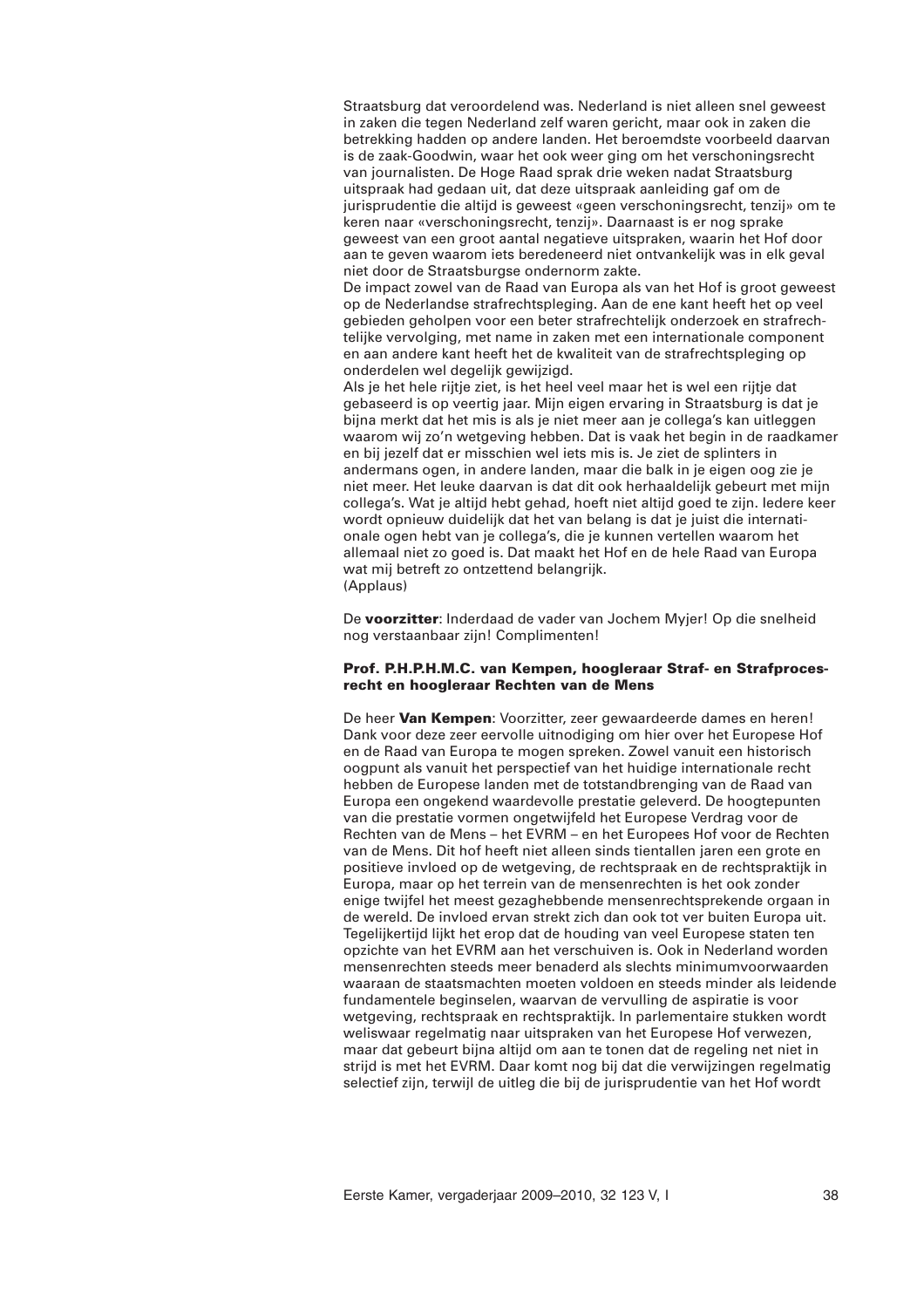gegeven niet altijd, maar ook wel regelmatig, minimalistisch of zelfs eenzijdig is. Ik zal een paar voorbeelden noemen. Ik begin met de positieve verplichtingenrechtspraak. Dat is de rechtspraak die onder andere zegt dat staten verplicht zijn om burgers ook tegen elkaar te beschermen, bijvoorbeeld door middel van strafrecht. Daar wordt naar verwezen om verregaande op mensenrechten inbreuk makende maatregelen te verantwoorden. Ondertussen wordt die positieve verplichtingenrechtspraak totaal genegeerd in het wetsvoorstel ter versterking van de positie van een burger die zich beroept op noodweer, wat daar absoluut relevant voor is. Voor het wetsvoorstel dat strekt tot het opheffen van de strafrechtelijke immuniteit van publiekrechtelijke rechtspersonen wordt verwezen naar nauwelijks relevante rechtspraak, terwijl de rechtspraak die wel relevant is zeer beperkt wordt uitgelegd en andere relevante uitspraken volstrekt niet worden genoemd. Dan is er de strafvorderlijke terrorismewetgeving. Daarin is veronachtzaamd dat het Europese Hof graag inhoudelijke rechterlijke toetsing ziet van opsporingsbevoegdheden. Maar die is daar sterk gemarginaliseerd. Dan is er nog de kersverse afwijzing door de minister van de tussentijdse toetsing van levenslang en daarmee dus handhaving van het huidige systeem. Die afwijzing en die handhaving vertonen spanning met de huidige rechtspraak van het Europese Hof en zijn in elk geval in strijd met een aanbeveling van de Raad van Europa. Dat is een aanbeveling van het Committee of Ministers, waar ook een handtekening van onze eigen minister onder staat.

Kortom, het EVRM en de rechtspraak van het Europese Hof worden nauwelijks nog tot fundamenteel uitgangspunt genomen bij het ontwikkelen en opstellen van wetgeving, in elk geval op het terrein van het strafrecht. Dit komt naar mijn idee niet ten goede aan de bescherming van mensenrechten in Nederland. Mij lijkt zelfs dat de wetgever zich hiermee te gemakkelijk kwijt van zijn taak om de rechten en vrijheden in het EVRM na te leven en adequaat te effectueren. Dat de mensenrechtenstandaard in veel andere landen lager is dan in Nederland, is overigens niet altijd het geval. Er zijn ook landen die het echt beter doen dan wij. Veel landen doen het een stuk minder; dat moet worden toegegeven. Maar dat is eigenlijk niet relevant. Als het wel relevant is en je dus niet meer helemaal zelf alert bent op de naleving van mensenrechten en denkt vanuit de naleving van mensenrechten, bewijst dit dat Nederland mensenrechten inderdaad niet meer als fundamenteel uitgangspunt neemt. Er is misschien nog een andere tegenwerping, maar die is evenmin steekhoudend. Die is dat de jurisprudentie van het Europees Hof voor de Rechten van de Mens nogal casuïstisch van aard is. Dat is zij. Inderdaad zijn de uitspraken van het Hof op de concrete omstandigheden van het geval toegespitst en daar komt ook nog eens bij dat die vaak gaan over het rechtssysteem van een ander land, maar dat is slechts van beperkte betekenis. In de eerste plaats is dat vanwege een principieel juridisch punt. Van belang is namelijk – en daar is door prof. Bemelmans ook op gewezen – dat de staat primair verantwoordelijk is voor de naleving en effectuering van de mensenrechten in het EVRM. Die staat is dus geheel zelfstandig, autonoom verantwoordelijk en behoort dus ook het initiatief in de implementatie van mensenrechten te nemen. Het Straatsburgse toezichtsmechanisme oefent in dat opzicht een subsidiaire rol uit.

Dat de staat die rol ook op zich neemt, is niet alleen een juridische plicht maar is ook noodzakelijk. Een belangrijk punt is dat het Europese Hof inderdaad individuele zaken toetst. Het is in heel veel gevallen niet in staat om een wetgeving te toetsen, laat staan dat het in staat is om de complementaire effecten van het totaal aan wetgeving te toetsen. Dat kan het niet. In dat opzicht is niet alleen het Hof van belang binnen de Raad van Europa maar ook de rapporten van het CPT en de Commissaris voor de Rechten van de Mens. Dat is ook voor Nederland van belang. Dat blijkt ook wel, omdat we soms toch op de vingers worden getikt.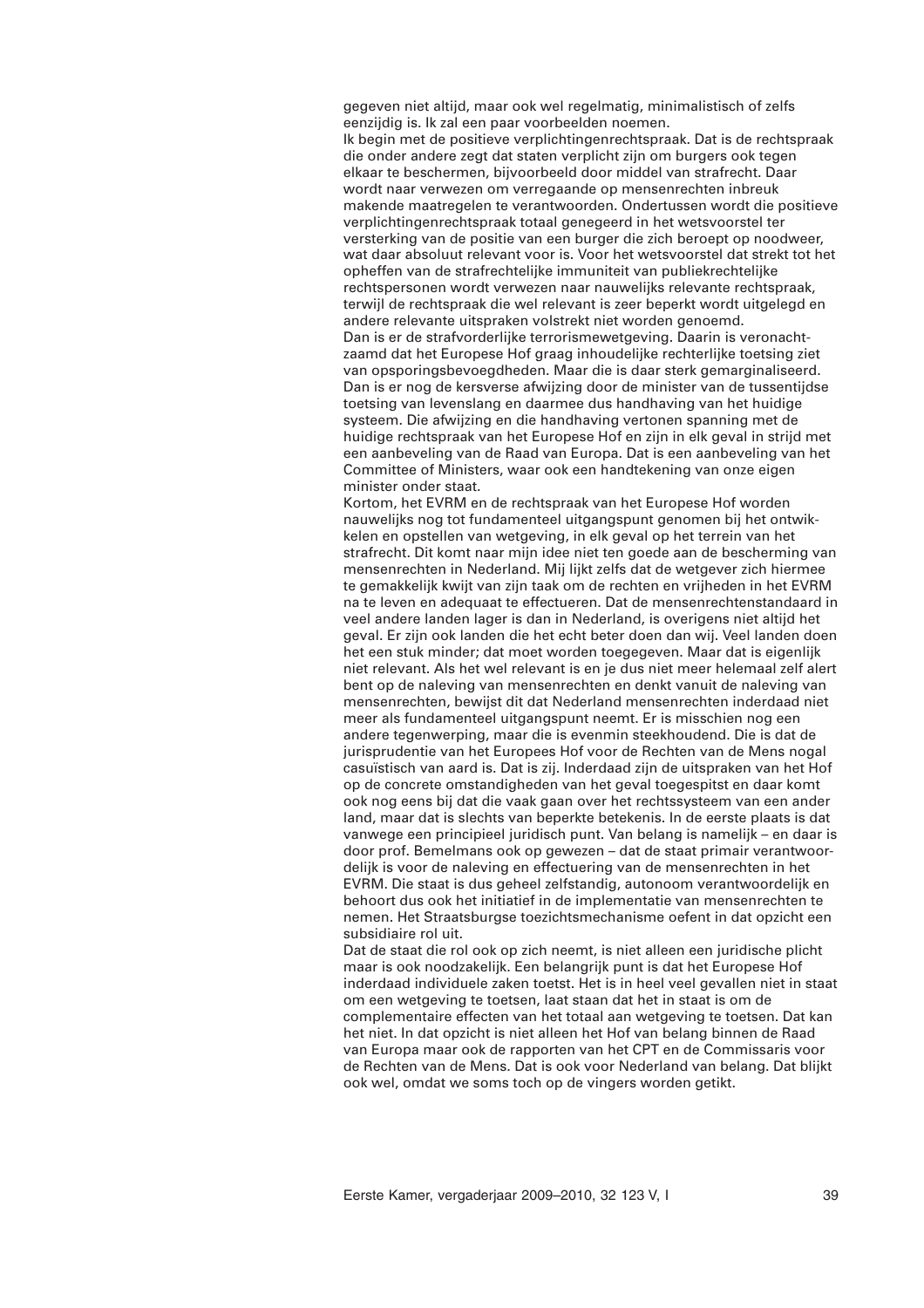Dat betekent dat de staat die verantwoordelijkheid juridisch heeft en ook moet hebben, omdat de staat als enige volledig voor de naleving en implementatie van mensenrechten kan zorgen. Binnen die staat lijkt het primair de wetgever die deze verplichting op zich moet nemen. Ten eerste is het de wetgever die het fundamentele kader biedt op grond waarvan de rechtspraktijk zal opereren.

Daar komt nog een tweede punt bij. Gelet op de Trias Politica kan binnen de staat de wetgever gemakkelijker tot een ruimhartige uitleg en implementatie overgaan dan bijvoorbeeld de rechter, omdat de rechter ervoor moet zorgen dat hij uiteindelijk niet op de stoel van de wetgever terechtkomt.

Dit zijn principiële punten, maar er is ook nog een praktisch punt waarom die casuïstische rechtspraak van het Europese Hof toch niet aan een goede implementatie daarvan in de weg hoeft te staan en ook niet moet staan. Dat is ten eerste dat in elk geval de belangrijkste uitspraken van het Europese Hof altijd general principles bevatten. Voordat de zaak zelf echt wordt beslist, wordt uiteengezet welke algemene principes van belang zijn voor het onderwerp waarover die uitspraak gaat. Juist die algemene principes, die general principles, bieden goede mogelijkheden voor de wetgever – uiteindelijk ook voor de rechter en de rechtspraktijk in het algemeen – om te doordenken hoe een bepaald onderwerp zou kunnen worden aangepakt. De laatste jaren is het Hof bovendien ook veel meer werk gaan maken van de zogenaamde relevant law and practice. Dat is weer een aparte paragraaf in de belangrijke arresten van het Europese Hof. Daarin wordt een uiteenzetting gegeven van de relevante internationale regelgeving en rechtspraak over dat onderwerp. Ook daar biedt zo'n arrest, ook al is het uiteindelijk in de beslissing casuïstisch, toch veel aanknopingspunten voor de wetgever van waaruit deze een bepaald onderwerp kan en ook zou moeten doordenken, ervan uitgaande dat het fundamentele rechten zijn. Daar zijn ook duidelijke voorbeelden van. Ik noem de zaken S. and Marper tegen het Verenigd Koninkrijk over de opslag van onder meer vingerafdrukken en dna-materiaal en de zaak Salduz tegen Turkije over de raadsman bij het politieverhoor. Het Europese Hof versterkt met zijn jurisprudentie door te verwijzen naar de general principles en de internationale instrumenten, maar het is ook net andersom: die instrumenten en de general principles versterken ook de rechtspraak van het Europese Hof en dragen bovendien bij aan de algemene toepasbaarheid daarvan. Mijn conclusie is dat de wetgever uitdrukkelijker vanuit de fundamentele grondbeginselen van de rechten van de mens moet en kan werken dan nu gebeurt. Het zou er bij een analyse van de Straatsburgse rechtspraak minder om moeten gaan om vast te stellen of de vastgestelde regelgeving gelet op het EVRM nog net toelaatbaar is en het zou er meer om moeten gaan om regelgeving tot stand te brengen die daadwerkelijk aan mensenrechtelijke uitgangspunten tegemoet komt. Dit geldt overigens niet alleen voor de wetgever in de zin van de regering, maar natuurlijk ook voor het parlement dat daar ook duidelijk een eigen verantwoordelijkheid in heeft, onder andere bij het toetsen en het controleren van de regering en bij het mede wetgeven. Betekent dit dan dat de wetgever het Europese Hof altijd blind zou moeten volgen? Dat is in elk geval niet mijn conclusie. Nogmaals, de wetgever is primair en zelfstandig en als eerste verantwoordelijk voor de effectuering van mensenrechten. Dat betekent dat de wetgever of de staat in het algemeen dus autonoom zou moeten doordenken wat bepaalde mensenrechten voor een bepaald onderwerp betekenen. Het kan zijn dat uiteindelijk de staat en in het bijzonder de wetgever tot andere afwegingen en andere inzichten komt dan het Europese Hof. Dan betekent dat niet dat het Europese Hof vervolgens moet worden genegeerd – dat gebeurt overigens dan wel vaak – maar aan het Europese Hof of aan de instellingen van de Raad van Europa in het algemeen – de Commissaris of de CPT – zou moeten worden uitgelegd waarom Nederland van mening is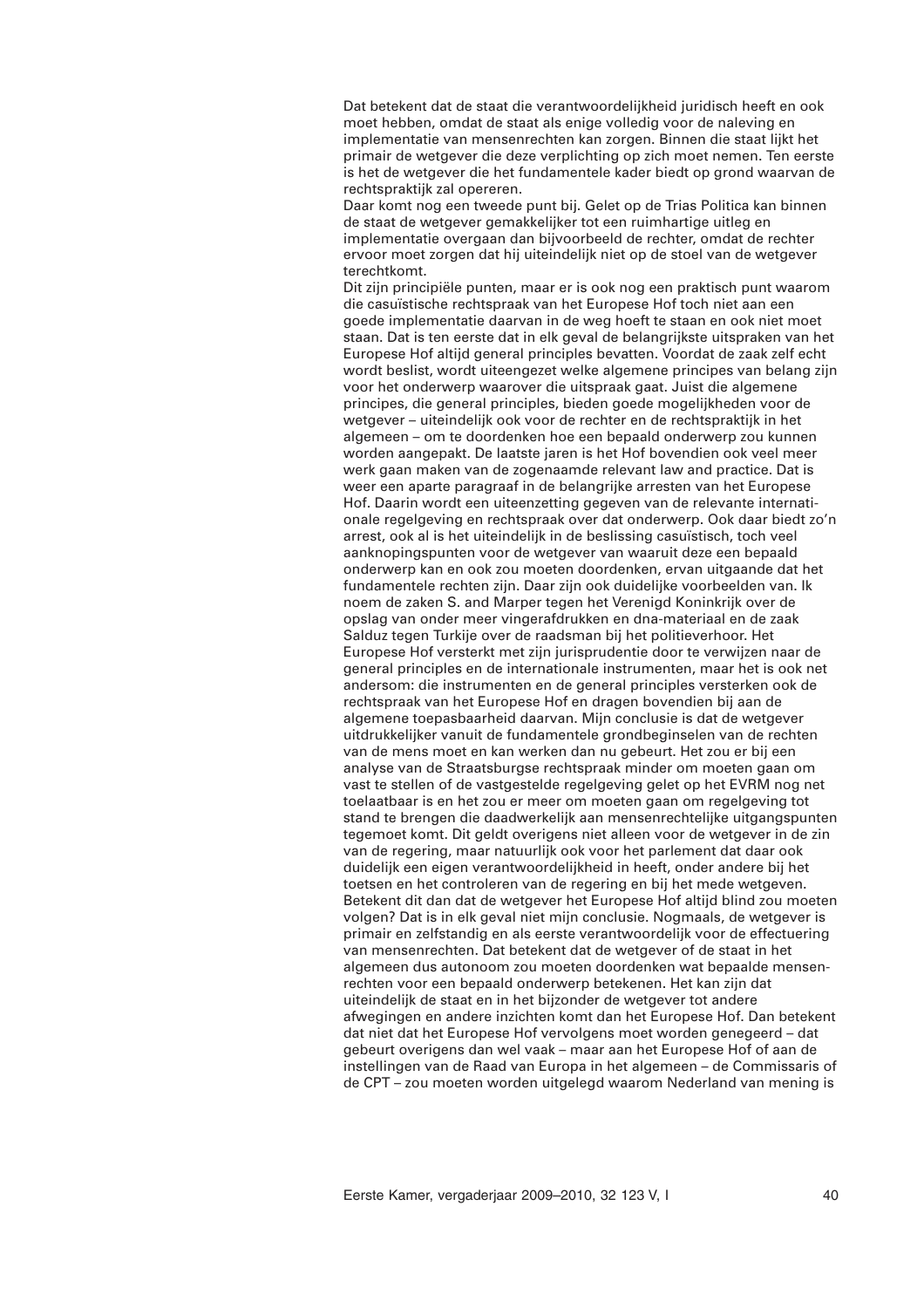dat het toch echt een andere afweging moet maken, omdat het misschien ook andere inzichten heeft. Als dat goed gebeurt, is er een dialoog met het Hof en kan dat uiteindelijk bijdragen aan een adequate verwezenlijking van mensenrechten. Het kan ook bijdragen aan de betekenis van het EVRM en de rechtspraak van het Europese Hof en aan een goede werking daarvan in de nationale systemen. Wat dit punt betreft, wijs ik tot slot ter illustratie nogmaals op de zaak Salduz tegen Turkije over de raadsman bij het politieverhoor.

Enerzijds is duidelijk dat het Europese Hof en allerlei instrumenten graag een raadsman voor en tijdens het verhoor zien. Dan zou dat ook het uitgangspunt moeten zijn wanneer daarover een wettelijke regeling wordt gemaakt. Dat betekent niet meteen zuinig kijken wat we allemaal niet hoeven, maar vertrekken vanuit het idee dat het kennelijk de bedoeling, een mensenrecht is dat in de jurisprudentie van het Europese Hof en in vele internationale instrumenten wordt vermeld dat er een raadsman voor, tijdens en na het verhoor beschikbaar is. Dat zou het uitgangspunt moeten zijn. Dan kan men vervolgens gaan kijken in hoeverre dat haalbaar is.

Aan de andere kant valt in de jurisprudentie op dat voor het Europese Hof het recht op toegang tot een raadsman mede steunt op het belang bij het voorkomen van foltering. Dat is zonder meer begrijpelijk, gelet op de praktijken in toch nog veel Europese landen, maar ik moet gelukkig vaststellen dat wat betreft Nederland nog nooit is gebleken dat van zulke praktijken inderdaad sprake is. Je zou dus kunnen verdedigen dat die grondslag, die overigens bepalend is en dat steeds meer zal worden voor de reikwijdte van de rechtspraak van het Europese Hof over de raadsman bij een verhoor, eigenlijk niet van toepassing is voor Nederland. Dan kan ik me ook voorstellen dat Nederland zegt dat die grondslag absoluut niet van toepassing is als dit zou leiden tot bijvoorbeeld volledige subsidiëring van de raadsman bij het verhoor. Die raadsman is wel nodig voor het recht op een eerlijk proces en bijvoorbeeld het zwijgrecht, maar niet om foltering te voorkomen omdat dit tot dusverre zonder aanwezigheid van een raadsman heel aardig is gelukt. Naar mijn mening moet dat het Hof kunnen worden uitgelegd en daar zou het Hof als kleine wink met een margin of appreciation aan tegemoet kunnen komen. Uiteraard is dan wel een absolute voorwaarde dat wij het folterverbod, zoals overigens alle mensenrechten, strikt in acht blijven nemen. (Applaus)

De **voorzitter**: Hartelijk dank! Ik was even bang dat u in het parlement zou stellen dat de algemene beginselen door het Hof geformuleerd door de wetgever behoren te worden opgevolgd, maar u corrigeerde zich onmiddellijk en mag dus door naar de volgende ronde!

# **DISCUSSIE**

De **voorzitter**: Officieel zouden wij om half zes sluiten, want er zijn mensen die weg moeten. Er is kort de gelegenheid om met de sprekers van gedachten te wisselen.

De heer **Peters**: Ik werk aan de Universiteit van Amsterdam. Ik heb een korte vraag aan Egbert Myjer. Wij zijn natuurlijk gefascineerd door wat het Hof allemaal gedaan heeft. Zeker mensen die zich bezighouden met de bescherming van de mensenrechten hebben ook een groot vertrouwen in het Europees Hof voor de Rechten van de Mens. In het begin werd een beetje spottend gezegd dat Nederland dacht dat wij het allemaal wel goed deden toen het het EVRM ratificeerde. Dat dachten waarschijnlijk alle landen die het verdrag ratificeerden. Maar niemand heeft natuurlijk kunnen voorzien welke dynamiek het Hof aan het Verdrag heeft gegeven. De heer Boeles heeft gesproken over immigranten, waarover niets in het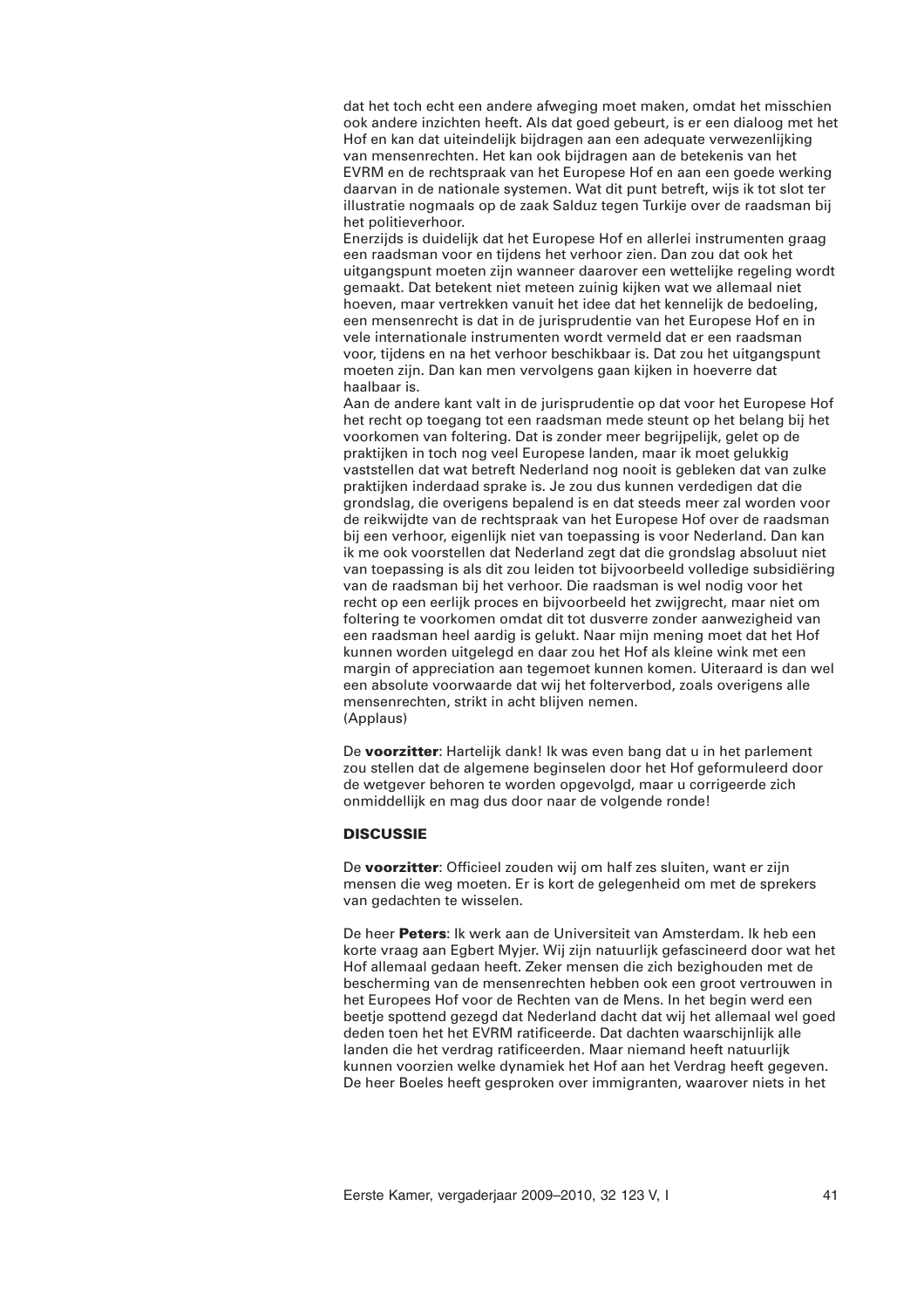Verdrag is terug te vinden. Wat dat betreft, zijn wij natuurlijk overgeleverd aan de goedheid van het Hof bij de interpretatie van het EVRM. Het Europese Hof heeft ook gezegd dat het een levend document is, dat het niet gehouden is aan wat de founding fathers er vroeger van vonden en dat het Hof bepaalt wat het Europese Verdrag inhoudt. Wat dat betreft, is het vergelijkbaar met het Amerikaanse hooggerechtshof. Dat hebben Egbert Myjer en ik mogen bestuderen. We hebben er zelfs over onderwezen. Wij waren erdoor gefascineerd. Alleen, het Amerikaanse hooggerechtshof zit in een systeem van checks and balances, van het congres, de president, et cetera. Het Europese Hof voor de Rechten van de Mens mist eigenlijk zo'n systeem van checks and balances. Het zit wat dat betreft op de Olympus om vooral de nationale staten te vertellen wat ze goed en fout doen. Hoe ver moet de rechter gaan ten opzichte van de wetgever? De heer Myjer heeft gezegd dat de enige check de vraag is of hij het kan uitleggen aan zijn mederechter, maar is er nu ook zo'n discussie binnen het Hof over de vraag hoe ver het moet vooruitlopen, omdat zo'n systeem van checks and balances op dat niveau ontbreekt? Dat is niet zichtbaar in dissenting opinions.

De heer **Myjer**: Dat is natuurlijk een ontzettend belangrijke vraag. Ik kan er een heel simpel en een wat uitgebreider antwoord op geven. Het simpele antwoord is dat er inderdaad intern over wordt gesproken. Dat zie je niet direct altijd terug in de arresten. Wij hebben intern een maandelijkse reflection group op basis van vrijwilligheid, waar we met ongeveer de helft van het Hof bij elkaar komen tijdens de lunch om juist over dit soort vraagstukken te praten. Het algemene gevoelen daarin is iedere keer, juist vanwege het ontbreken van checks and balances, dat we voorzichtig moeten zijn met het openen van nieuwe deuren. Aan de andere kant is in onze jurisprudentie heel duidelijk vanaf het begin gezegd dat de conventie een living instrument is en dat bijvoorbeeld daar waar er nog gesproken wordt over «correspondence» in artikel 8 van het Europese Verdrag in onze interpretatie ook het e-mailen en het internetten wordt begrepen en dat onder family ook in vitro fertilisation is begrepen. Dat heeft inderdaad te maken met het «according to present day circumstances». Het tweede belangrijke onderdeel in de jurisprudentie is dat er een practical and effective interpretatie gegeven moet worden as opposed to theoretical and illusory. Het is nota bene een van de eerste keren in een Nederlandse zaak, namelijk Lala en Pelladoah, aan de orde gekomen waarin het ging om het optreden van de advocaat in verstekzaken, waar dus geen verdachte aanwezig was. Het was standaard jurisprudentie van Nederland om te zeggen dat een advocaat niet mocht optreden als zijn verdachte verstek heeft laten gaan. Toen er een klacht bij ons werd ingediend, heeft de Nederlandse regering het verweer gevoerd dat ze het niet uitdrukkelijk nog eens heeft gevraagd in deze specifieke zaak. Toen heeft het Hof ook gezegd dat Nederland zich niet ineens daarachter mocht verschuilen. Dat is practical and effective. Wij zullen ons als rechters van het Europese Hof er voortdurend van bewust moeten zijn dat wij minder makkelijk dan een nationale rechter een vergadering achter ons hebben staan die desnoods met nieuwe wetgeving kan overrulen wat wij hebben gezegd. Dat hebben wij niet en daar moeten wij ons voortdurend van bewust zijn. Wij proberen dat over en weer wel degelijk met elkaar te bespreken en elkaar daar op aan te spreken, ook in de discussies in de raadkamer.

De heer **Van Kempen**: In aanvulling hierop zijn nog twee dingen van belang. Het Europese Hof probeert er in de eerste plaats in zoverre rekening mee te houden dat het zichtbaar is in de jurisprudentie dat men vaak verwijst naar de algemeen geaccepteerde standaarden in Europa. Die standaarden zijn veelal – niet allemaal – democratisch gelegitimeerd. In de tweede plaats – en dat is misschien nog wel veel belangrijker – zou